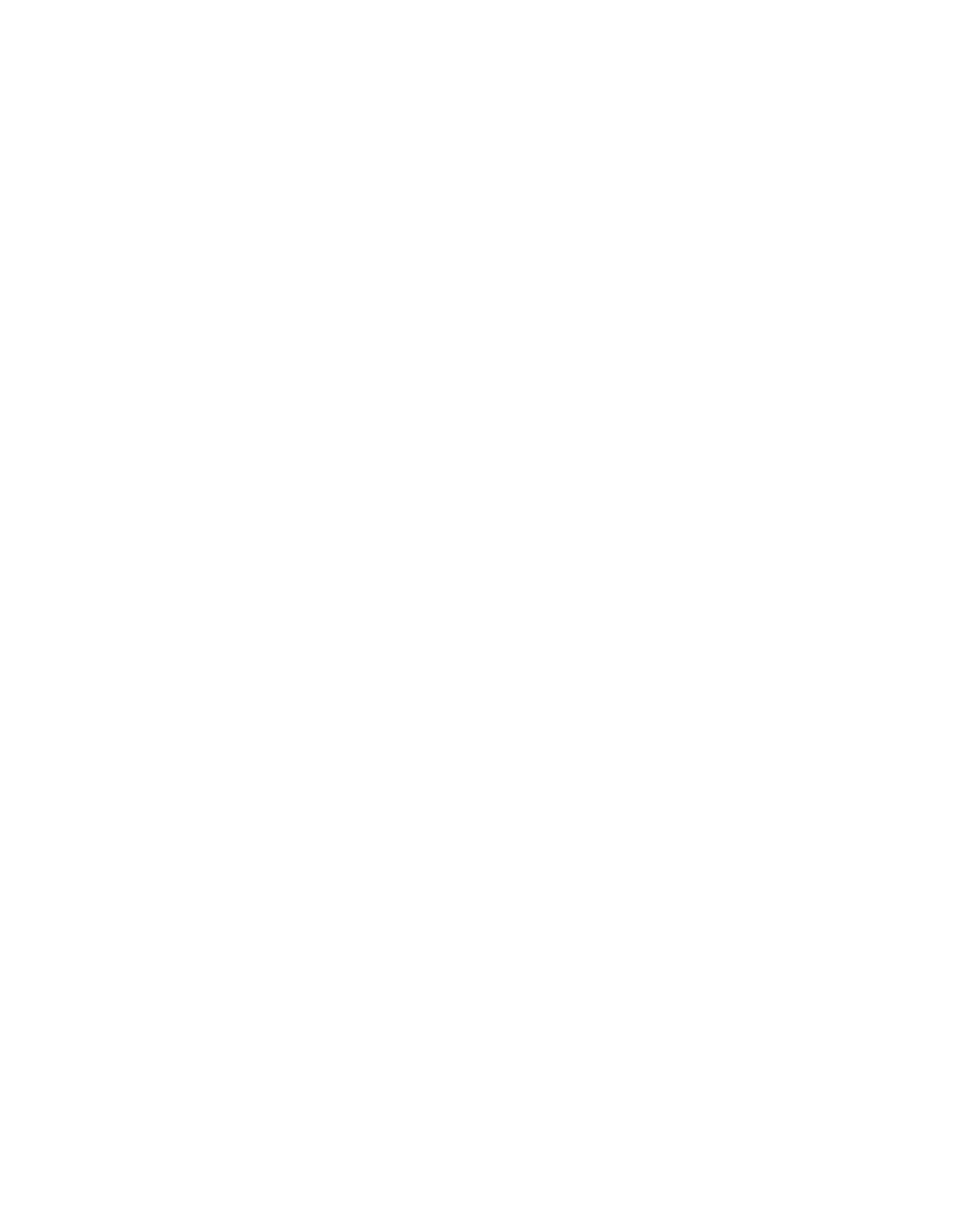The American Academy of Actuaries is the public<br>policy organization for actuaries of all specialtie<br>within the United States. In addition to setting<br>qualification standards and standards of actuari<br>practice, a major purpos policy organization for actuaries of all specialties within the United States. In addition to setting qualification standards and standards of actuarial practice, a major purpose of the Academy is to act The Academy is nonpartisan and assists the public policy process through the presentation of clear actuarial analysis. The Academy regularly prepares testimony for Congress, provides information to federal elected officials and congressional staff, comments on proposed federal regulations, and works closely with state officials on issues related to insurance.

This report was prepared by the Academy's nine-member Task Force on Trends in Retirement Income Security. In addition to actuaries, who are experts in calculating the cost of future risk, the task force includes individuals outside the actuarial profession. The Academy believes retirement security is such an important and broad topic that the public is best served by a report reflecting cross-disciplinary views.

The report presents the results of a review of data on each of the major sources of security during retirement: Social Security, employer-sponsored pensions, individual savings, and health insurance. After reviewing current sources of income during retirement, the task force examined expected costs for Social Security and Medicare over the next 30 to 40

years and the primary demographic and economic factors underlying those costs. Even with increases in funding, it seems clear that some reductions in publicly provided retirement benefits will be unavoidable. The task force then reviewed current trends and considered the likely future performance of employer pensions and personal savings to make a preliminary evaluation of the extent to which private systems for delivering retirement income can be expected to compensate for reductions under the public systems. Finally, the task force outlines options that Congress can consider to bring public programs into better financial balance and to encourage the expansion of private programs and individual savings.

While the report seeks to be comprehensive by examining all major retirement income delivery systems, it does not focus on the problems of specific subsegments of the population. Hence, the focus is on Social Security and Medicare, not on Supplemental Security Income (SSI) and Medicaid, which are primary sources of support for the low-income elderly. Similarly, the specific problems faced by women in general and widows in particular are not addressed. The task force does not consider the issues facing these population groups unimportant. To the contrary, they are very important. Nonetheless, they are beyond the scope of the task force's current effort.

Task Force on Trends in Retirement Income Security

Larry Zimpleman, F.S.A., M.A.A.A., *chairperson*

Edward E. Burrows, M.S.P.A., M.A.A.A., F.C.A., E.A. Robert Clarke,\* Ph.D. Robert A. Moe, M.A.A.A., E.A. Fred W. Munzenmaier, F.S.A.,M.A.A.A., F.C.A., E.A.

Mark T. Ruloff, A.S.A., M.A.A.A., E.A. Stanley C. Samples, M.A.A.A., F.S.A., F.C.A., E.A. Stanley Weisleder, F.C.A., M.A.A.A., M.S.P.A., E.A. Sheila Zedlewski,\* M.P.A.

*\*Robert Clarke is Professor of Economics and Business at North Carolina State University. Sheila Zedlewski is Director of the Income and Benefits Policy Center of the Urban Institute.*

## A 1998 NO. 1

| This monograph was produced through                             | John H. Trout, Director of Public Policy                                    |
|-----------------------------------------------------------------|-----------------------------------------------------------------------------|
| the American Academy of Actuaries,                              | Ken Krehbiel, Director of Communications<br>David F. Rivera, Policy Analyst |
| under the supervision of Gary Hendricks, Senior Policy Adviser. | American Academy of Actuaries                                               |
| Darrell Anderson provided research assistance.                  | 1100 Seventeenth Street NW                                                  |
|                                                                 | 7th Floor                                                                   |
|                                                                 | Washington DC 20036                                                         |
|                                                                 | Tel (202) 223-8196                                                          |
|                                                                 | Fax (202) 872-1948                                                          |
|                                                                 | www.actuary.org                                                             |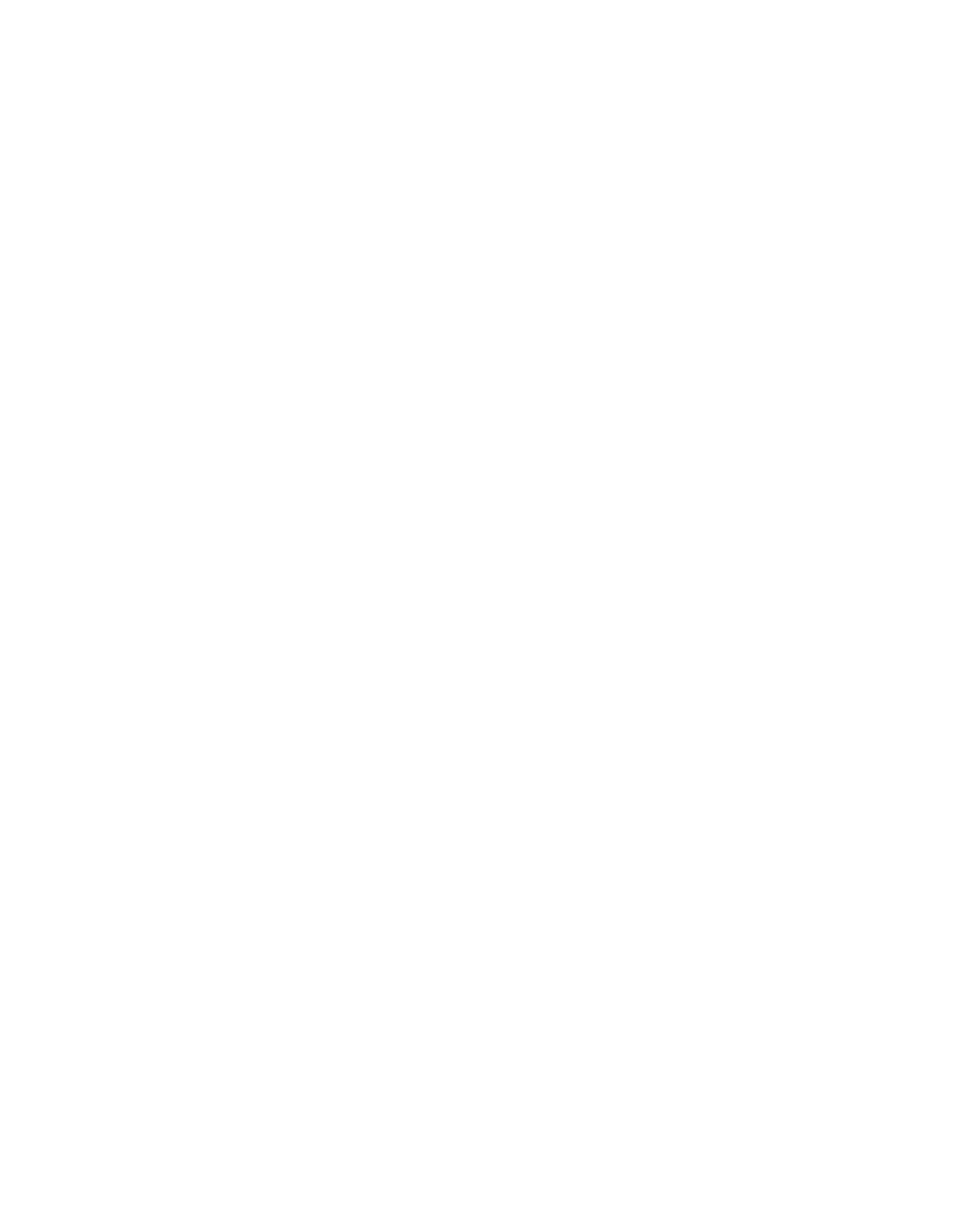# Table of Contents

| 35 |
|----|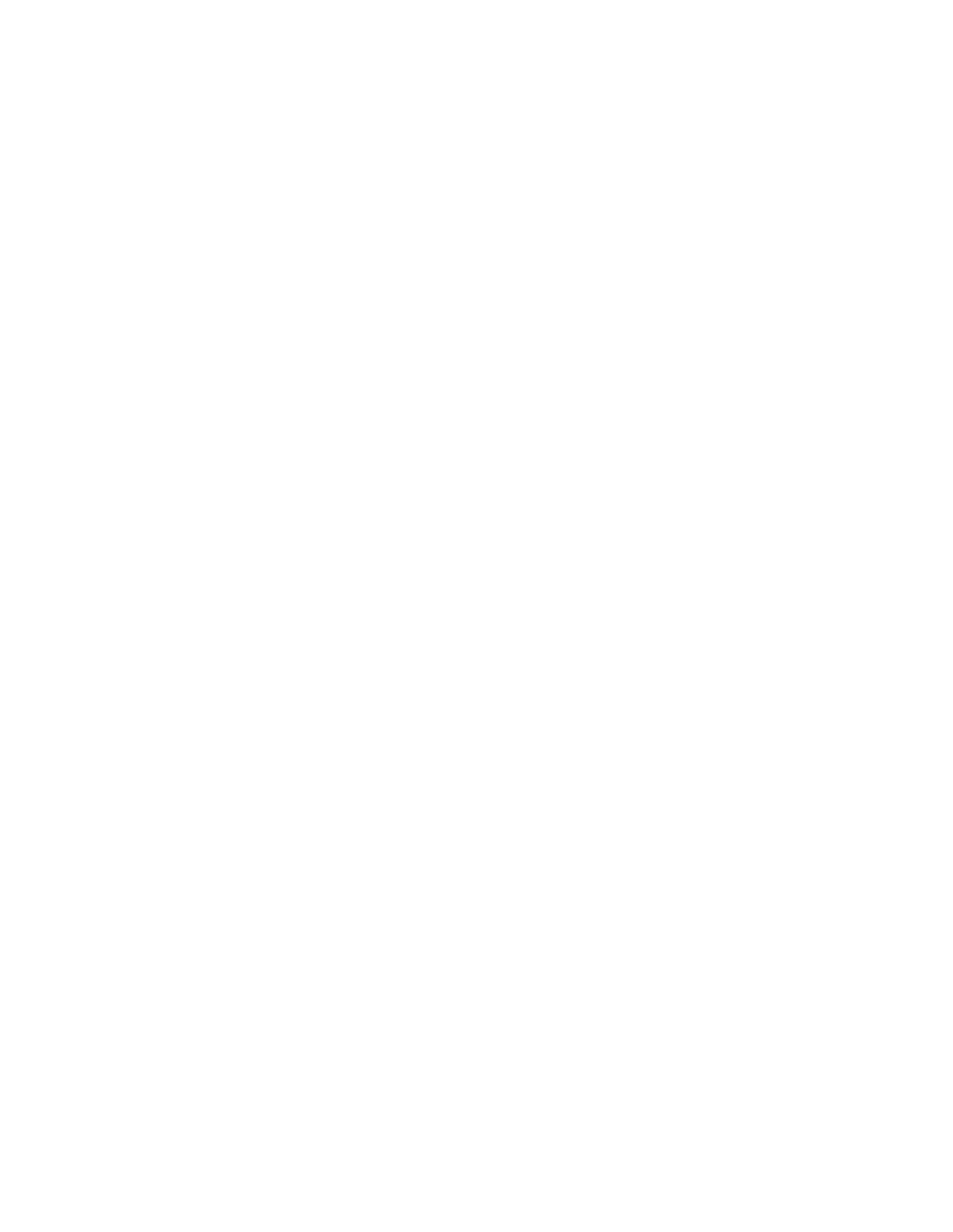# Executive Summary



## Our problems go beyond the baby boom generation

The retirement income challenge in the United States is not based solely on changing demographics (such as the retirement of the baby boom generation). The problems facing our retirement security systems are also the result of increasing life expectancies, which add cost to both our retirement and health systems. These problems will not be "fixed" when the baby boom generation goes away.

## A comprehensive approach is required

Fixing one program or policy while ignoring the impacts on others will no longer work. Experience has shown that changes intended to reduce costs in one program often result in shifting costs and sometimes increase overall costs. If consumption-based taxes encourage individual savings but discourage employer-sponsored pensions, for example, total savings for retirement could be reduced, especially among the middle class. Similarly, cutbacks in social insurance programs could shift costs to employers, individuals, and public assistance programs. Raising payroll taxes in one program may limit the ability to raise them for other programs. Hence policies need to be considered across the board, including public programs, tax policy, private pensions, individual savings, and investments.

## The time for action is now

The problems in retirement income policies can only get worse if action is delayed. Medicare costs will exceed revenues in 10 years, and in 15 years Social Security will begin to draw down its reserves to cover benefits. The baby boom generation about to enter retirement will have greater needs for retirement income than the previous generation, but fewer resources to meet its needs. Individuals, families, businesses, and governments will need considerable time to adjust to changes in public programs and in private pensions and savings. Delay will reduce the options available and make changes more controversial and disruptive.

## Social Security options

The Old-Age, Survivors, and Disability Insurance (OASDI), or Social Security, program is the most important retirement protection program for Americans. Over 90 percent of the over-65 population receives Social Security benefits. Nearly two-thirds of aged Social Security beneficiaries

receive half or more of their total money income from Social Security. Actuaries at the Social Security Administration estimate that unless the system is changed, it will have insufficient income to pay full benefits beginning in 2029. To protect the system's solvency, Congress will have to consider farreaching options for reform.

**Structural changes.** Privatization, whether through defined contribution individual accounts or investing Social Security reserves in the private market, does not in itself solve the problem of maintaining current benefit levels, and it exposes individuals and families to greater investment risks than the current system. Furthermore, privatization through individual accounts could have substantial transition costs, which would require an infusion of general revenue or a higher payroll tax rate. Privatization, however desirable from a policy perspective, is not required from an actuarial standpoint. The system as currently structured could be brought into actuarial balance through one or more adjustments in taxes, benefit levels, or both.

**Tax adjustments.** Four basic options are available: increase the payroll tax rate, increase the limit on taxable earnings, increase the taxation of benefits, and extend coverage to currently noncovered workers. Of these, increasing the payroll tax can produce the most revenue and be timed to match the program's income needs.

**Benefit adjustments.** Three principal options are available: change the initial benefit formula, increase the normal and early retirement ages, and reduce cost-of-living adjustments. Changing the benefit formula or increasing the retirement age can produce needed savings and be timed to produce revenues when needed. Cutting cost-of-living adjustments (COLAs) can produce significant savings, but, if enacted now, would not produce increased savings when the program's income needs increase the most—after all the baby boomers have retired.

**Other options.** Means testing or general revenue financing could also be considered. While means testing could generate substantial savings, it creates incentives to consume more or reduce assets to qualify for benefits and changes the nature of the program from an "earned right" to a welfare benefit. General revenues could theoretically provide any level of subsidy needed to balance program income and expenditures, but would compromise the self-supporting nature of the program as well as make it more difficult to balance the budget.

## Medicare options

The Medicare program (HI and SMI) was designed primarily to meet the acute health care needs of the elderly. Virtually everyone over age 65 receives subsidized health insurance through Medicare. At present, Medicare spending is growing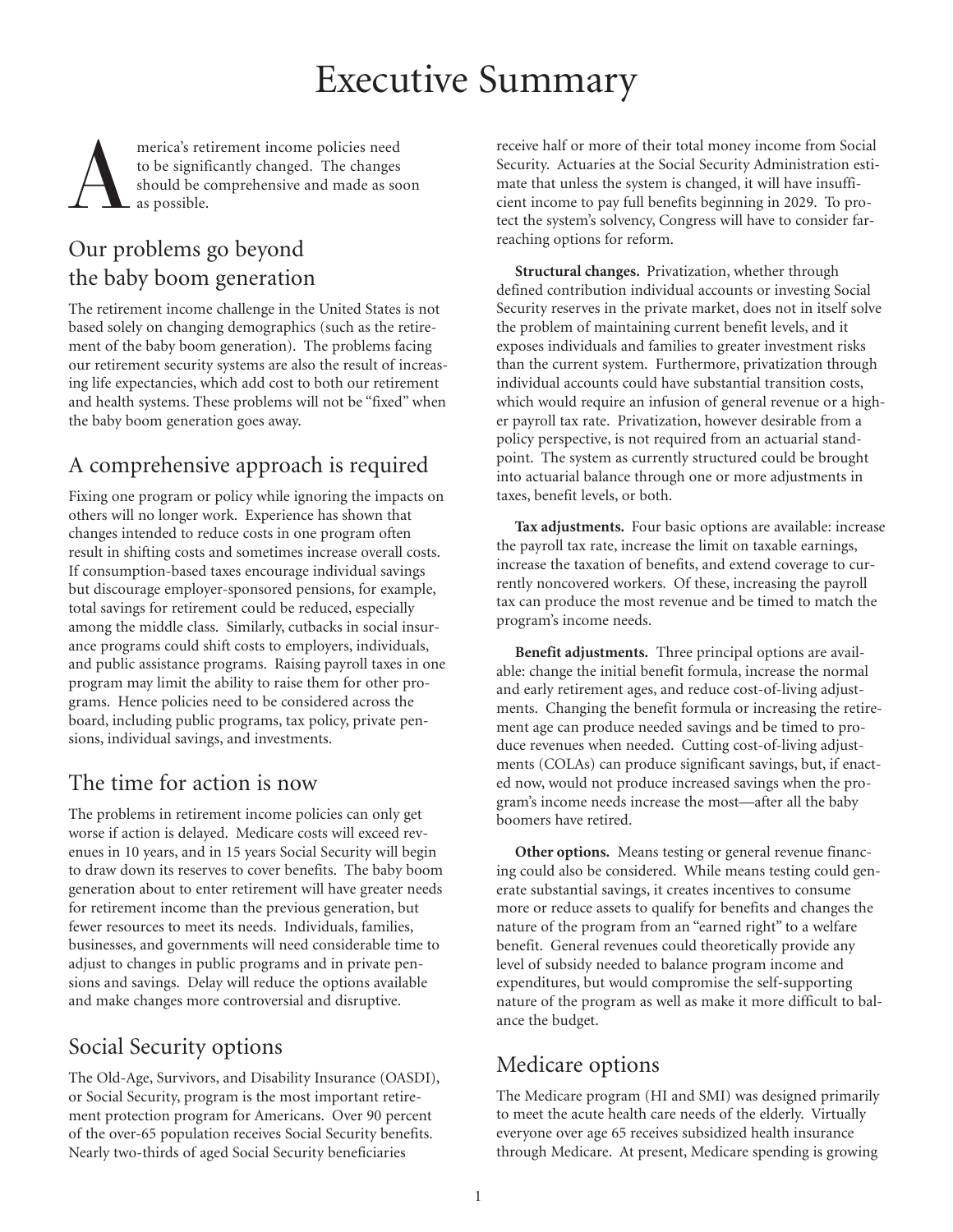faster than nearly all other major federal programs. Without significant reform, Medicare's Hospital Insurance Trust Fund is projected to be exhausted by 2011. Congress will have to consider far-reaching options for reform in order to protect the Medicare system's solvency.

**Structural changes.** With the 1997 enactment of Medicare+Choice (Medicare Part C), Congress took a major step toward restructuring. Individuals will not only be able to choose between traditional Medicare and alternative privatesector programs but will be able to select among various managed care and fee-for-service offerings. Of special interest will be the success of the various private-sector offerings and how individuals change their choices as their health status changes. Both sets of choices will be critical to how successful the new approach can be in controlling the growth in Medicare costs. The new law also includes a demonstration project for medical savings accounts, the results of which are needed before a final judgment can be made about this approach. Another approach, the voucher alternative, has not been adequately analyzed or tested.

**Tax adjustments.** For Medicare Part B, Supplementary Medical Insurance (SMI), beneficiary premiums could be increased, but this would absorb retirement income from other sources and thus reduce retirement income security overall. Since general revenues already support 75 percent of the cost of SMI, the alternative for additional SMI revenue would be a new earmarked tax, such as a payroll tax. For HI, the value of benefits could be taxed, but this would absorb income from other sources like an SMI premium increase. A payroll tax increase, as with Social Security, could be structured to provide adequate funding for HI, but would increase tax burdens on current workers.

**Benefit adjustments.** Increasing the eligibility age to 70 would substantially help Medicare financing but would lead to higher costs for employers that fill in the insurance gap between ages 65 and 70 and would likely lead employers to cut back or even drop coverage. Deductibles and co-payments could be increased, but those would be picked up for the most part by individual or employer-sponsored Medigap policies, resulting in very little impact on utilization or overall net costs. At the same time, the increase in Medigap costs would encourage some to reduce coverage or drop it altogether. Continued reductions in or control of provider reimbursements would save significant amounts but would have to be carefully structured to ensure that providers could not avoid them through unbundling of services and other practices. Cutting back on some covered services, such as home health care and durable medical equipment, may be justified by indications of overutilization, fraud, and abuse.

## Pensions, savings, and other options

Assuming that at least part of the solution will include scaling back the commitments of public programs, strong incentives are needed to encourage increased individual and group savings. Among the options that could be considered are:

**Regulatory simplification**. For most workers, employersponsored plans provide the most effective way to save privately for retirement. Yet the regulation of traditional defined benefit plans has become so complex, changes so frequent, and administration so costly that small employers have largely abandoned them and very large numbers of medium-sized employers have dropped their defined benefit programs. Simplification of defined benefit and defined contribution plans should be considered wherever possible. In the task force's opinion, simplification of the discrimination rules is most critical. Just the cost of applying these rules to 401(k) plans can make even this fairly simple type of plan impractical for smaller employers. Congress should also consider reducing funding constraints for defined benefit plans and simplifying the distribution rules for all qualified plans.

**Increased incentives for small employer plans.** For small employers, regulatory simplification may not be enough. Their financial situation may require greater flexibility regarding when pension contributions are made and how much the employers contribute. Expanded use of simplified plans is also an option. In the past this approach has met with limited success. However, practitioners think this may be changing with the recent introduction of Savings Incentive Match Plan for Employees of Small Employers (SIMPLE) plans. An approach that has not been tried is encouraging the expansion of new types of hybrid plans.

**Expanded incentives for individual saving.** Consideration should be given to allowing everyone the same opportunity to save for retirement on a tax-favored basis as workers with employer plans. Congress could consider allowing those not covered by an employer plan to create their own plans in ways that go well beyond current (individual retirement account) IRA options, as modified through the Taxpayer Relief Act of 1997. Even workers who are currently covered by a plan may not have an adequate pension program, especially if they lacked coverage in one or more previous jobs. Allowing everyone IRA contributions up to a flat amount (such as \$5,000) or even a flat percentage of income would help assure greater across-the-board access to retirement income adequacy.

**Tighter early withdrawal rules.** To make increased opportunities to save through tax-favored pension vehicles meaningful for retirement income security, policy makers should not make preretirement withdrawal rules any more liberal and, as a quid pro quo for higher allowable contributions, may want to consider making the early withdrawal rules more restrictive for all plans, including IRAs.

**Better public education.** It seems almost inevitable that families are going to be called upon to provide more of their own retirement income in the future, and already tens of millions of workers must make decisions about how money in their 401(k) and other defined contribution pension plans is invested. To help ensure that Americans save more and do it better, the government should consider a serious public education campaign to make the public more economically literate.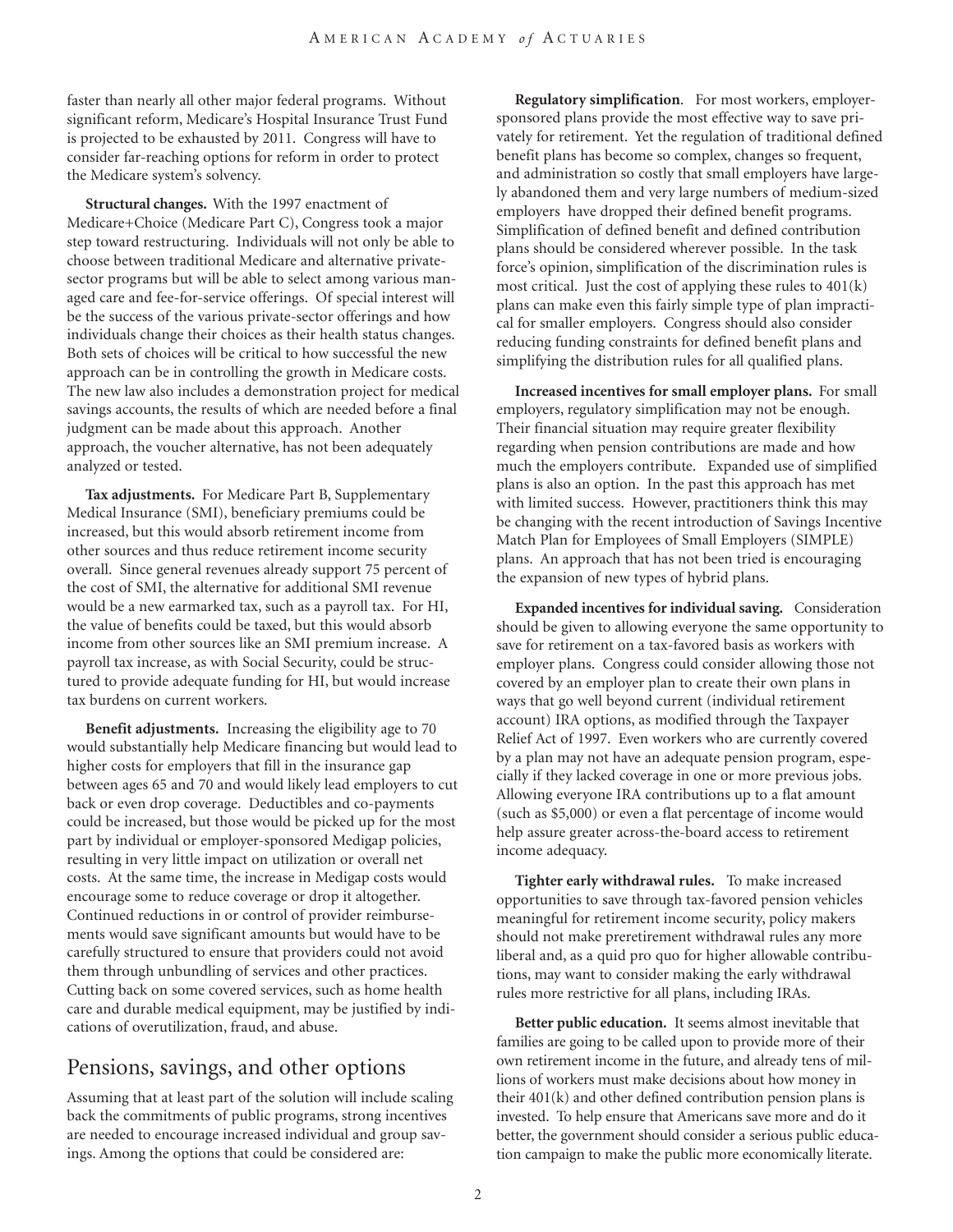Congress took a good first step in the Savings Are Vital for Everyone's Retirement (SAVER) Act, but much more could be done. Earmarked funds could be allocated to such a campaign, and government agencies given specific directions regarding their participation. It may even be worthwhile to make such education a regular part of secondary school curricula.

## Evaluating policy options

Although the task force does not recommend any particular set of solutions, it does outline a wide array of options that merit consideration. It also underscores the urgency of taking decisive steps now to begin rebalancing our nation's programs for supporting financial security in retirement. In the spirit of taking action much sooner rather than later, the task force suggests that a number of measures be considered that may help advance the public debate.

First, changes to the public and private programs supporting retirement have far-reaching implications for the vast majority of Americans. There are many important quantitative, as well as qualitative, considerations. Although policy makers must weigh all of these, the task force believes that examining proposals on a consistent basis will greatly assist understanding and add clarity to the debate for both policy makers and the public.

In the Social Security area, consistent examination of proposals should include, at a minimum, basic tests of actuarial viability and some standard measures of any reform proposal on individual workers and beneficiaries. The actuarial tests all proposals might have to satisfy should include restoration of 75-year actuarial balance, positive trust fund balances in all years, and stable or slightly growing trust fund balances at the end of the period. Demonstrations of effects on individuals could include income replacement ratios and "money's worth" measures at different income levels. At the time of this writing, the Academy's Committee on Social Insurance is considering specific criteria to suggest to policy makers.

Along similar lines, Congress should also consider adopt-

ing guidelines for pension regulatory changes. The Academy has developed eight guidelines for evaluating legislative and regulatory proposals in the pension area (Appendix A). To ensure better regulation, policy makers could consider adopting their own guidelines for evaluating changes to ERISA and related tax provisions. Generally simple in nature, the Academy guidelines vary from evaluating whether a change would encourage growth in both defined benefit and defined contribution plans to whether it is based on sound actuarial principles.

Congress should also consider taking strong action to gather better, fuller information on pensions and private savings. Congress should not attempt to resolve important issues if the required data have not been collected or the appropriate research completed. In its own interest, Congress may want to consider funding and demanding the information needed to track what is happening in all areas important to financing retirement. As part of such an effort, Congress might consider requiring annual or biannual reports similar to those for Social Security and Medicare that examine the financial status and projection of benefits for private pension programs and individual savings. If properly executed, over time, such reports could prove invaluable to the policy-making process.

Finally, Congress and the executive branch should consider using long-run revenue calculations for pensions. Under current budget rules, revenue implications of changes to the tax code and rules governing public and private pension plans are "scored" based on a budget cycle of five to, at most, ten years. For pensions, calculating revenue gains and losses over short time frames makes little fiscal sense. The fundamental fault of such an accounting system was strikingly demonstrated during the 1997 Medicare debate. One group of proposed changes would have reduced program costs during the current budget cycle but caused them to increase much more than otherwise shortly thereafter. The same result occurs repeatedly for pensions (e.g., when new limits on compensation levels that can be pre-funded are introduced or when minimum vesting periods are changed).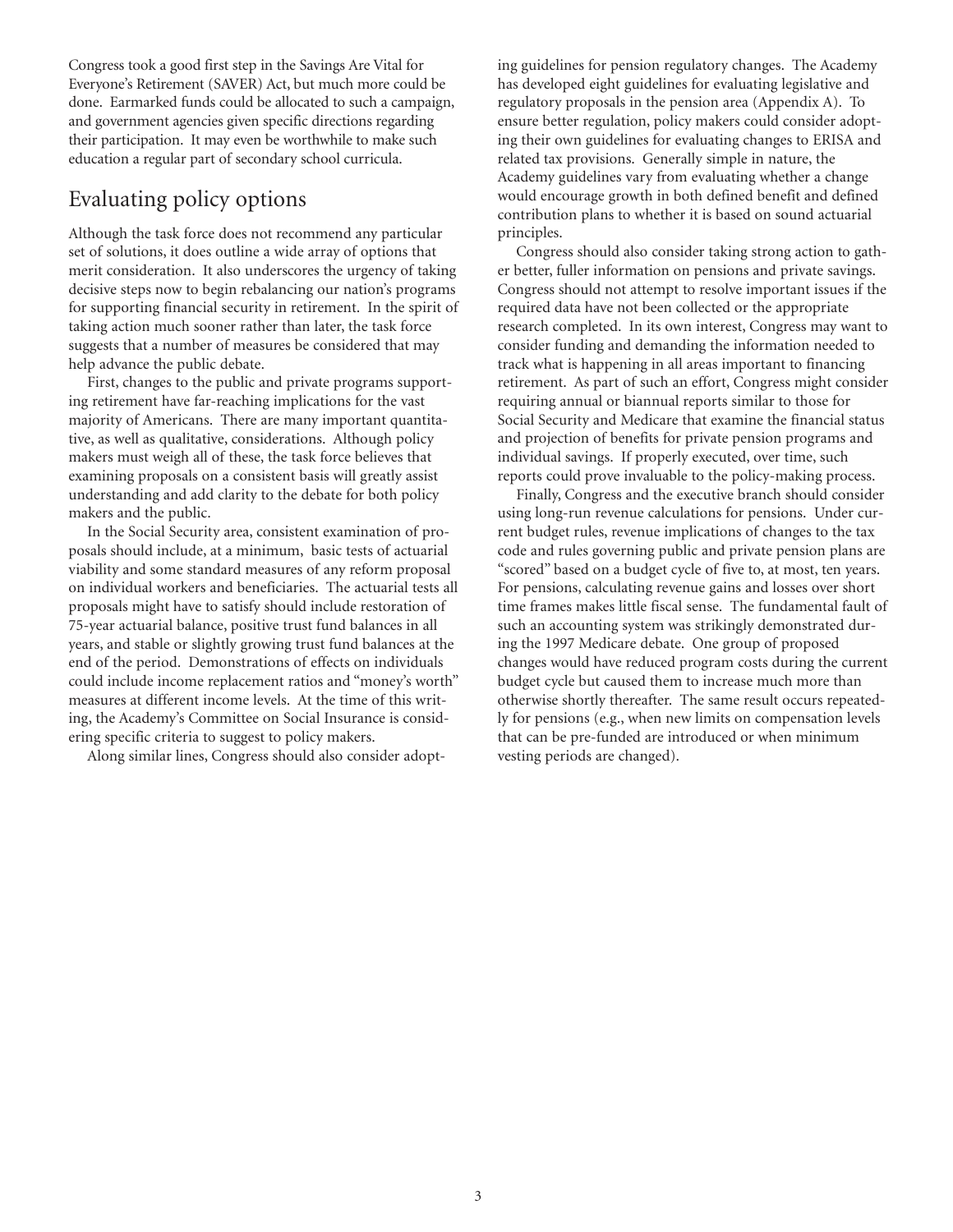# Current Sources of Retirement Income

The major systems for providing income to current<br>ment retirees is important to understanding the impact<br>of demographic and economic trends on retire-<br>ment income security in the future and the ramifications of major systems for providing income to current retirees is important to understanding the impact of demographic and economic trends on retireoptions for changing the current systems.

Non-poor individuals and couples 65 and older rely on four basic income sources—Social Security, employer-sponsored pensions, income from their savings, and earnings. Of these, Social Security is most widespread. Over 90 percent of the over-65 population receives Social Security benefits.<sup>1</sup> The second most common source of income is assets, followed by employer pensions, and earnings (fig. 1).

## **Figure 1**

Sources of Income for Americans Over 65, 1994



*Source: Income of the Population 55 or Older, 1994*, Susan Grad, Social Security Administration, Office of Research and Statistics, January 1996, Table I. 1, p. 1.

Social Security also makes up the largest share of the aged population's total income. Social Security accounts for 42 percent twice the amount of any other source. Although the percentage of those who receive income from assets, pensions, and earnings varies substantially, overall each source accounts for about 20 percent of the income for aged individuals and couples (fig. 2).

## **Figure 2**

Amount of Income of the Aged from Major Sources, 1994



*Source: Income of the Aged Chartbook, 1994,* Social Security Administration, Office of Research and Statistic, June 1996 (rev.), p. 15.

A surprising number of the elderly rely heavily on Social Security. Nearly two-thirds of aged Social Security beneficiaries receive half or more of their total money income from Social Security, and 30 percent receive more than 90 percent of their income from this single source (fig. 3).

## **Figure 3**

Reliance on Social Security by the Aged, 1994



*Source: Income of the Aged Chartbook, 1994*, Social Security Administration, Office of Research and Statistics, June 1996 (rev.), p. 9.

Heavy reliance on Social Security is not restricted to the least well off among the elderly. Six out of ten in the middle 20 percent of the income distribution rely on Social Security for 60 percent or more of their income, and 23 percent rely on Social Security for 90 percent or more of their income. Even among the upper-middle-income elderly, 32 percent rely on Social Security for more than 60 percent of their income (fig. 4).

## **Figure 4**

Reliance on Social Security According to Income Group, 1994



*Source: Income of the Population 55 or Older, 1994*, Susan Grad, Social Security Administration, Office of Research and Statistics, January 1996, Table VI.A. 2, p. 91.

Despite this heavy reliance on Social Security, income from other sources is also of paramount importance. This is especially true for the higher-income aged, for whom Social Security replaces the lowest percentage of preretirement earn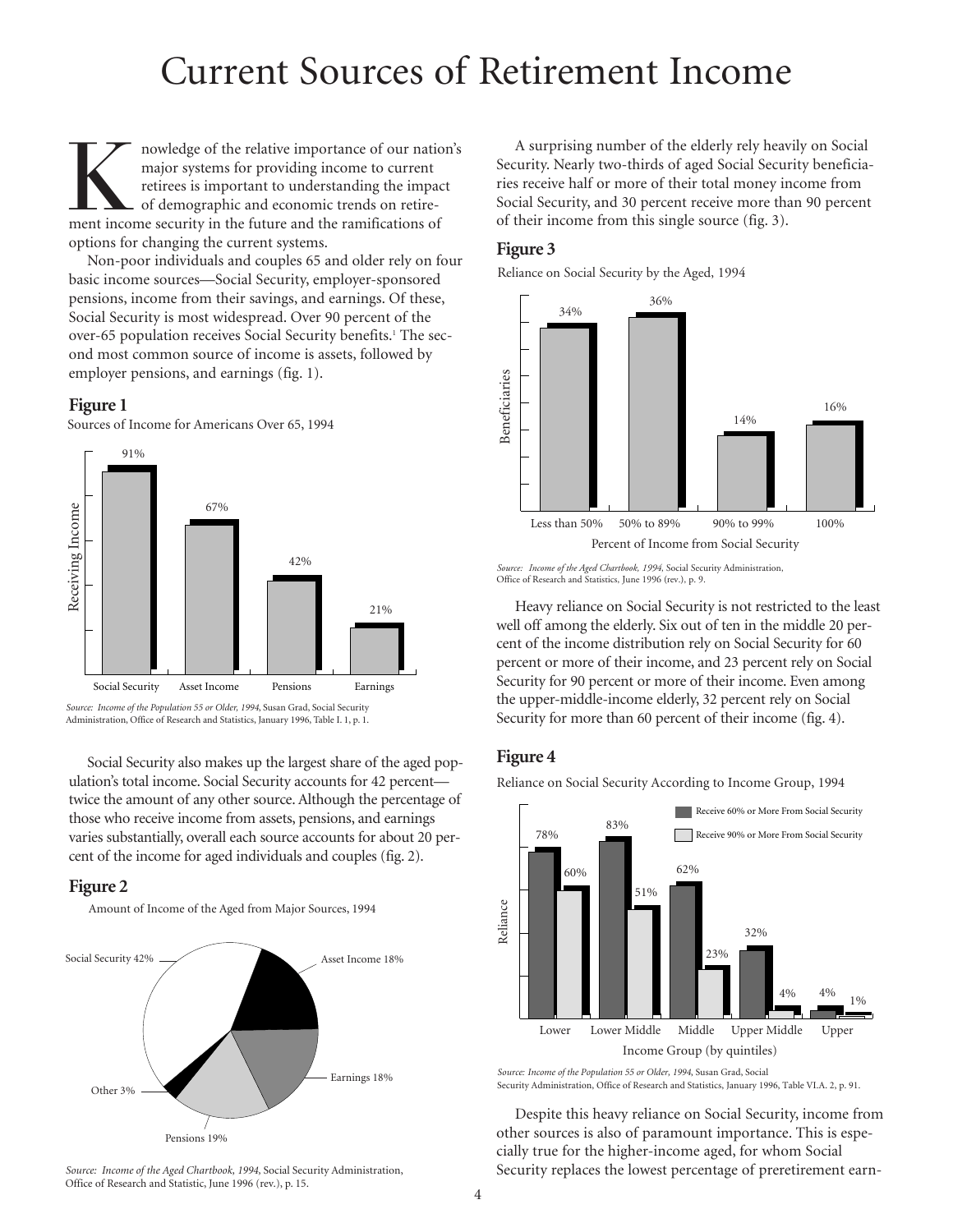ings. For those in the top 20 percent of income distribution, Social Security accounts for less than 25 percent. For this group, pensions and assets make up almost half of all income. Even for the upper-middle-income elderly, who receive nearly half their income from Social Security, pensions and assets account for nearly 40 percent (fig. 5).

#### **Figure 5**

Share of Income for the Aged from Major Sources, by Income Group, 1994



*Source: Income of the Population 55 or Older, 1994*, Susan Grad, Social Security Administration, Office of Research and Statistics, January 1996, Table VII.5, p. 113.

Thirty percent of aged couples and individuals receive private pensions or annuities (up from 18 percent in 1974). This has been an important and growing source of retirement income. A third of those under age 80 receive income from private pensions. Among 80-year-olds, pension receipt drops to 25 percent, and to 19 percent for those over 85, which largely reflects differences in marital status and sex between the younger and older age groups (fig. 6). About 40 percent of

## **Figure 6**

Share of Aged Who Receive Pensions, by Age Group, 1994



Note: Other pensions include Railroad Retirement plus federal, state, local, and military pensions.

*Source: Income of the Aged Chartbook, 1994*, Social Security Administration, Office of Research and Statistics, June 1996 (rev.), p. 13.

married couples receive a private pension regardless of age. The same is true for single men over 65, where the percentage is 31 regardless of age. It is only among single women that the proportion receiving a pension falls with age. Nearly a quarter of 65-to-69-year-old single women receive a private pension. By age 85, the percentage has fallen to 13. The observed decline in pension receipt among older age groups reflects the increasing proportion of nonmarried women in these groups and their decline in pension receipt at advanced ages. Thus, the underlying benefit patterns are consistent with the maturing of private pension systems over the past 20 to 25 years, and the stability of pension coverage since the mid-1970s. As the system continues to mature, ERISA's joint and survivor provisions should increase the number of very old women with a private pension benefit. Overall, those who receive private pensions, on average, have 25 percent more income than retirees who rely only on Social Security for a monthly income.

Asset income is also widely received, although its distribution is highly skewed. Among the 67 percent who report this source of income, 45 percent receive less than \$1,000 a year. At the other extreme, 11 percent receive \$15,000 or more in annual income from their investments.

Earnings are the most age-sensitive source of income for the aged population. Among younger retirees, 40 percent have some earned income. Practically none of the very elderly have earned income (fig. 7). The older the couple or individual, the less likely it is that they have earnings; if they do, they earn less as they grow older.

## **Figure 7**





*Source: Income of the Aged Chartbook, 1994*, Social Security Administration, Office of Research and Statistics, June 1996, (rev.), p. 13.

Because Social Security is the most prevalent and important single source of income for the retired population, it is more politically visible and receives more attention. Yet pension and personal savings provide nearly 40 percent of all income to aged Americans, an amount that rivals that received from Social Security. Without meaningful employersponsored pensions and significant personal savings, the American dream of a comfortable retirement is likely to become more difficult to attain for many Americans.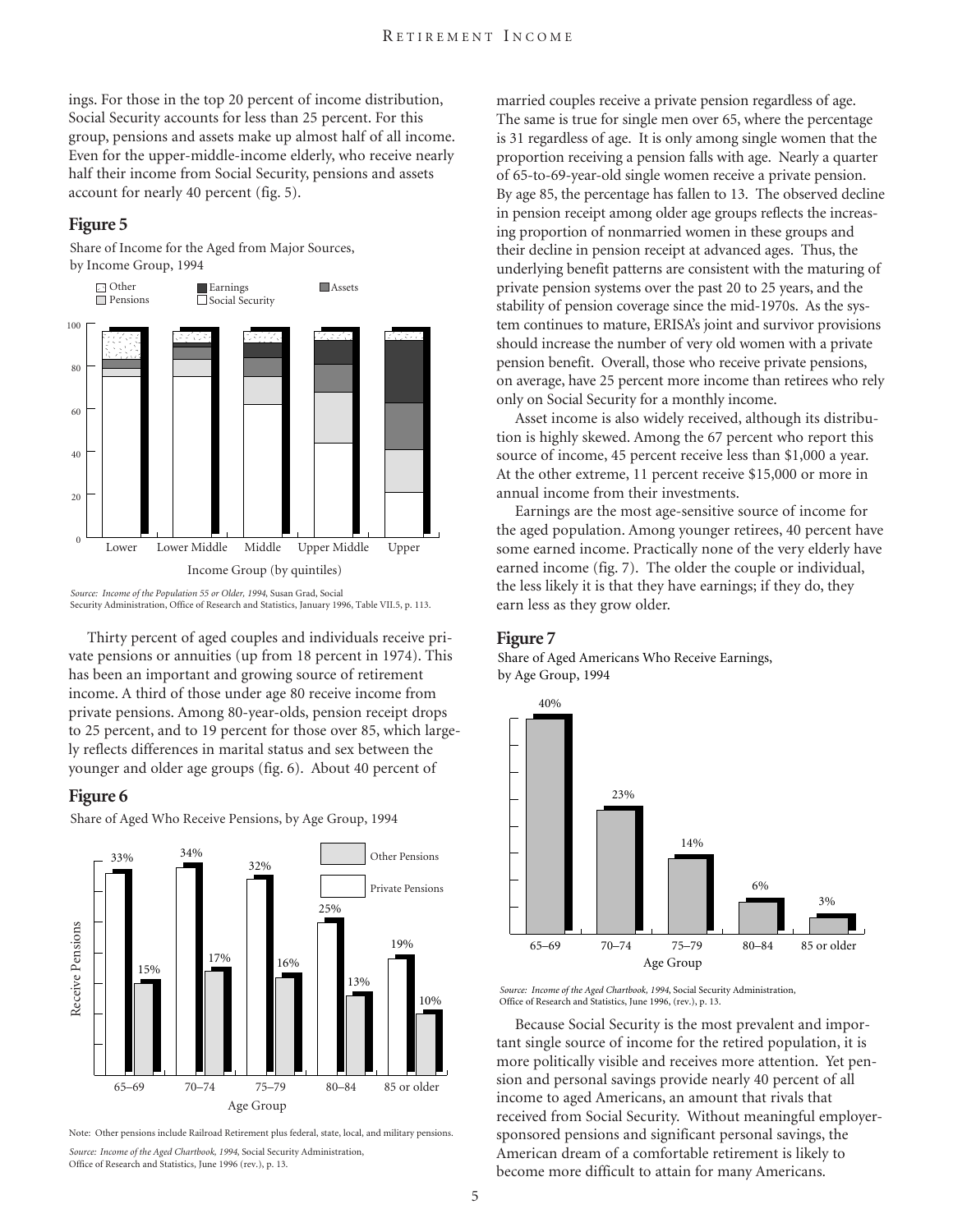# The Retirement Challenge

## Social Security

Social Security Old-Age, Survivors, and Disability Insurance (OASDI) was designed to give proportionally greater payments to lower-wage workers. At present, workers who consistently earn a minimum wage (about 45 percent of the average wage) will have replacement rates of about 60 percent of their preretirement earnings. Individuals with average earnings throughout their working lives can expect to receive Social Security benefits that replace roughly 43 percent of their preretirement income. Finally, those consistently earning the maximum taxable wage level can expect to receive Social Security benefits that replace about 25 to 28 percent of their earnings before retirement.<sup>2</sup> The benefit formula is also designed so that workers with higher average wages will always receive higher benefit amounts, although the income still represents a lesser proportion of preretirement wages.

In addition to being more generous to lower-wage workers, the Social Security benefit formula treats married and single individuals differently, which means that individuals and couples that have similar incomes and pay the same amounts of payroll taxes do not necessarily receive the same benefits. The differences can be particularly striking between married individuals who never worked but receive substantial benefits based on their spouses' earnings, and nonmarried or divorced workers.

Social Security is financed through earmarked payroll taxes. The 1998 payroll tax rate is 12.4 percent (half paid by the employer, half by the employee). Under current law, this rate is not scheduled to increase. During 1998, the payroll tax will be levied on annual wages up to \$68,400, an amount that increases annually based on average covered wages. The program also receives income from the taxation of Social Security benefits. The revenue generated through taxing benefits is currently equivalent to an additional payroll tax of 0.23 percent.3 The Social Security trust funds also receive interest income from government securities they hold.

Throughout most of its history the system has been run on a pay-as-you-go basis, with limited advance funding. Thus, each generation of workers pays the benefits of current retirees and, in return, has its benefits paid by the following generation. As noted below, excess contributions can accumulate in trust funds, as is currently happening. However, few would argue that this truly constitutes advance funding.

**Population aging.** Following World War II, there was a dramatic increase in fertility rates in the United States. Rates began to soar in 1946 and, although they peaked in 1957, their effect on annual birth rates persisted until 1964. Following the post-war increases, fertility rates plummeted and, since the early 1970s, have remained below zero population growth (fig. 8).

The baby boom generation (those born between 1946 and 1964) is 50 percent larger than the generation it is now supporting in retirement. The post-1964 baby bust generation, on the other hand, is smaller than the generation that it will eventually have to help to support.

## **Figure 8**

Total Fertility Rates, 1940–1995



Felicitie Bell, Alice Wade, and Stephen Goss, U.S. Department of Health and Human Services, August 1992, Table 3, p. 3. Rates after 1991 are from the 1997 Annual Report of the Board of Trustees of the Federal Old-Age and Survivors Insurance and Disability Insurance Trust Funds, Table II.D2, p. 63.

Not only are there relatively fewer younger people, but the older people they are expected to help support in retirement are living longer as well. When Social Security began paying benefits in 1940, only about half of 21-year-old men could expect to reach 65 to collect benefits, and those who did could expect to collect benefits for 12 years. By 1990, nearly 75 percent of them could expect to reach 65 and collect benefits for 15 years. These trends are expected to continue at least until the middle of the 21st century. At that time, an expected 83 percent of 21-year-old men will reach 65, and they can expect to live another 18 years. The past and projected mortality gains for women are equally impressive (fig. 9).

## **Figure 9**

| Historic and Projected Changes in U.S. Life Expectancies, |  |  |
|-----------------------------------------------------------|--|--|
| 1940–2050                                                 |  |  |

| <b>Year Cohort</b><br>Turns <sub>65</sub> | Male | Percentage surviving<br>from age 21 to $65$<br>Female | expectancy at 65<br>Male | <b>Remaining life</b><br>Female |
|-------------------------------------------|------|-------------------------------------------------------|--------------------------|---------------------------------|
| 1940                                      | 54   | 61                                                    | 12.7                     | 14.7                            |
| 1950                                      | 56   | 65                                                    | 13.1                     | 16.2                            |
| 1960                                      | 60   | 71                                                    | 13.2                     | 17.4                            |
| 1970                                      | 64   | 77                                                    | 13.8                     | 18.6                            |
| 1980                                      | 68   | 81                                                    | 14.6                     | 19.1                            |
| 1990                                      | 72   | 84                                                    | 15.3                     | 19.6                            |
| 2000                                      | 76   | 85                                                    | 15.8                     | 20.1                            |
| 2010                                      | 78   | 87                                                    | 16.3                     | 20.5                            |
| 2020                                      | 79   | 88                                                    | 16.8                     | 21.0                            |
| 2030                                      | 80   | 89                                                    | 17.2                     | 21.5                            |
| 2040                                      | 82   | 89                                                    | 17.6                     | 22.0                            |
| 2050                                      | 83   | 90                                                    | 18.0                     | 22.4                            |

*Source: Retooling Social Security for the 21st Century*, C. Eugene Steuerle and Jon M. Bakija, The Urban Institute Press, Washington, D.C., 1994, Table 3.2, p. 41.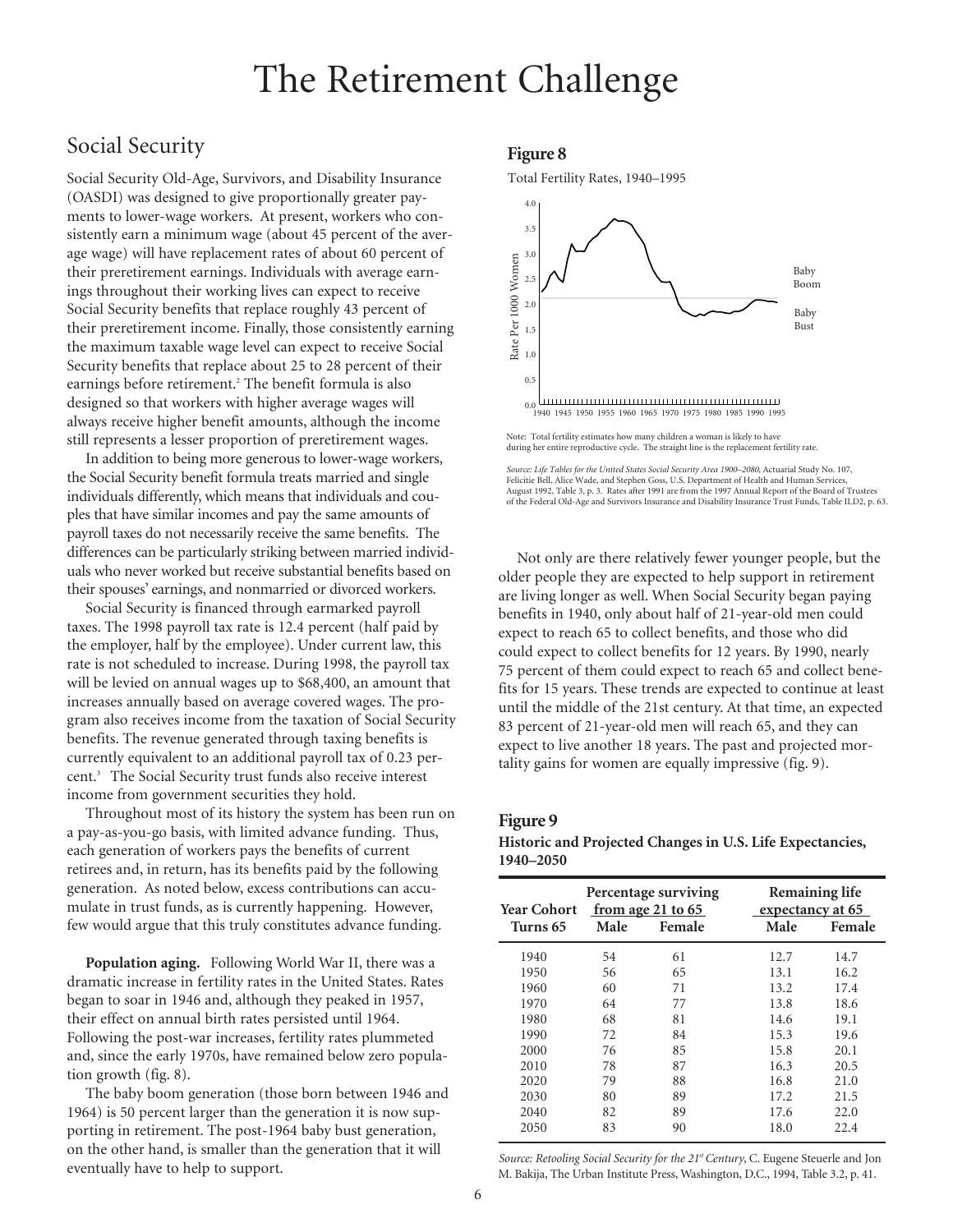## **Figure 10**

U.S. Population Distribution, by Age and Sex, in Selected Years

As a result, the Social Security Administration estimates that the number of beneficiaries will more than double by 2050.4 Moreover, because longevity has increased, this level of beneficiaries will tend to persist despite the baby bust. Longevity, then, can be expected to permanently change the age distribution of the population, and even after the baby boom is gone, the number of people over age 65 will not drop substantially (fig. 10).



*Source: Population Projections of the United States, by Age, Sex, Race, and Hispanic Origin*, Current Population Reports, Series P25-1104, U.S. Bureau of the Census, 1993. The year 2030 is based on the middle-series projections.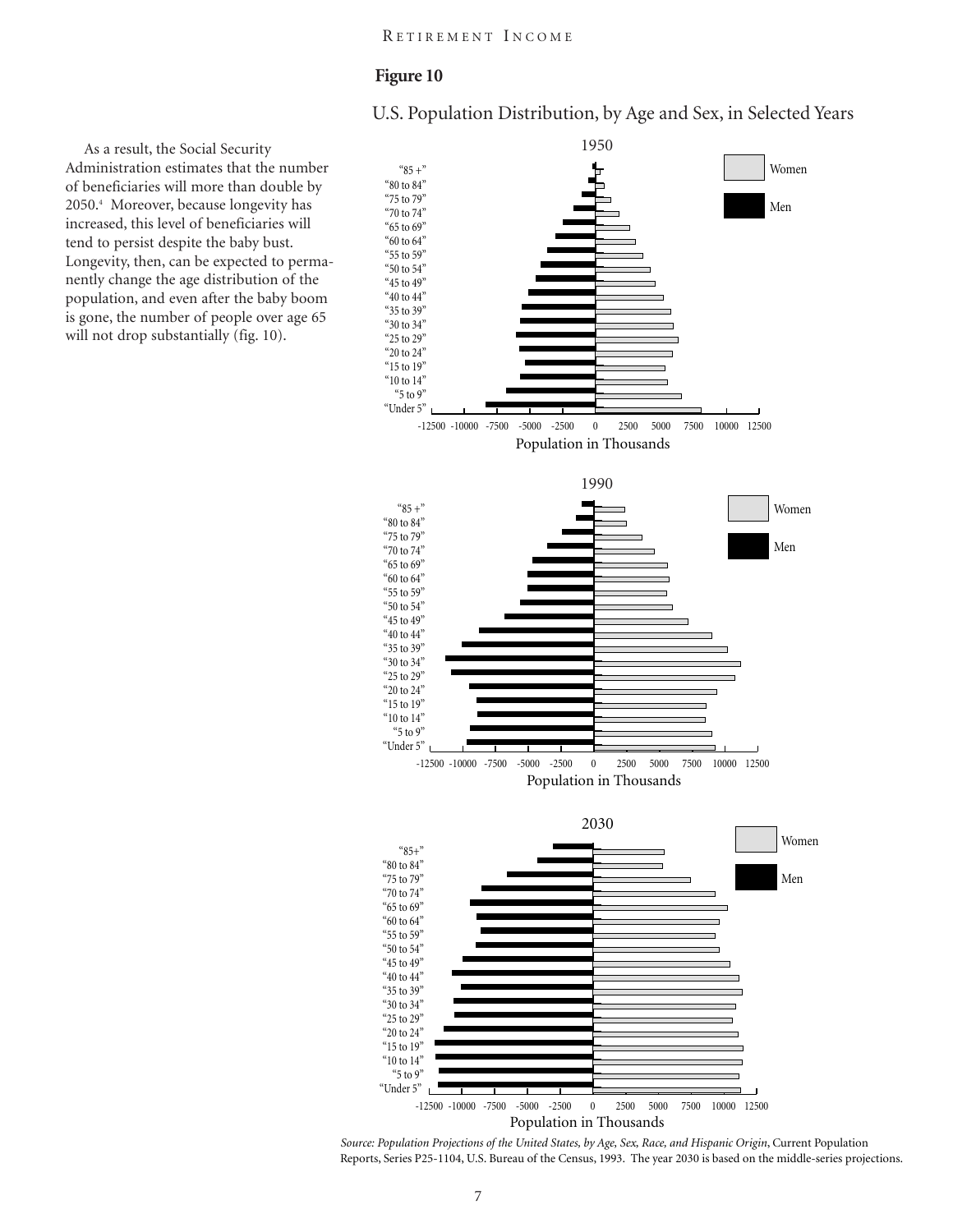**Changes in the size of the work force.** The impact of these demographic trends on the labor force will be dramatic. The traditional working-age population (those between the ages of 20 and 64) has increased by 13 to 20 million in each decade since 1970. However, it is expected to grow by only seven million between 2010 and 2020, and between 2020 and 2030 it is expected to actually decrease by 700,000. So, at the same time that the number of expected Social Security beneficiaries is doubling, there will be fewer potential wage earners entering the labor force. As a result, the potential number of workers supporting each over-65 person will plummet. Between 2010 and 2020, the ratio of the working-age population to the elderly is projected to drop from 4.7 to 3.6, and by 2030 it is expected to have fallen to 2.8 working-age persons for each person over 65 (fig. 11).

#### **Figure 11**

Number of Persons Aged 20 to 64 for Each Person 65 and Older, 1950–2030





In their annual reports the Social Security trustees translate these trends into the number actually working in covered employment to the projected number of beneficiaries. According to their 1997 report, by 2030 there will be only two active workers for each Social Security beneficiary.<sup>5</sup>

Trends in labor force participation among workers over age 55 could make the situation even worse. Although people are living longer, they are not working longer. In fact, the average retirement age has decreased substantially over the past few decades, due in large part to the dramatic decreases in labor force participation among men. Between 1950 and 1985, the participation rates for men between ages 55 and 64 declined from just under 90 percent to just over 65 percent.

Participation among men 65 and over declined even more precipitously from 45 percent in 1950 to 16 percent in 1985 (figs. 12, 13).

#### **Figure 12**

Labor Force Participation Rates of Men and Women Aged 55 to 64, 1950–1996



*Source:* Labor Force Statistics from the Current Population Survey, Bureau of Labor Statistics Web site (stats.bls.gov), Series ID: lfs604901, seasonally adjusted.

### **Figure 13**

Labor Force Participation Rates of Men and Women Aged 65 and Older, 1950 to 1996



Bureau of Labor Statistics Web site (stats.bls.gov), Series ID: lfs604901, seasonally adjusted.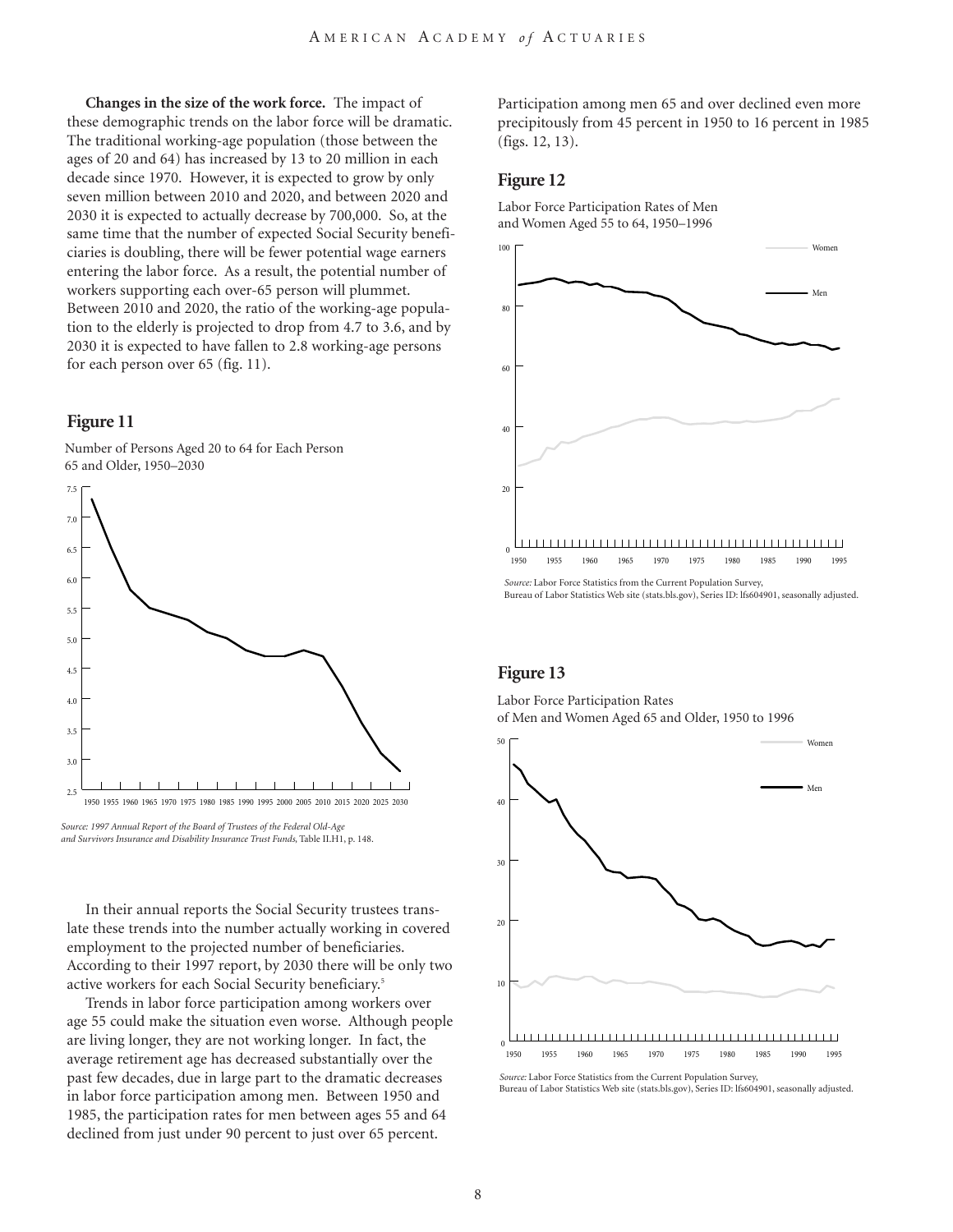The steady decline in labor force participation of older men throughout much of the post-World War II period reflects in part the powerful influence of public retirement programs. Before the 1961 Social Security Act men could not receive Social Security old-age benefits until age 65. The 1961 act introduced age-62 retirement with reduced benefits. Before the introduction of reduced early benefits, there was almost no difference in labor force participation between men aged 61 and men aged 63. In 1960, 79 percent of 61-year-olds and 76 percent of 63-year-olds were in the labor force. By 1970, only 69 percent of 63-year-olds were still working.<sup>6</sup>

Similarly in 1965, Medicare was enacted to provide health insurance for those over age 65. Over the next several years benefits were improved and expanded. Before Medicare, in 1960, over half of all 65-year-olds were in the labor force. By 1980, only 35 percent were working.

The substantial downward trend in the labor force participation rates of older men began to abate during the early 1980s, and since 1985, participation rates for men over 55 have remained nearly constant.

In sharp contrast to men, participation rates for women over 65 have remained nearly stable since 1950, vacillating between 8 and 10 percent. For women 55 to 64, the rate increased steadily from 1950 to 1965, remained level until 1985, and then began to rise again, reaching nearly 50 percent in 1995.

Although there is ample room for participation rates to increase among those under 65 as well as those between 65 and 70, it seems unlikely that this will happen to any substantial degree without a clear message from employers or the government in the form of lesser monetary rewards for early retirement and greater ones for delayed retirement. In surveys, workers continue to state their preferences for retiring at or before age 65.

To stabilize the ratio of retirees to workers, U.S. fertility would have to surge back to the baby boom levels of the 1950s and early 1960s. That is not expected to occur. The United States already has one of the highest fertility rates in the developed world, and only 10 percent of Americans (as opposed to 50 percent in the 1950s) desire to raise families of the size common during the 1950s.<sup>7</sup>

Some have suggested that increased immigration could help rectify this situation. However, the necessary net inflow would probably be too great to be practical. Currently, the Social Security trustees reports assume that there will be a net annual inflow of 900,000 immigrants, including both legal and nonlegal entrants and exits. Under current assumptions about the age distribution of immigrants, each additional 100,000 immigrants improves the actuarial balance by about .06 percent of payroll. Based on these numbers, a fourfold increase in immigration (3.6 million people annually) would be needed to bring Social Security into actuarial balance. Adding 36 million new immigrants to the population each decade into the foreseeable future would likely trigger significant new social and economic problems.<sup>8</sup>

**Program financing and future funding shortages.** The problem of financing Social Security has been growing for several years, and in 1983 Congress addressed an immediate shortfall by cutting benefits and raising the payroll tax rate above that needed to finance current benefits. The excess revenues are being invested in interest-bearing Treasury securities, which can be redeemed later to finance future benefits. Under present growth rates, however, the tax rate will not be sufficient to cover disbursements by 2012, and outlays will exceed revenues. Social Security will then have to turn to its surpluses, which in turn are estimated to be exhausted by 2029 (fig. 14).

#### **Figure 14**



Social Security Tax Collections and Benefit Payments as a Percentage of Aggregate Taxable Payroll

*Source: 1997 Annual Report of the Board of Trustees of the Federal Old-Age and Survivors Insurance and Disability Insurance Trust Funds*, Table II.F13, p.110.

At the same time the surpluses are being drawn down, the payroll tax rate needed to cover benefits (the cost rate) will continue to increase. By 2029, when the surplus funds are expected to be exhausted, the current payroll tax rates will provide only 75 percent of the revenue needed to pay benefits. The shortfall will have to be made up through higher taxes, reduced benefits, or both. As the cost rate continues to rise after 2029, the program will become more out of balance<sup>9</sup>

Clearly, Social Security financing will demand action much sooner than 2029. Today's annual surplus accumulations are being absorbed by Treasury bonds, which, like other government debt, are claims against future generations. Such claims will have to be paid by further Treasury borrowing or by raising taxes. Redeeming the bonds will place additional stresses on the federal budget and upward pressure on interest rates.

Making the needed adjustments could seriously erode public support for Social Security in its current form. The return on each dollar contributed is already falling for successive gen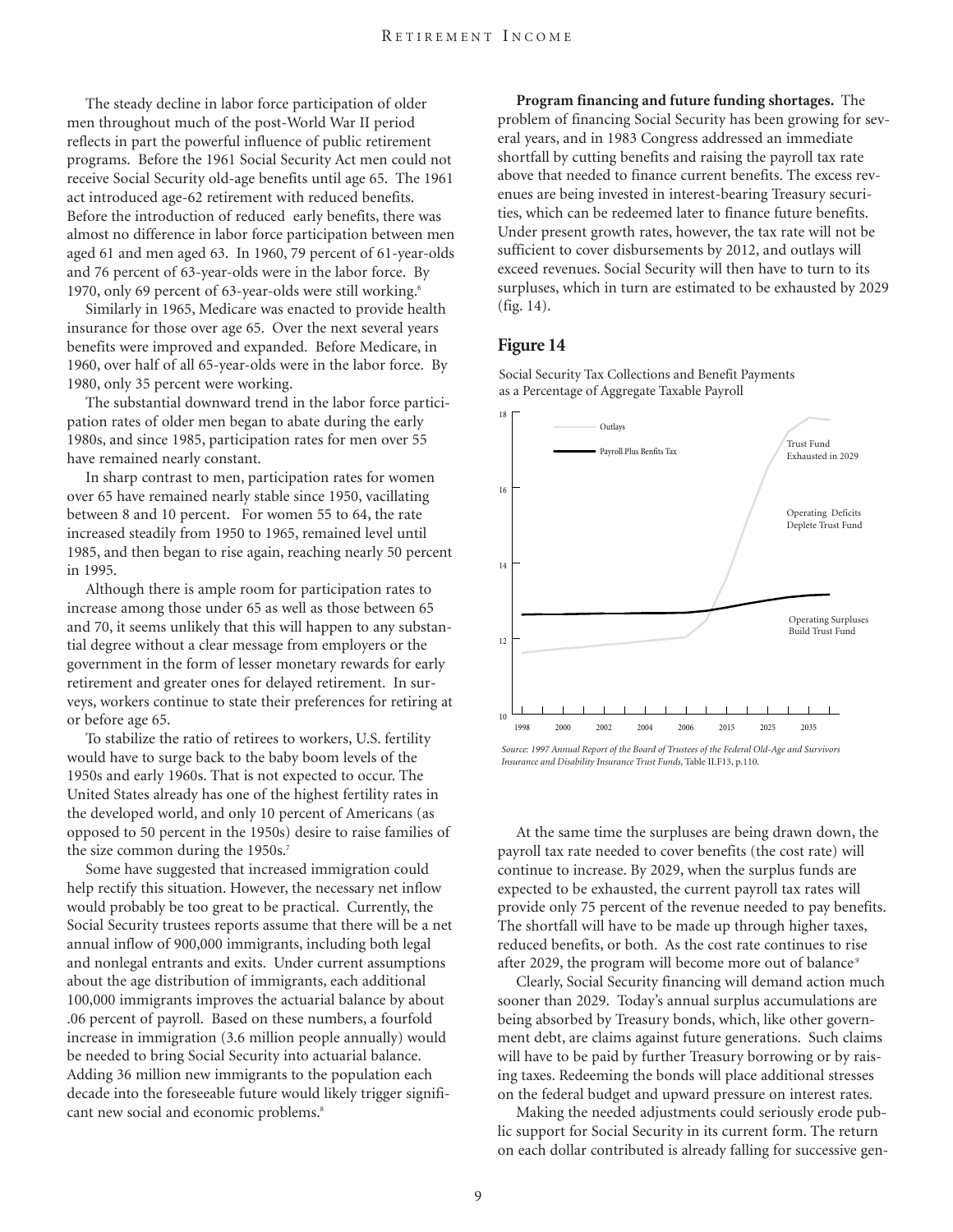erations, and will soon be below inflation-adjusted returns on other investments. It will not be too long before the inflationadjusted rate of return on contributions will be at, or below, 1 percent for higher-income young people, versus an inflationadjusted rate of 3 percent or more for other investments.<sup>10</sup> Raising taxes, cutting benefits, or both, will lower the implicit investment return on Social Security contributions still further. Thus, what is a marginal investment for the baby boom generation will likely be an even worse deal for the generation that follows.

## Employer-Sponsored Pensions

Employer-sponsored private pensions did not become widespread in the United States until after World War II. Private pension coverage grew rapidly during the 1950s and 1960s, then leveled off by the mid-1970s. Coverage since then has remained nearly constant at roughly 45 percent of private-sector wage and salary workers (fig. 15).

## **Figure 15**

Percentage of U.S. Workers Covered by Private Pensions, 1940–1993



Social Security Bulletin, June 1976. Data for 1975-1993 based on U.S. Department

Public-sector workers have traditionally had pension coverage. In 1993, 91 percent of the 18.6 million federal, state, and local employees worked for agencies that sponsored pension plans. Seventy-seven percent of all workers were actually covered.

In both the public and private sectors, there is a major difference in coverage between part-time and full-time employees. Only 12 percent of part-time workers in the private sector

participate in pension plans, versus 50 percent of full-time workers. In the public sector, 30 percent of part-timers were covered in 1993, while 85 percent of full-time workers were covered.

Among full-time workers, those least likely to have pension coverage are those under 25 and those with incomes under \$10,000. However, coverage rises quickly with both age and income. It jumps from 22 percent for those under 25 to 50 percent for those 30 to 35, and rises to 63 percent for those 45 to 49. Similarly, the 8-percent coverage rate of those earning under \$10,000 jumps to 42 percent at \$15,000–\$20,000 and rises steadily, reaching 81 percent for workers earning \$50,000 or more.<sup>11</sup>

The opportunity to be covered by a pension plan also depends strongly on the size of one's employer. Today, as in the past, the largest employers are most likely to sponsor pension plans. Over 70 percent of full-time workers at firms with more than 250 workers are covered by at least one pension plan.

In sharp contrast, only 18 percent of workers are covered by plans in firms with fewer than 25 employees. The low coverage in smaller firms has become an increasing concern, since employment has been growing most quickly in this sector. Currently, 25 percent of full-time, full-year workers are employed by firms with fewer than 25 workers (fig. 16).

## **Figure 16**

Private Pension Coverage of Full-time Workers, by Firm Size, 1993



*Source: Pension and Health Benefits of American Workers,* U.S. Department of Labor, May 1994, Table B9, p. B-13.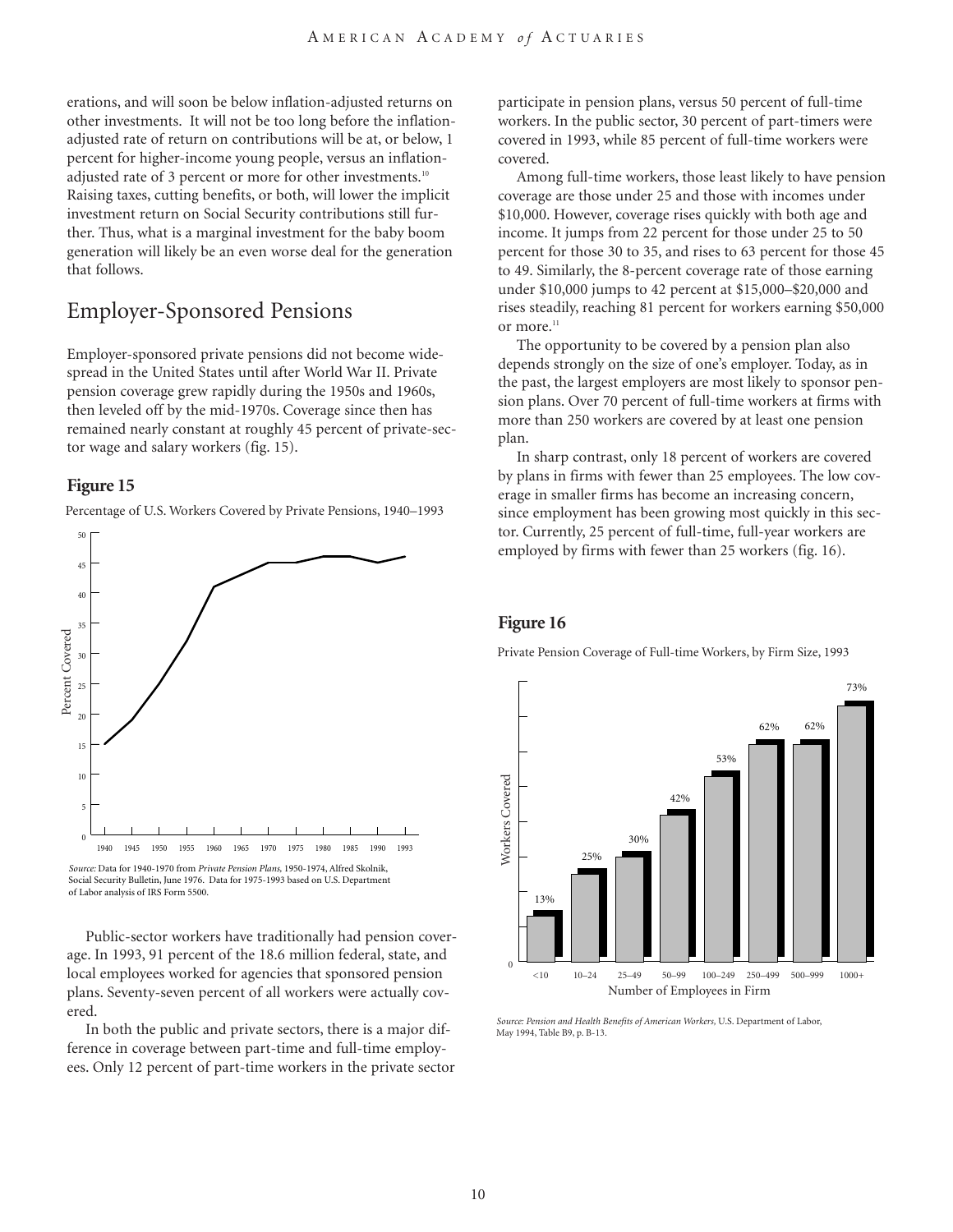Coverage rates also vary widely by industry. In the construction industry and in retail trades, coverage rates for fulltime workers are in the low 30s; coverage rates are in the 60–70-percent range in the manufacturing and financial sectors. In public utilities, coverage exceeds 80 percent (fig. 17).

#### **Figure 17**

Private Pension Coverage of Full-time Workers, by Selected Industries, 1993



*Source: Pension and Health Benefits of American Workers*, U.S. Department of Labor, May 1994, Table B7, p. B-9.

The leveling off of private pension plan growth since the 1970s has been attributed to a number of factors—greater job creation in the small-business sector, growth in the lower-coverage services industries, and increased competition at home and abroad. Increased government regulation has also played a significant role, as discussed below. The important point is that coverage has not increased for the past 20 years, and few expect the situation to change. In fact, analysts now debate whether coverage may be declining.

Although total coverage is static, there have been dramatic changes within the private pension system. The most important have been a dramatic shift in the composition of plans and a stream of largely budget-driven pension legislation with accompanying regulations.

Decline of defined benefit plans. When Congress enacted the Employee Retirement Income Security Act (ERISA) in 1974, traditional defined benefit plans strongly dominated private-sector coverage. Concurrent with ERISA's enactment, an increasing number of employers began terminating their defined benefit plans. This initial rash of terminations was suspected to consist of plans for which ERISA compliance would be prohibitively expensive—poorly funded plans and those with little or no vesting before actual retirement eligibility.

However, throughout the 1980s the number of defined benefit plan terminations increased steadily.12

According to IRS determination letter statistics, approximately 4,000 to 5,000 employers terminated their defined benefit plans each year during the early 1980s. The number increased to more than 12,000 a year by 1985, and jumped to more than 16,000 in 1989. Between 1989 and 1991, more than 42,000 employers terminated their defined benefit plans.<sup>13</sup>

At the same time that some employers are terminating plans, others are establishing new plans. However, on balance, the number of defined benefit plans has been decreasing steadily since 1986, when major new rules were enacted. In 1993, there were 55 percent fewer defined benefit plans than in 1986 (fig. 18).

#### **Figure 18**

Number of Defined Benefit Plans, 1984–1993



*Source: Most Employers That Offer Pension Plans Use Defined Contribution Plans,*  General Accounting Office, GGD-97-1, 1997.

To better understand why employers were terminating defined benefit plans in such large numbers, the American Academy of Actuaries fielded a survey in late 1990 that asked enrolled actuaries about plan terminations in which they had been involved. The 1,084 plan terminations reported were distributed almost evenly between larger plans (500 or more participants) and smaller plans, and nearly all the terminations occurred from 1988–1990.

When asked to list up to three reasons why employers had terminated plans, 40 percent mentioned government regulation; this was given as the primary reason for 27 percent of the terminations. The smaller the plan, the more likely that government regulation was the primary reason for termination.

To examine longer-term trends, the survey also asked the actuaries about their termination experiences in the early 1980s. More than half said that business considerations were the primary impetus. Only 13 percent said that government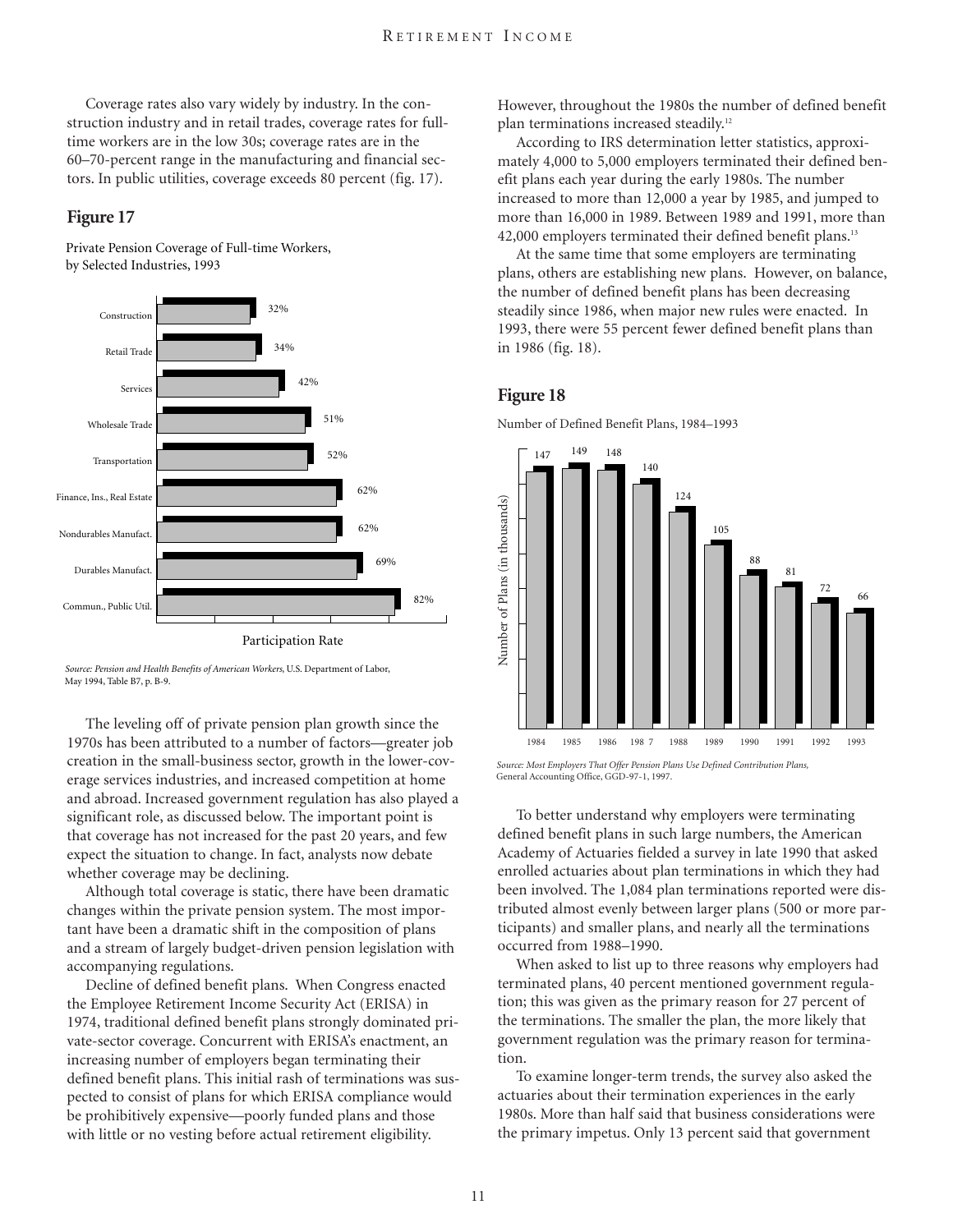regulation was the primary reason. When asked about the late 1980s, however, only 18 percent said business considerations were the major reason, while 42 percent said that government regulation was the main driver.<sup>14</sup>

The study confirmed what many had previously thought and has subsequently been shown by others. The largely revenue-driven pension legislation from each new session of Congress since the early 1980s had been a large source of frustration to employers. Delays in issuing regulations, which left sponsors uncertain as to whether their plans were operating in accordance with the law, added to the frustration.

In addition, new and often complex rules added substantially to the cost of plan administration. Between 1981 and 1996, small employers' annual administrative costs went from \$195 to \$620 per worker. This more than 200-percent increase forced many small employers to abandon their defined benefit plans. Larger employers did not escape. Their administrative costs increased by 150 percent or more during the same period (fig. 19).

#### **Figure 19**

Comparisons of Administrative Costs per Worker for Defined Benefit Plans, by Size of Plan, 1981 and 1996



*Source: Retirement Income Plan Administrative Expenses: 1981 through 1996*, Edwin Hustead, the Hay Group, presented to the Pension Research Council, May 1996.

**Growth in defined contribution plans.** The flood of defined benefit plan terminations in the 1980s and early 1990s was accompanied by the rapid creation of defined contribution plans. Between 1983 and 1993, the number of defined contribution plans increased by 45 percent.<sup>15</sup>

Of particular note is the growth in  $401(k)$  plans. These plans, which allow workers to defer compensation and accumulate assets at pretax rates of return, first became available in 1978. Until 1987, workers could contribute up to \$30,000 a year to their plans. In 1987, contributions were limited to \$7,000, indexed for inflation (\$10,000 in 1998). Employers can match all or part of a worker's contributions, and about half do.<sup>16</sup>

The growth in 401(k) plans has been phenomenal. In 1983, 7 percent of workers reported that their employers offered such coverage. By 1988, 25 percent of workers reported that their employers had plans. By 1993, 35 percent of private-sector wage and salary workers had such plans available through their employers (fig. 20).

### **Figure 20**

Pension Coverage of Full-Time Workers Under 401(k) Plans in Selected Years



*Source: Pension and Health Benefits of American Workers*,

Such rapid growth has not necessarily been at the expense of other plans. It appears that the vast majority of 401(k) plans are in addition to other plans employers maintain for their workers. In 1990, 82 percent of those eligible to participate in 401(k) plans were also covered by defined benefit plans. Ten percent of eligibles had 401(k) plans as their only retirement plan.<sup>17</sup>

Over the past 20 years, however, defined contribution plans made substantial inroads in replacing defined benefit plans as the primary source of private pension coverage. In 1975, 87 percent of covered workers received their primary pension coverage through defined benefit plans. Less than 20 years later, this percentage had dropped to 56. If current trends continue, soon after the turn of the century defined contribution plans could replace defined benefit plans as the dominant form of employer-sponsored pension program (fig. 21).

This shift has raised a number of concerns, including the possibility that most defined contribution plans are less generous, the use of pension assets before retirement, potential low rates of return, and the fear that less secure plans will replace more secure ones.

**Plan generosity.** The Academy's 1990 survey confirmed that terminated defined benefit plans are often replaced with less generous plans. Two-thirds of the employers offered other plans after terminating their defined benefit plans, and eight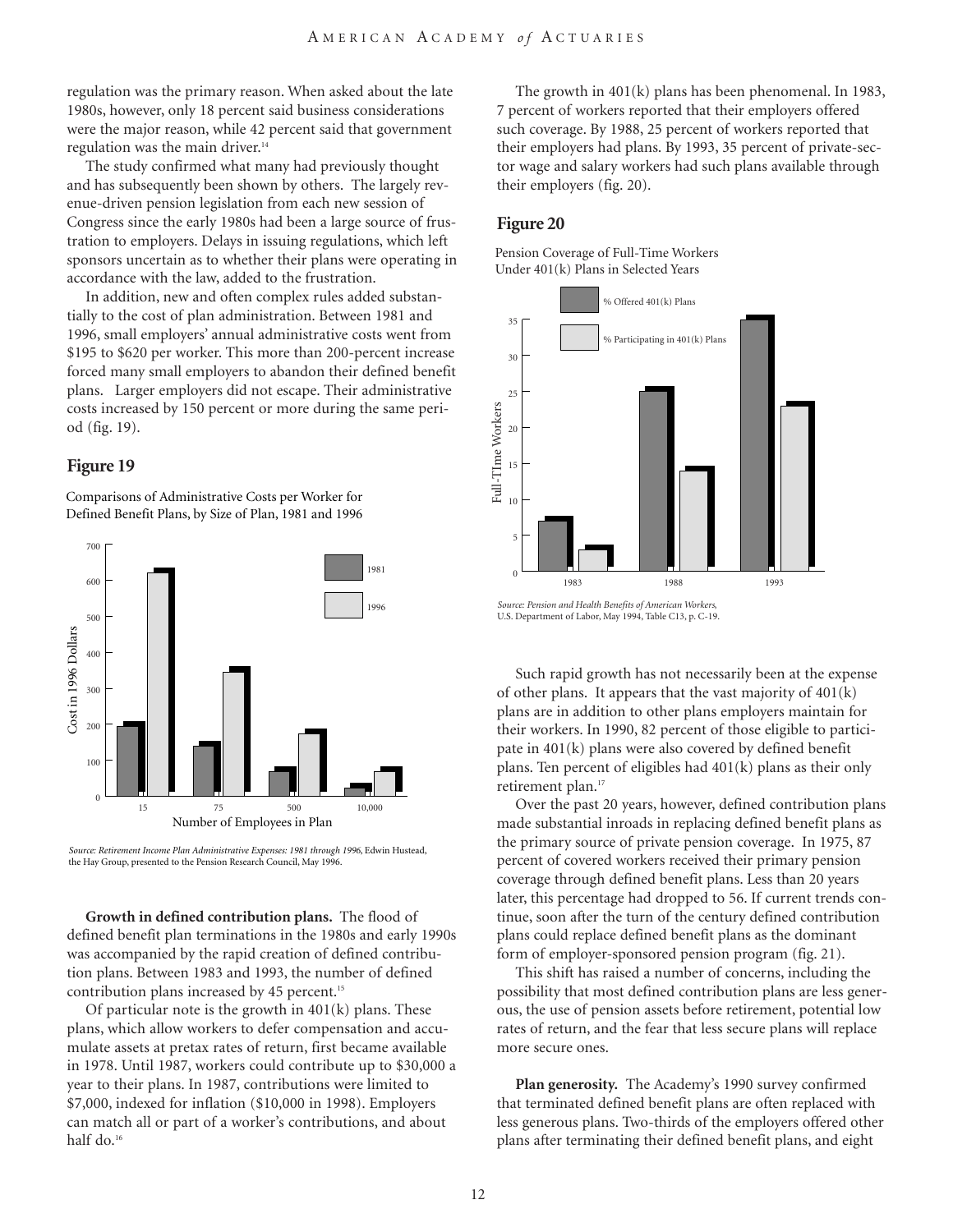#### **Figure 21**

Primary Type of Plan Under Which Workers Were Covered, 1975–1993



*Source: Abstract of 1993 Form 5500 Annual Reports*, U.S. Department of Labor, Pension and Welfare Benefits Administration, Private Pension Plan Bulletin, Winter 1997.

#### **Figure 22**

Generosity of Plans Replacing Terminated Defined Benefit Plans, 1988–1990



Generosity Compared to Terminated Plan

*Source:* Results of the American Academy of Actuaries *Survey of Defined Benefit* 

out of every ten workers retained coverage, but 90 percent of the replacement plans were based on defined contributions.

The actuaries overseeing the terminations rated about half the replacement plans as less generous; an additional 24 percent were rated more generous to some workers and less to others. This was true regardless of whether the replacement plans were ones the employer already had in force or were newly created (fig. 22).

Defined contribution plans can be less generous in several ways. They can generate lower benefits for most or many

workers. And, by definition, they lack such features as subsidized early-retirement benefits that longer-service workers might otherwise enjoy and, in the case of downsizing, actually need.

Some analysts are further concerned that defined contribution plans will yield relatively lower benefits because the funds will not be well invested. Workers nearly always have a choice of investment options under defined contribution plans. A number of studies have indicated that they often choose safer, albeit lower-return, options.

A study using 1989 data showed that common stocks account for 21 percent of the asset value in 401(k) plans, while insurance company products, mostly guaranteed insurance contracts (GICs), account for 41 percent. GICs generally have much lower, though much more certain, expected rates of return than a mixture of common stocks. Data for later years indicate that workers are becoming less risk averse and investing more heavily in stocks and mutual funds. However, this too may be a concern. If, as some fear, the stock market is overvalued, the switch to stocks and mutual funds may be occurring at the wrong time. $18$ 

In the case of some workers, defined contribution plans may be more generous. Since the plans are fully portable, workers own the money in their retirement accounts. Even if they change jobs, the amounts in their accounts continue to grow through investment returns. When workers with defined benefit plans change jobs, on the other hand, the amount of their benefit no longer grows. This happens because retirement benefits from most defined benefit plans are based on years of service and salary level. When workers leave jobs, their benefit levels are based on their last salaries. The value of these frozen benefit amounts erodes over time with inflation.

Although there is as yet little evidence that the labor force is more mobile, now, as in the past, many workers change jobs several times during their careers. For them, defined contribution plans can have clear advantages.

The more rapid vesting of benefits under defined contribution plans also helps many workers, especially women who move in and out of the labor force. Employees have full ownership in their own contributions and the investment income on them. In addition, many employers vest their contributions immediately. As a result, about one-third of covered workers are fully vested for all contributions immediately. For most of the other two-thirds of workers, employers' contributions become fully vested in five or fewer years.<sup>19</sup>

**Benefit security.** For defined benefit plans, the employer bears the investment risk if the value of the plan's assets decline. Defined contribution plans, on the other hand, place the entire investment risk on the worker. The employer's liability is limited to the contribution obligation. Should the assets in a worker's account fall in value at or near retirement age, the worker could lose a substantial part of the expected benefits. This could easily happen to any particular set of assets a worker might hold. It can also happen to an entire cohort of workers. Over the two years 1973 and 1974, stock market prices fell about 25 percent. In 1987, there was a similar downward adjustment. The value of bonds can also fluctuate widely.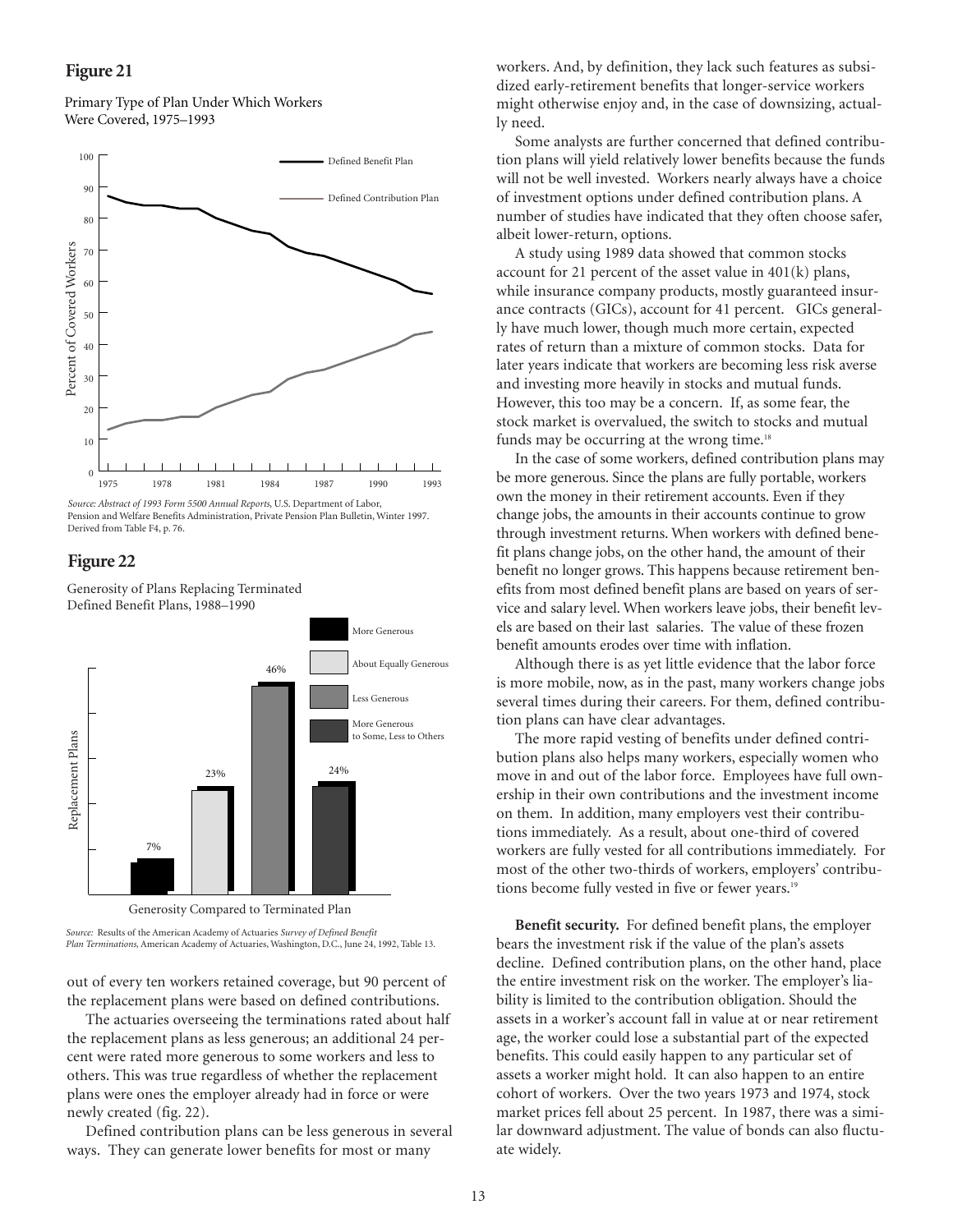Another threat to benefit security is lack of asset diversification. In the past, employers often required workers to invest large portions of their defined contribution accounts in the company's own stock, and some still may encourage such behavior. Some workers, of course, have profited handsomely from this lack of diversification. Others have lost nearly all their retirement savings when the company's stock declined dramatically in value. Even without prodding from employers, workers may choose not to diversify their investments and, hence, expose themselves to large risks.

One of the most serious drawbacks to defined contribution plans as vehicles for retirement saving is that nearly all of them permit lump-sum distributions of account balances to workers who leave the company. Despite having to pay taxes on the income, as well as a 10-percent tax penalty, most workers spend the funds they receive from their defined contribution plans when they change jobs. In 1990, 10.8 million people received lump-sum distributions amounting to \$126 billion. Only 56 percent (\$71 billion) was rolled over into individual retirement accounts (IRAs). <sup>20</sup>

Changing jobs may not even be necessary to withdraw the funds. Workers with 401(k) and other defined contribution plans often have lenient withdrawal provisions available to them. Unlike traditional plans, 401(k) and other individual account plans permit "hardship withdrawals" for medical expenses, education expenses, and first-home purchases. Although withdrawals must be counted as income and taxes must be paid on the money withdrawn, about half the workers in these plans can withdraw funds without changing employers. Half the workers covered are also permitted to borrow against their accounts.<sup>21</sup>

Studies show that older workers and those with larger amounts in their plans are more likely to return withdrawn money to retirement accounts. For example, in 1993, 60 percent of workers aged 55 to 64 who received distributions put the entire amount into retirement or other savings. Fewer than

#### **Figure 23**

Workers' Uses of Their Most Recent Lump Sum Distributions from Pension Plans

|                                       | Age at Receipt of Lump Sum |               |               |               |                 |
|---------------------------------------|----------------------------|---------------|---------------|---------------|-----------------|
| Use of<br>Lump Sum                    | Under<br>25                | $25$ to<br>34 | $35$ to<br>44 | $45$ to<br>54 | 55 to<br>64     |
| Retirement savings<br>Other financial | 3%                         | 14%           | 27%           | 34%           | 42%             |
| savings<br>Home, business,            | 11                         | 11            | 13            | 13            | 18              |
| debt repayment                        | 19                         | 28            | 22            | 17            | 10              |
| Spent<br>Multiple and                 | 56                         | 32            | 23            | 21            | 10              |
| other uses                            | 10                         | 14            | 16            | 15            | $\overline{20}$ |
| Total                                 | 100%                       | 100%          | 100%          | 100%          | 100%            |

*Source: Pension and Health Benefits of American Workers*, U.S. Department of Labor, May 1994, Table D5, p. D-5.

half of 45-to-54-year-olds put the entire distribution into savings or investments (fig. 23). The tendency of workers under 55 to use amounts saved for retirement for other purposes is especially unfortunate. As shown later, amounts put aside earlier in a worker's career are generally worth much more at retirement than similar amounts saved late in one's career.

One bright note is that the number of workers preserving their lump sum distributions in IRAs or some other retirement program is on the increase. Only 6 percent of workers receiving their most recent lump sum distribution before 1980 put it in a new retirement account. This jumped to 15 percent for lump sums received from 1980 to the end of 1986, and to 27 percent for lump sums from 1987 to April of 1993.<sup>22</sup> The increase after 1986 may have been due in part to the stiffer, 10-percent tax penalty that went into effect then.

**Trends in pension wealth and plan funding.** It is not widely appreciated how important employer pension programs are to the savings of working adults. Along with home ownership, employer-sponsored pensions are the most important way that Americans save, and over the past several decades pensions have been a tremendous source of capital. In 1950, pension assets accounted for about 2 percent of national wealth. By 1993, they accounted for nearly 25 percent (fig. 24).

## **Figure 24**

Pension Assets as a Percentage of National Wealth, 1950-1993



*Source: The Aging of the Baby Boom Generation*, Sylvester Schieber and John Shoven,

It is not clear how much longer pension plans will continue to be the engine for savings that they have been for the past 15 to 20 years. At some point, they may well change from net buyers of assets to net sellers. This is not a negative development, per se. The pension assets have been accumulated for this purpose. However, given the size of the baby boom generation relative to the cohorts that follow it, there could be impacts on the aggregate economy, just as there appeared to be impacts on housing prices in the 1970s.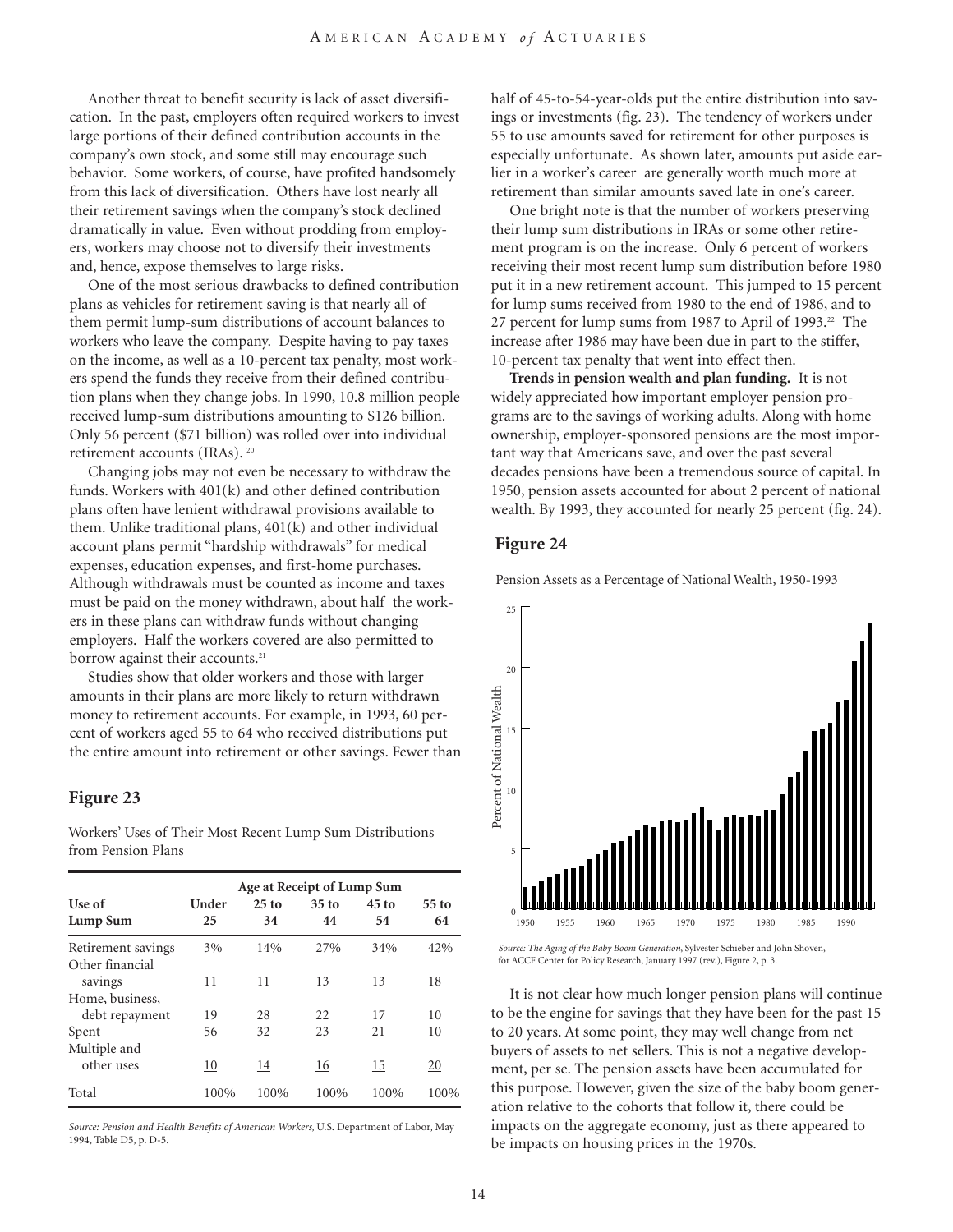Moreover, recent developments are likely to have a major impact on future contributions to defined benefit plans. Much of the extraordinary growth in pension wealth during the 1980s was the result of historically high stock and bond returns, far higher than pension fund managers had assumed. For defined benefit plans, higher-than-expected returns on already invested funds translate directly into lower future contributions. With over half of all pension funds backing defined benefit plan promises, the impact on future pension savings of unexpectedly high rates of return can be substantial.<sup>23</sup>

In addition, defined benefit plan funding has been restricted by revenue-driven funding rules in the Omnibus Budget Reconciliation Act of 1987 (OBRA 87). As a result of that law, employers have had to defer funding a major portion of benefits until late in the workers' careers. Formerly, employers could fund benefits more evenly over a worker's career (fig. 25).

#### **Figure 25**

Projected Annual Cost, as a Percentage of Salary, of Funding a Pension for a 25- Year-Old Worker over a 40-Year Career, Before and After OBRA 87



*Source: U.S. Retirement Policy*, Sylvester Schieber and Laurene Graig, Watson Wyatt Worldwide, Washington, D.C., 1994, Figure 13, p. 29.

The OBRA 87 funding restrictions, plus higher-than-projected rates of return, mean that many employers have been on an extended contribution holiday. However, the same demographic factors that are affecting Social Security will also affect defined benefit plans, and in the long run the private pension situation is analogous to that of Social Security. The same demographics will eliminate current funding surpluses, the contribution holiday for defined benefit plans will end, and these employers will either need to increase their contributions or cut benefits prospectively. In the meantime, employers will have adjusted to the very low contributions that they have had to make, and may be reluctant to divert funds from business operations to make the larger ones.

A number of factors will influence how this scenario is likely to play out. For many large employers health benefit costs, not pensions, are the larger concern. Also, large employers reexamine their compensation packages frequently and may intentionally or unintentionally be altering their

defined benefit plans in ways that will avoid larger future contributions.

It is possible, perhaps even likely, that employers will be facing the same tough choices that face Social Security soon after the turn of the century. How soon the contribution holiday will end, and how much the contribution rate for any particular pension plan will have to increase, depends in large part on future rates of return and the demographics of the plan. However, in many cases a 60-percent increase in the contribution rate would be within the reasonable range.<sup>24</sup> Such increases could result in benefit cuts. Although workers' accrued benefits cannot be reduced, future benefit accruals can.

**Benefits of future retirees.** For Social Security, the future situation is clear, as are the questions that need to be answered. The current system cannot be maintained indefinitely without benefit cuts, tax increases, some combination of the two, or a major restructuring. The future situation for private pensions as a major source of future retirement income is much more ambiguous. However, a few things seem clear.

First, workers will be much more personally responsible for their pension saving in the future. Defined contribution plans are now the primary type of plan for nearly half of those with pension coverage. Thus, pensions in the future will be less tied to salary levels at retirement and to employers' savings choices. Rather, pension income at retirement will be the result of individual workers taking responsibility to save through their employers' defined contribution plans, to invest in reasonably safe but not overconservative ways, to avoid taking preretirement distributions, and, finally, to make appropriate decisions about how to spend their retirement accounts in their retirement years.

Second, a much larger percentage of workers is likely to receive private pensions in the future. In 1974, ERISA set minimum standards for vesting. Subsequent changes have shortened vesting periods more, so that most plans now vest benefits within five or fewer years.<sup>25</sup> As a result, having a vested right to a pension should become much more commonplace in the future. The two major projection studies completed to date support this conclusion.<sup>26</sup>

The largest unknown for private pensions is how large, and how well targeted, benefits are likely to be. One recent study projected pension benefits through 2030.<sup>27</sup> Depending upon the scenario, 77 to 82 percent of baby boomers were projected to receive pensions. However, the projection indicated that, on average, the benefits in 2030 will not be appreciably higher than they were in 1990, after adjusting for inflation. In addition, a significant percentage of retirees in 2030 was projected to receive relatively small benefits.

There is little doubt that private pensions will help support the baby boomers in their retirement. But how much of the gap will they fill when Social Security and Medicare benefits are reduced? Even if benefits are widespread, will plans largely benefit baby boomers who have other substantial assets, and contribute little to middle-class families, who would otherwise expect at most half their earnings to be replaced by Social Security? Will pensions be sufficient to contribute more to the increasingly higher health care expenses of the aged?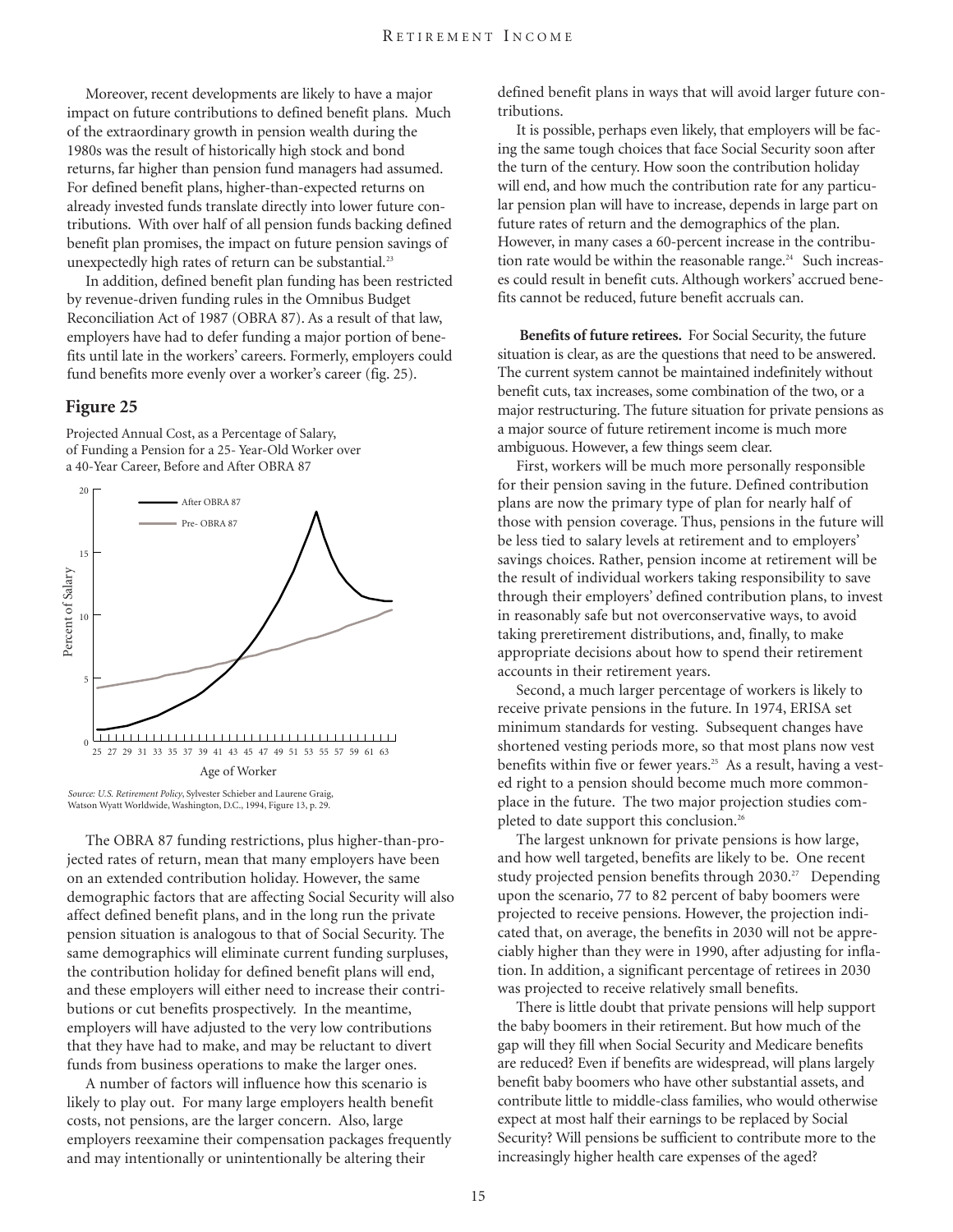## Personal Savings

The primary personal asset of most Americans is their own homes. The other assets of most families are modest, and what one household saves scarcely offsets what another household borrows. As a result, our nation's aggregate savings rate, except for employer-sponsored pensions, has been barely positive over the past decade.<sup>28, 29</sup>

Many reasons have been advanced to explain the anemic savings rate in the United States, especially as it has fallen over the past 10 years. Until recently, one reason was the decline in the percentage of people in the population between the ages of 45 and 64, the age group considered the most aggressive savers. It was thought that once baby boomers entered this age group, the personal savings rate would climb. However, recent statistics indicate that, although many baby boomers have already entered the traditionally peak savings years, personal savings rates continue to fall (fig. 26). This is especially disturbing because employer and employee contributions to pension and 401(k) plans are included in personal savings.

## **Figure 26**

Personal Savings Rates, 1950–1996

| <b>Years</b> | Average<br>Percentage |
|--------------|-----------------------|
| 1950-59      | 6.8                   |
| 1960-69      | 7.4                   |
| 1970-79      | 8.1                   |
| 1980-84      | 8.2                   |
| 1985-89      | 5.6                   |
| 1990-94      | 5.0                   |
| 1995-97      | 4.5                   |

Note: Personal savings includes employer and employee contributions to employer-sponsored pension plans. Rates are a percentage of disposable personal income.

*Source:* U.S. Department of Commerce, Bureau of Economic Analysis as reported by the American Savings Education Council, http://www.asec.org/persav.htm, December 15, 1997.

Another reason for reduced savings is increased consumption levels among retirees. Although savings declined among all groups during the 1980s, it was especially marked among older age groups. One study shows that those 65 and over had the highest decline in household-level savings, from 11.2 percent in 1963 to 2.5 percent in 1986.<sup>30</sup>

Another study goes a step further, concluding that the elderly are pushing up household consumption in both nonmedical consumption and total consumption. In 1960–61, 70 year-olds consumed only 63 percent of the nonmedical products and services that 30-year-olds used. Today, consumption by 70-year-olds is up to 91 percent of the 30-year-olds' level.<sup>31</sup>

One implication is that intergenerational programs like Social Security, which redistribute income from savers among the working-age population to older consumers, will depress the savings rate below the level it would otherwise have been. If this is true, in the future the impact will be even greater if

fewer workers are paying more to finance the immediate benefits of Social Security retirees.

Current tax policy also does not favor many forms of personal savings, even though targeted tax incentives generally have had a favorable impact. Home ownership is favored through itemized deductions for mortgage interest payments and property taxes and through special capital gains treatment. There are also incentives to save for retirement through insurance annuities and IRAs.

There is considerable debate about the degree to which tax preferences for particular forms of personal savings actually increase savings. The history of IRAs is a good example of how limited incentives are likely to actually affect personal savings.

In 1981, Congress extended IRA eligibility to all taxpayers and increased the contribution limits on tax-deductible payments. Banks and other financial institutions initiated intense marketing campaigns to bring the friendlier eligibility rules to the public's attention. IRA popularity expanded rapidly as a result, and between 1981 and 1987 IRAs accounted for almost 20 percent of all personal savings<sup>32</sup> In 1986, the lenient eligibility rules were rescinded. In 1987, personal savings declined and have remained depressed.

Superficially, the IRA policy appears to have been highly successful. However, there are several caveats. Even though IRAs accounted for 25 percent of personal savings at one point, personal savings did not increase by 25 percent. A part of the IRA savings seems almost certain to have been a diversion from other types of personal savings. Second, the rapid demise in IRA savings coincided with the rapid increase in employer-sponsored, contributory 401(k) plans. Some analysts have pointed out that a part of savings through IRAs was diverted to 401(k) plans. This is almost certainly true, since 401(k) plans have greater tax advantages for savers whose employers offered them. However, this does not help explain a decrease in the personal savings rate. In the national income accounts, both IRA and 401(k) contributions are included in personal savings.

In spite of substantial disagreement among economists on the effectiveness of IRAs in increasing savings, a number of helpful findings have emerged from the research in this area. There is growing evidence that people participate in various saving activities quite independently, without an integrated savings plan. If people took an integrated approach, then those participating in pension plans would have lower nonpension savings and vice versa. However, this does not appear to be the case. Bureau of Labor Statistics (BLS) data from the 1981–88 Consumer Expenditure Surveys indicate that those with pension plans have higher, not lower, rates of non-pension saving. This appears to be true even for people with similar incomes.<sup>33</sup> Hence, the data do not support the argument that employer-sponsored pensions totally displace other forms of personal savings.

Other studies that have examined substitutions between pension coverage and household saving tend to reinforce these findings. One noted study found that some reduction in other saving was associated with pension coverage.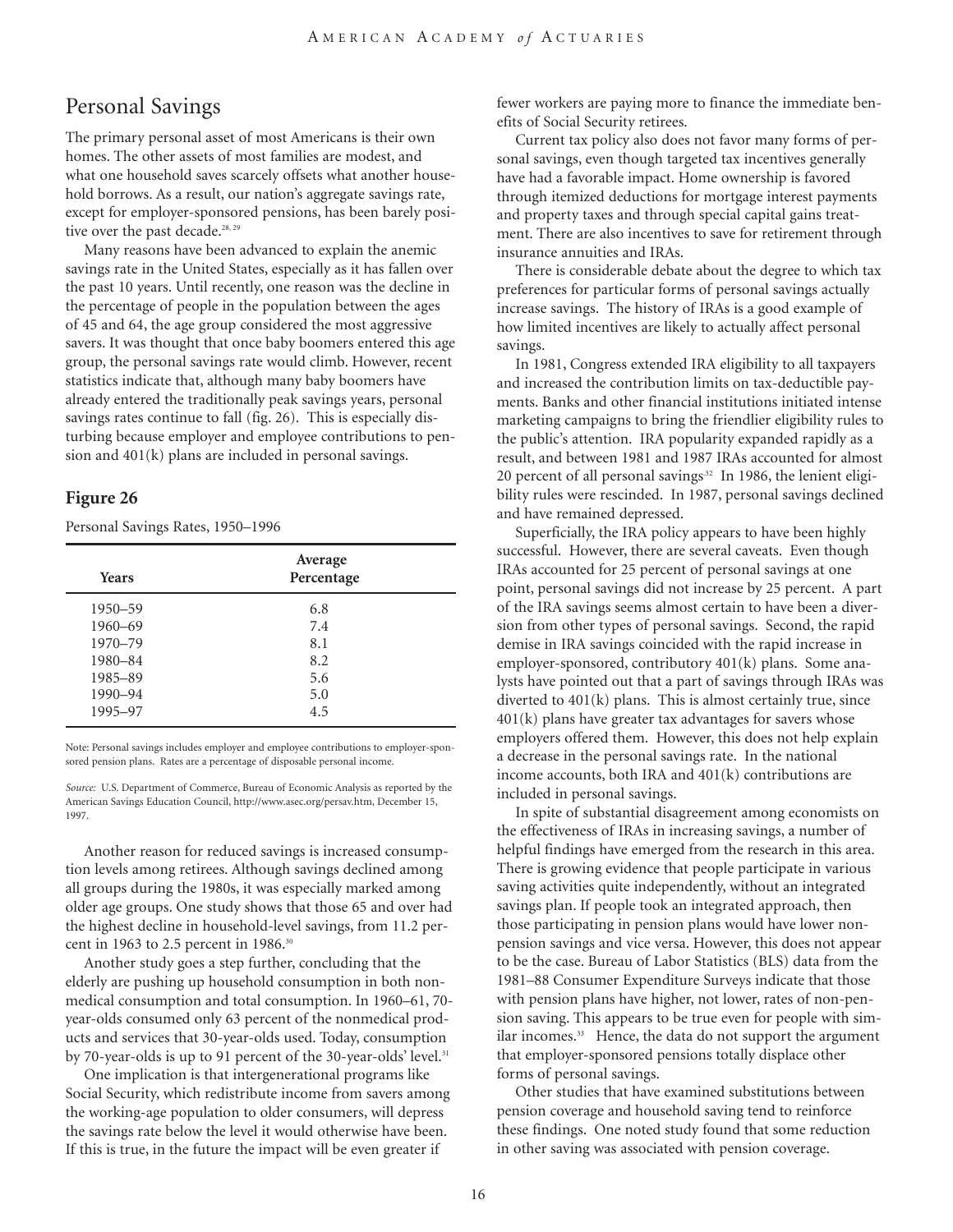#### R ETIREMENT I NCOME

However, the differences in accumulated wealth between those with and without pension coverage fell far short of a complete offset. This was true regardless of the type of pension coverage.<sup>34</sup> Findings such as this seem to emerge consistently, regardless of the form of savings. There is some offset between forms of savings, but it is less than total. The debate is over how large the offset is likely to be.

These findings have important policy implications. If the government creates a new form of tax-favored savings, then the amount saved in this form will not all represent new savings. Similarly, if the government eliminates one form of savings vehicle, such as IRAs, it cannot be expected that the money that would have been saved in that vehicle will simply be moved to another type of vehicle. Experience seems to indicate that large numbers of Americans use savings vehicles only if they are convenient, heavily marketed, and clearly subsidized by someone like an employer or the government.

A corollary of this finding can also be applied to public programs that do not in themselves constitute savings. If the government reduces Social Security or other programs that support retirement, then some families will save more for retirement. However, overall savings will not increase enough to replace the cutback without added inducements to save.

Other reasons believed to contribute to low personal savings rates are the proliferation of consumer credit and the number and increasing complexity of financial instruments that create confusion about their use and concern about their volatility. Also, real wages have been stagnant for 19 years, which means baby boomers' wage rates have not grown as rapidly as their parents' did at similar ages. Baby boomers are having children later, leaving them fewer years to save after the child-rearing years. Also, baby boomers will likely use more of their savings to educate their children, who are now more likely to pursue increasingly expensive college educations.

According to one analyst, baby boomers must triple their current savings if they want to enjoy an undiminished living standard in retirement.<sup>35</sup> If Social Security benefits are significantly reduced, current savings would have to be increased perhaps five times over today's levels.

Other, less obvious, factors also influence savings behavior. Evidence from various surveys shows that financial knowledge significantly affects saving. People who describe themselves as "very financially knowledgeable" saved several times as much for retirement as those who described themselves as "not very financially knowledgeable." In addition, financial knowledge and adult behavior are strongly related to developmental experiences. Baby boomers who, as children, talked with their parents about financial decisions, received allowances, held bank accounts, held securities, and took courses in economics or related subjects save more.<sup>36</sup> Finally, Americans tend to "live for today." As shown in a recent survey, many Americans expect the essentials of middle-class life.<sup>37</sup> Preparing for retirement pales by comparison.

Some have argued that inheritances will rescue large numbers of baby boomers. This is unlikely, even though one study placed the combined potential inherited wealth of baby boomers at \$10.4 trillion. It is important to remember that

these inheritances will not occur all at once but over 40 years or more; that the total barely exceeds \$100,000 per bequest, which will be divided among siblings; and that bequests will be largely concentrated among the offspring of parents in the top 10 percent of the income distribution. It is also not clear how much of the \$10.4 trillion will materialize as transferable wealth. For example, increasing numbers of couples plan for retirements of 25 years or more and may minimize the risk of outliving their wealth by purchasing annuities that guarantee a lifetime income, but do not transfer any money to their children. Finally, improved longevity means that many baby boomers will be well into retirement before their parents die. As in the past, inheritances will be an important source of retirement income for some but are unlikely to help the many.

Overall, it seems unlikely that baby boomers will increase their personal savings enough during their working lives to contribute what will be needed to compensate for changes in publicly provided benefits. As larger and larger numbers of the baby boom generation approach retirement, the trends that helped ease the way financially for their parents are likely to turn against them and their cohorts who follow. Housing values are not likely to increase dramatically, but may fall. Financial markets are less likely to deliver the high returns that have helped higher-income units among the baby boomers' parents. Nor will baby boomers retire at, or soon after, a time when the real values of public benefits have been increasing rapidly. In fact, the opposite is almost certain to be the case.

## Work and Retirement

Although retirement has almost always been discussed as an all-or-nothing proposition, that is not really true. In the late sixties and early seventies about 25 percent of men did not go directly from a career job to retirement. They chose other paths toward retirement such as part-time work, self-employment, or work in an alternative occupation. More recent data show that, of a group of men 51 and 61 in 1992 who were not working in 1994, a third had moved from a career job to a shorter-term bridge job before retiring completely.<sup>38</sup>

In addition to gradual retirement, some families have always used earnings to supplement their retirement income. Currently, 20 percent of couples and individuals over 65 with Social Security benefits also have earnings. Among those 62 to 64, about half have earnings. Although neither gradual retirement nor some work during retirement are new, recent evidence suggests that using earnings to supplement retirement income, or perhaps to conserve it, may be a major trend on the horizon.

After three decades of steadily declining labor force participation, rates for men over 55 leveled in the mid-1980s, suggesting that retirement ages may have stopped falling. However, the aggregate picture may be masking some important underlying developments.

Between 1984 and 1993, while males between ages 50 and 64 participated in the labor force at stable rates, participation rates in this age range by men who were also receiving retirement benefits rose noticeably.<sup>39</sup>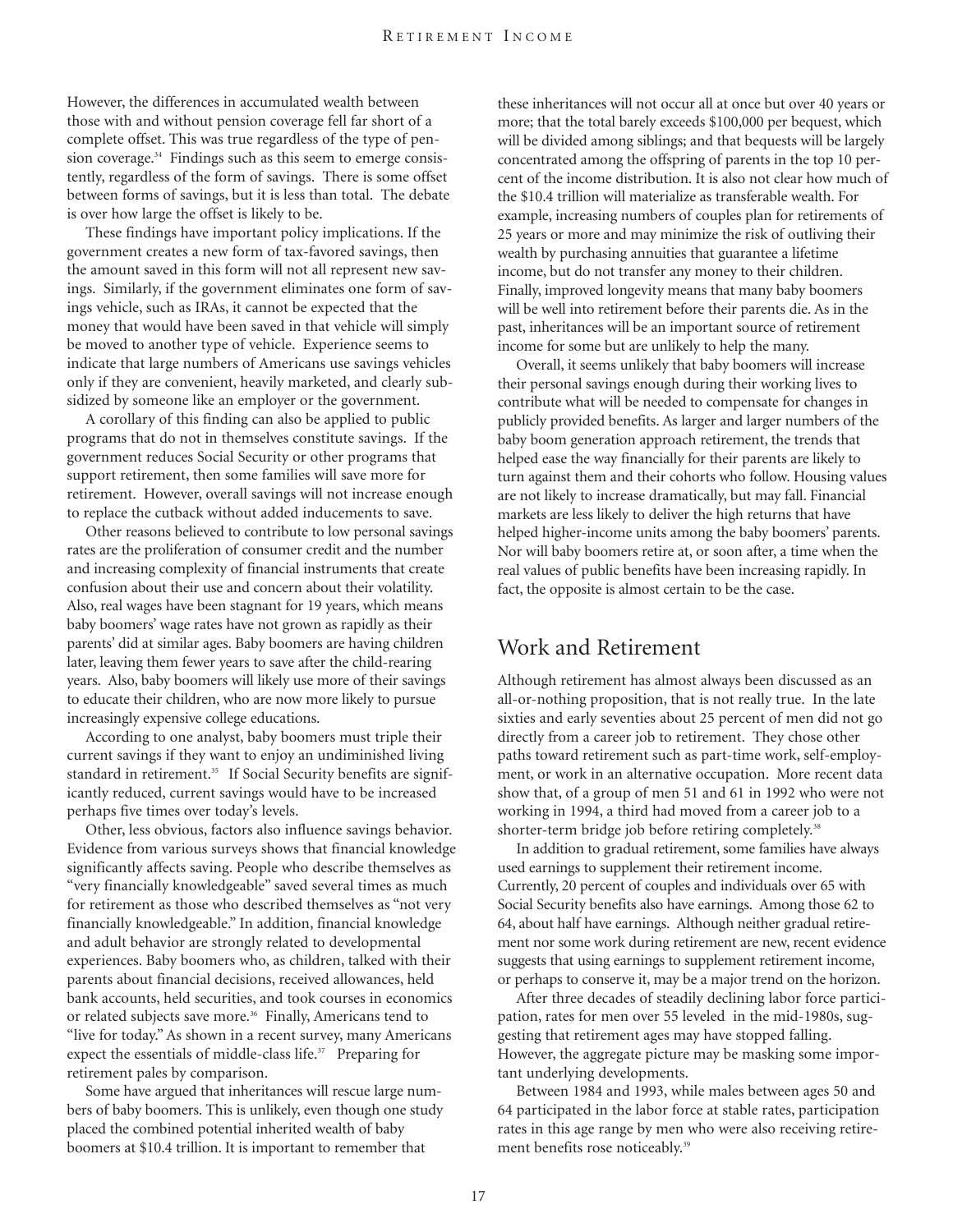Several factors have been cited to help explain recent increases in work activity among male pensioners under 64. One is the decline in inflation-adjusted values of pensions after retirement. Employers have been less likely to grant retirees ad hoc increases in pension benefits to help offset cost-of-living increases. According to the Department of Labor, employers granted increases of only 1 to 2 percent a year from 1984 to1992. Erosion of retirees' annuities due to inflation, coupled with longer life expectancies and improved health, may be encouraging greater labor force participation among retirees, especially those who retired early. Increases in the percentage of retired people taking unplanned retirements (due to early-out incentives and buyouts) may also have encouraged increased work activity among early retirees. Also, it is likely that the shift toward individual control of pension accounts, which means the accounts often earn less, together with frequent spending of distributions, encourages work after receipt of the first benefit.

Finally, labor market trends were generally favorable for older workers during the 1980s. During the latter part of the economic expansion that occurred between 1984 and 1989, labor shortages caused employers to seek older workers. However, as a result of the recession in the early 1990s, many older workers lost their jobs or were offered early retirement.

Although it is still too early to evaluate recent trends, it may be that more retirees will want to participate in some paid employment after retiring from their primary jobs. This may be one of the ways that the baby boom generation attempts to maintain its standard of living during retirement. However, relying on earnings as a continued source of income after retirement is risky. At any given time, the ability to supplement retirement income through paid employment will depend upon labor market conditions, as well as continued good health. Moreover, as suggested by the recession of 1990, unlike in the past, it may be older workers, not the youngest ones with the shortest service, who are most likely to be encouraged to leave first when labor markets become slack. In fact, it now seems likely that older workers who are also short-service or part-time will be subject to the last-in-firstout rule whenever firms experience a slackening of demand.

Health insurance may also be increasingly a problem. Employers will not want to provide it for older, short-service workers, while at the same time older, semi-retired workers may increasingly need it. Any mandate requiring employers to provide health insurance will clearly discourage hiring older workers, or at least determine the conditions of employment, such as the number of hours and whether a job can be fullyear or must be clearly temporary.

Trends in transitions to retirement bear careful, ongoing scrutiny. It is not yet possible to anticipate the extent to which employers will want to hire older workers and the willingness and ability of older workers to accept jobs. When large numbers of the baby boom generation begin leaving the labor force, the demand for older, skilled workers may increase, causing some to defer retirement and others to retire only partially. However, it is too early to predict the most likely labor force dynamics.

## Financing Health Care

Virtually everyone over 65 receives subsidized health insurance through Medicare. In addition, a third receives subsidized health benefits through former employers.<sup>40</sup> Although these health benefits do not constitute fungible income, they directly affect economic well-being and the amount of cash required to maintain a given standard of living. This is true at any age, but especially for the aged, where health care expenditures are several times higher than those of workers in their forties and younger (fig. 27).

## **Figure 27**

Deviations in Insured Health Care Costs from the Average for Insured Adult Males and Females by Age

| Age Group   | Male | Female |
|-------------|------|--------|
| $20 - 29$   | .6   | 1.2    |
| $30 - 39$   | .8   | 1.4    |
| $40 - 44$   | 1.0  | 1.6    |
| $45 - 49$   | 1.2  | 1.7    |
| $50 - 54$   | 1.6  | 2.0    |
| $55 - 59$   | 2.2  | 2.3    |
| $60 - 64$   | 3.0  | 2.7    |
| $65 - 69$   | 3.7  | 3.3    |
| $70 - 74$   | 4.5  | 3.9    |
| $75 - 79$   | 5.2  | 4.4    |
| $80 - 84$   | 5.6  | 4.9    |
| 85 or older | 5.7  | 5.1    |

Note 1: Variations in costs are shown as ratios to the cost for 40-to-44-year-old males. Thus, the cost for 20-to-29-year-old males is only six-tenths of the cost for 40-to-44 year-old males, while medical costs for 70-to-74-year-old males are four and a half times higher. Similarly, the cost for 20-to-29-year-old females is 1.2 times the cost for 40-to-44-year-old males, and for 70-to-74-year-old females the cost is 4.4 times that of 40-to-44-year-old males.

Note 2: Medical costs include health care costs except those for long-term care.

*Source:* Derived from health cost factors provided by William M. Mercer Incorporated.

Currently, the health care expenditures of retirees are financed through four major sources: the Medicare Hospital Insurance (HI) and Supplementary Medical Insurance (SMI) programs, employer-sponsored retiree health insurance, privately purchased health insurance (often referred to as Medigap or MedSupp), and out-of-pocket payments. In addition, the Medicaid public assistance program pays for a substantial amount of the aged's long-term care. Of these, Medicare is the largest, paying 45 percent of the overall health care costs of the aged.

**Medicare.** The Medicare program was designed primarily to meet the acute health care needs of the elderly, that is, short-term hospital stays and payments for physicians and outpatient services. The HI portion pays for hospital and other inpatient care costs, and is financed by a payroll tax of 2.90 percent (1.45 percent paid each by the employer and the employee).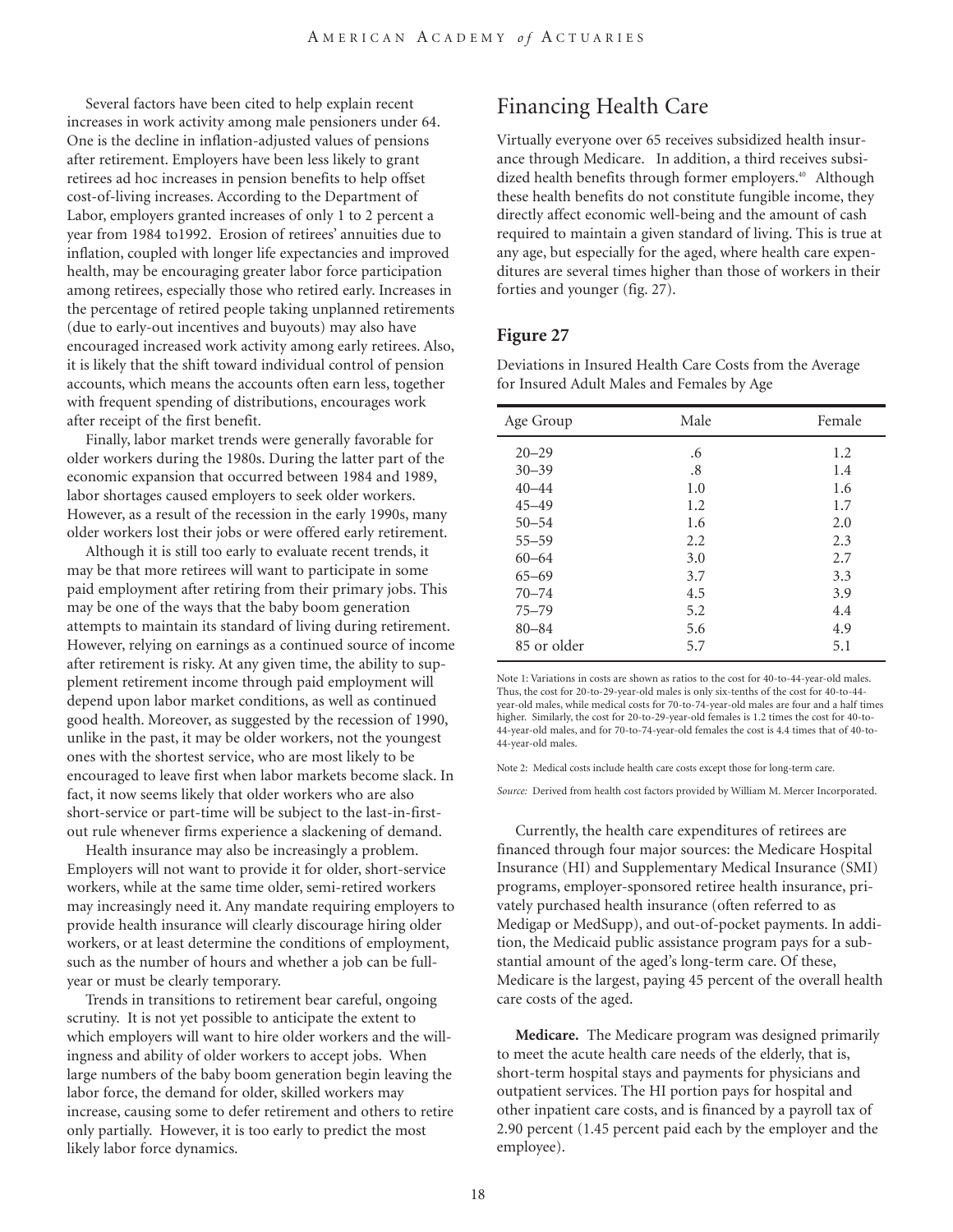SMI, which pays doctor bills and other outpatient expenses, is not financed through payroll taxes. It is funded through premiums paid by program participants, as well as contributions from general tax revenues. In 1998, direct monthly premiums of \$43.80 per participant are expected to pay 25 percent of SMI costs. The other 75 percent will come from general revenues and trust fund income.<sup>41</sup> Financing levels for SMI are recalculated each year based on projected costs for the year. In the past, the participants' share of program costs has varied. Under changes enacted in 1997, each year's premium rate for participants will be set at the level necessary to cover 25 percent of program costs.

Medicare spending is growing faster than nearly all other major federal programs. Before the 1997 budget agreement, the Health Care Financing Administration (HCFA) projected that, between 1997 and 2006, Medicare spending would grow from \$213 billion to \$457 billion. The contribution from general revenues to the SMI fund alone is expected to increase from an estimated \$60 billion in 1997 to \$156 billion in 2006.<sup>42</sup> Historically, SMI costs have nearly doubled every seven to eight years, and this trend is expected to continue (fig. 28).

## **Figure 28**

Historic and Projected SMI Disbursements, 1970–2005



To avert a near-term financial crisis in the HI portion of the Medicare program, Congress made a number of changes in 1997. The most far-reaching was the introduction of Medicare Part C (Medicare+Choice). Under this restructuring, participants can now choose to participate in the traditional Medicare Parts A and B or in Medicare Part C. If Part C is selected, then the participant must select one of several approved private sector health insurance programs. These include health maintenance organization (HMO) options, as well as preferred provider organizations (PPOs), provider sponsored organizations (PSOs), and fee-for-service options. As a demonstration project, a limited number of participants may opt for medical savings accounts. The hope is that making managed care options universally available and encouraging competition among health care providers will lower program costs. To help ensure this, greater restrictions have been placed on annual increases in provider costs.

An important part of averting a near-term financial crisis in the HI program was shifting costs for home health care services from the HI program to the SMI program over a six-year period. Of course, this will increase SMI costs. However, the SMI program is insulated against financial crises because 75 percent of its cost is financed directly from general revenue. If its cost increases, there is simply a larger draw on general government revenues to pay benefits. To slow the rate of growth in SMI costs, the Balance Budget Act of 1997 imposes prospective payment systems on many services covered by Part B.

Although changes adopted in 1997 will defer a financial crisis in the HI program until the end of the next decade, they do not address the financing of Medicare benefits for the baby boom generation and beyond. Data from the 1997 trustees' reports, the most recent available, show that the cost of the HI program as a percent of taxable payroll already outstrips the current payroll tax rate of 2.9 percent, and is expected to continue to increase. According to the1997 report, which was issued prior to the Balanced Budget Act of 1997, by 2010, when the first of the baby boom generation reaches retirement age, HI disbursements will be 5.1 percent of payroll. And by 2030, when the last of the baby boom generation reaches retirement age, program costs will have reached nearly 9 percent of payroll (fig. 29). Since Congress has yet to enact any tax hikes for the program, HI benefits are not sustainable at their current levels.

## **Figure 29**

HI Program Cost and Income Rates as a Percentage of Aggregate Payroll



*Insurance Trust Fund*, Table II.E2, p. 42.

When SMI is added to the equation, the cost picture becomes even more bleak. Using data from HCFA's projections in the 1997 trustees' reports, it is possible to estimate the tax rate that would be required if both HI and SMI were financed through a flat payroll tax. Under this assumption, the current rate would have to be 5.4 percent to cover total expected 1997 HI and SMI expenditures. By 2010, the rate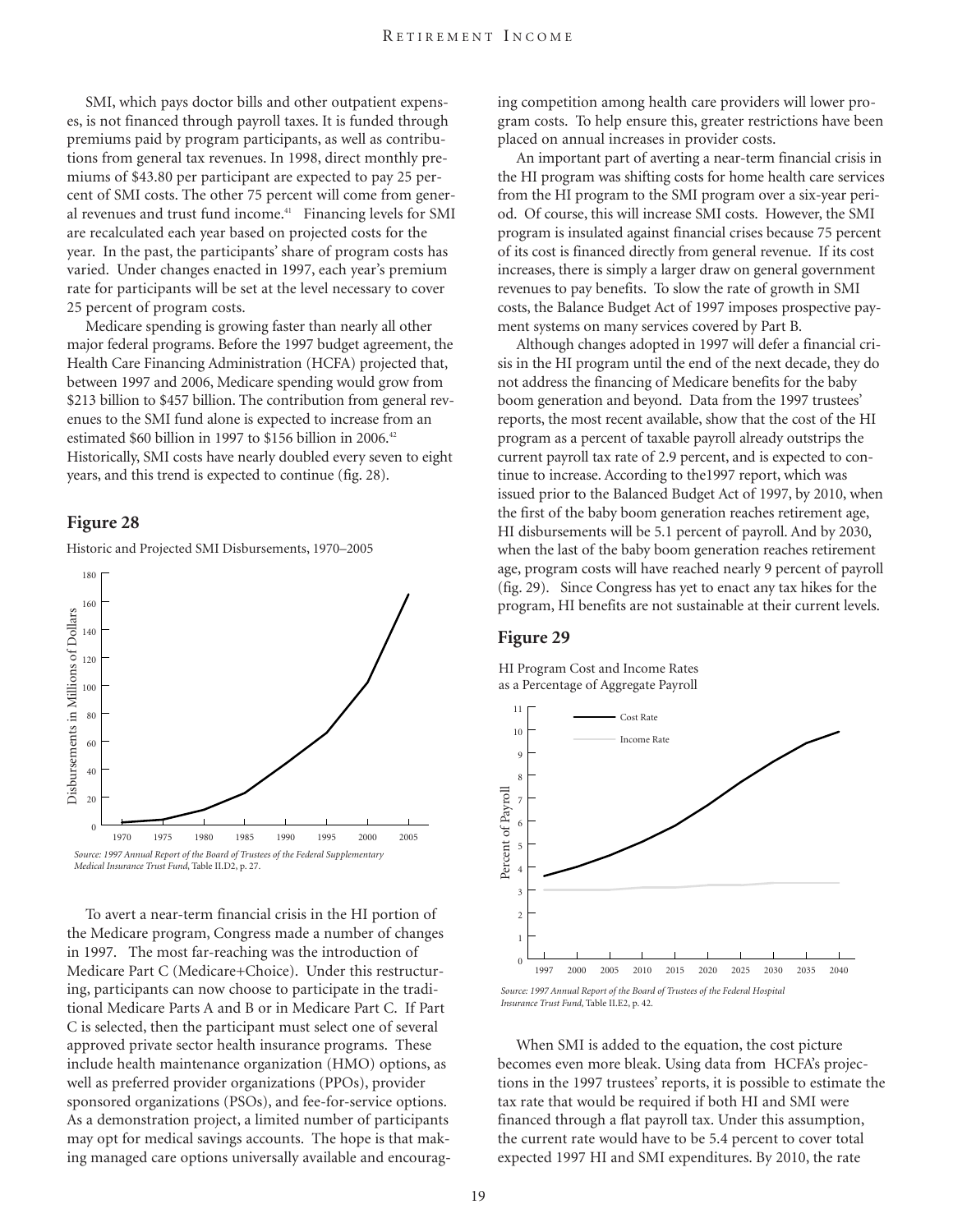would need to be 8.8 percent. By 2020 it would be 12.1 percent and in 2040, when those currently entering the labor force are getting ready to retire, the cost would represent 17 percent of payroll (fig. 30).

## **Figure 30**

Combined HI and SMI Disbursements as a Percentage of Aggregate Payroll, 1996–2040

| Year | <b>HI</b> Payroll<br><b>Tax Rate</b> | Implicit<br><b>SMI</b><br>Payroll<br><b>Tax Rate</b> | <b>Total</b><br><b>Disbursements</b><br>as a Percentage<br>of Payroll |
|------|--------------------------------------|------------------------------------------------------|-----------------------------------------------------------------------|
| 1996 | 3.48%                                | 1.90%                                                | 5.38%                                                                 |
| 2000 | 3.96                                 | 2.22                                                 | 6.18                                                                  |
| 2005 | 4.53                                 | 2.89                                                 | 7.42                                                                  |
| 2010 | 5.08                                 | 3.76                                                 | 8.84                                                                  |
| 2015 | 5.82                                 | 4.69                                                 | 10.51                                                                 |
| 2020 | 6.74                                 | 5.38                                                 | 12.12                                                                 |
| 2025 | 7.70                                 | 6.10                                                 | 13.80                                                                 |
| 2030 | 8.63                                 | 6.74                                                 | 15.37                                                                 |
| 2035 | 9.37                                 | 7.09                                                 | 16.46                                                                 |
| 2040 | 9.86                                 | 7.14                                                 | 17.00                                                                 |

*Source:* HI payroll tax rates are from the *1997 Annual Report of the Board of Trustees of the Federal Hospital Insurance Trust Fund*, Table II.E2, p. 42. Although SMI is not financed through a payroll tax, the cost as a percentage of payroll can be derived from the above table and Table III.B1, p. 70.

## **Figure 31**

Growth in Consumer and Medical Prices, Based on the Consumer Price Index, for Selected Decades

| <b>Decade</b> | <b>CPI General</b> CPI Medical<br><b>Inflation Rate</b> | <b>Inflation Rate</b> | Ratio of<br><b>Medical to</b><br>General<br><b>Inflation Rate</b> |
|---------------|---------------------------------------------------------|-----------------------|-------------------------------------------------------------------|
| 1950–59       | 2.1                                                     | 4.0                   | 1.9                                                               |
| $1960 - 69$   | 2.7                                                     | 4.3                   | 1.6                                                               |
| $1970 - 79$   | 7.8                                                     | 8.2                   | 1.1                                                               |
| 1980-89       | 4.7                                                     | 8.1                   | 1.7                                                               |
| 1990–96       | 3.0                                                     | 6.2                   | 2.1                                                               |

*Source: Economic Report of the President*, Washington D.C., February 1997, Table B-58, p. 365.

As bleak as these results may seem, they could nevertheless be optimistic. Since 1950, the cost of medical care has risen, on average, at least 1.5 times faster than general prices (fig. 31). The trustees' projections assume that future trends will begin falling below the current trend in health care costs in 2010, shortly before the baby boom generation reaches eligibility age. Based on 47 years' experience, projecting a decline so soon in the future seems optimistic.

It is anticipated that the government will take action beyond that in the 1997 Balanced Budget Act before any of these alarming scenarios actually occurs. Nonetheless, the government's projections underscore the need for immediate, additional action. Even under HCFA's most optimistic 1997 assumptions, the current Medicare program is not sustainable for the baby boom generation and the generations that follow. It seems inevitable that substantial new taxes, deep cuts in payments to health providers, or severe cutbacks in benefits will be needed to bring Medicare into financial balance.

**Employer-sponsored health insurance for retirees.** Another source of health insurance during retirement is employer-sponsored retiree health plans. Unlike Medicare, which is available only to those over 65, major employers often offer health insurance to early retirees, as well as those who retire at 65 or after.

Like Medicare, employer-sponsored health plans for retirees represent a large and growing future liability. Moreover, recent changes in accounting rules have sensitized major employers to these liabilities, which have not been prefunded and are not likely to be in the future.

When the recent FASB accounting rules were being developed in the late 1980s, there was some fear that employers would move swiftly to eliminate these benefits across the board.

As data from the Current Population Surveys (CPS) show, this fear was not realized. There has been little change in the percentage of Americans 65 or older who report receiving health insurance through employers since 1987. In that year, 34 percent reported being covered through employer plans. Eight years later, in 1995, 35 percent reported coverage.<sup>43</sup>

However, firm-level data indicate that employers have begun to institute major cutbacks for active workers once they reach retirement. In 1985, large and medium firms reported that a little over 75 percent of their full-time workers could continue health insurance coverage after retirement. By 1993, the proportion had dropped to 52 percent.<sup>44</sup>

Comparisons of data from 1988 and 1994 on early retirees show how employers' decisions are beginning to affect workers nearing retirement. In 1988, 84 percent of men age 55 to 64 who were fully retired had been covered by health insurance on their last job. Of these, 79 percent were offered health insurance when they retired, and 85 percent signed up (fig. 32). By 1994, the situation had change substantially. Seventy-six percent of early retirees had health insurance on their last job (an 8-percent decrease), 69 percent were offered employer-sponsored health insurance on any terms when they retired (a 10-percent decrease), and 73 percent opted to take the insurance (a 12-percent decrease).

Employers who have not yet eliminated health insurance for new retirees are frequently passing along more of the cost. In 1985, 41 percent of large and medium-sized firms that offered a plan to early retirees required them to pay all or part of the premium cost. By 1993, 75 percent of employers required full or partial payment.<sup>45</sup> Interestingly, of the early retirees surveyed in 1994 who turned down the insurance, 42 percent said it was too costly.46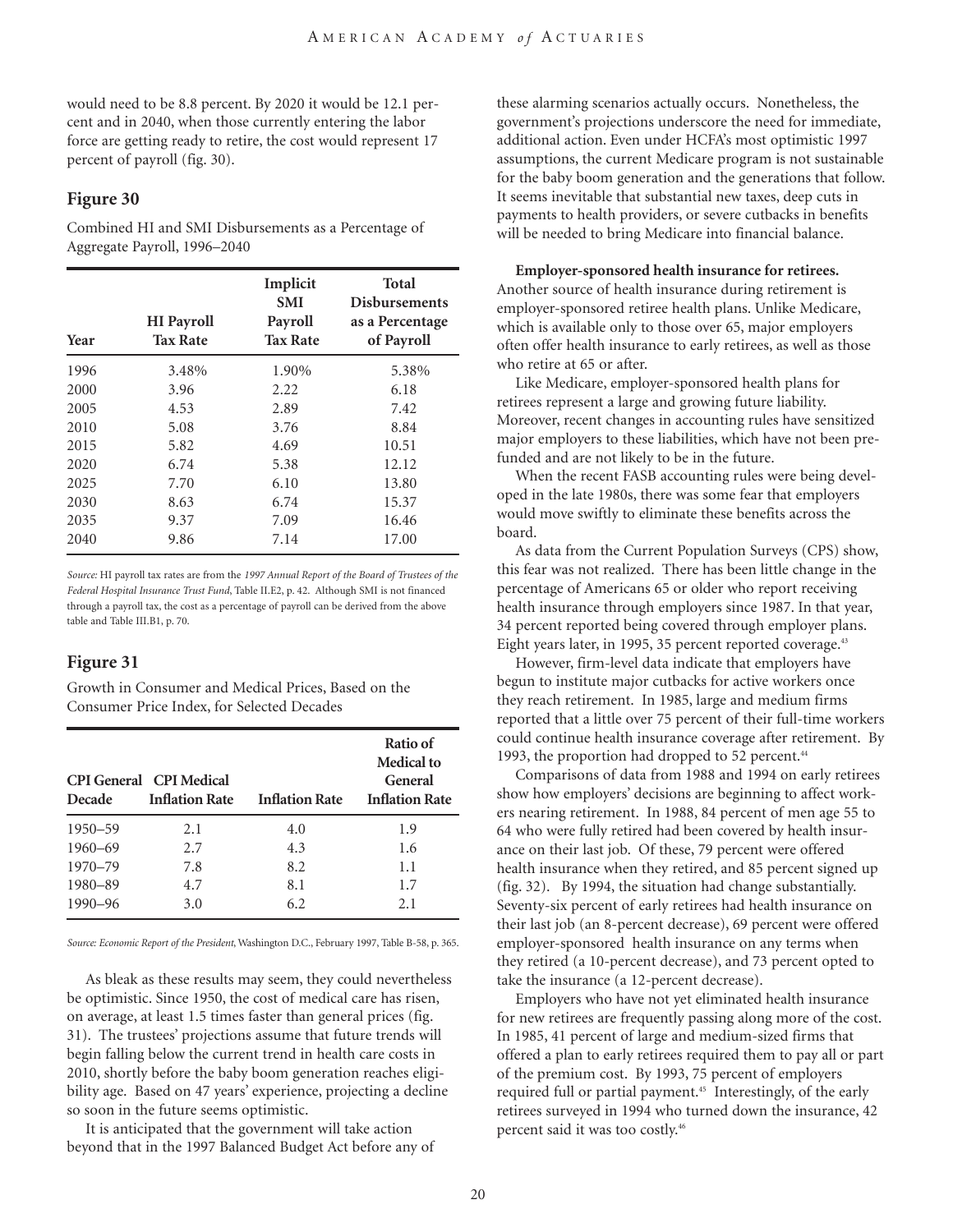#### **Figure 32**

Reported Availability of Pre- and Post-Retirement Employer-Sponsored Health Insurance among Early Retirees, 1988 and 1994

| <b>Percentage of Early Retirees Reporting:</b>                    | 1988 |    |
|-------------------------------------------------------------------|------|----|
| Health insurance coverage<br>on last job                          | 84   | 76 |
| Being covered and being offered<br>health insurance at retirement | 79   | 69 |
| Being offered and accepting<br>health insurance at retirement     | 85   | 73 |

Note: Early retirees were defined as those aged 55 to 64 who were fully retired. Those reported being retired but working full or part time were not included.

*Source: Retiree Health Benefits: Availability from Employers and Participation by Employees*, Pamela Loprest, The Urban Institute, Washington, D.C., October 1997, derived from Figure 2, p. 9a.

## **Figure 33**

U.S. Population Age 85 and Older, 1990–2050

| Year | <b>Number</b><br>in Millions | Percentage of<br><b>Total Population</b> |
|------|------------------------------|------------------------------------------|
| 1990 | 3.7                          | 1.4                                      |
| 2000 | 4.3                          | 1.6                                      |
| 2010 | 5.7                          | 1.9                                      |
| 2020 | 6.5                          | 2.1                                      |
| 2030 | 8.5                          | 2.4                                      |
| 2040 | 13.5                         | 3.7                                      |
| 2050 | 18.2                         | 4.6                                      |

*Source: Population Projections of the U.S. by Age, Sex, Race, and Hispanic Origin*, Current Population Reports, Series 25-1130, U.S. Bureau of the Census, February 1996. Numbers are from the middle-series projections.

The trend toward reduced retiree health benefits is likely to continue. For retirees 65 and older, the employers' costs are directly related to benefits provided through Medicare. Hence, any future cutback in Medicare benefits will likely increase the employers' costs. Also, prescription drugs, which Medicare covers only for inpatient care, are among the most rapidly rising medical costs. Since many employer plans cover prescriptions, their costs are rising more rapidly than Medicare and

medical costs generally. This is a further disincentive to providing insurance for retirees and for retirees to accept an offer of insurance when they have to pay much of the cost. As baby boomers begin reaching retirement, these costs will skyrocket for employers that have not restructured their costs by eliminating the benefit entirely, reducing covered services, or passing on premium costs to retirees. Finally, any increase in the eligibility age for Medicare will dramatically increase employers' costs, since employers would be liable for total costs until Medicare payment begins.

**Long-term care.** One of the great unknowns for the baby boom generation is how extensive their need for long-term care will be. Most long-term care, whether at home or in a nursing facility, occurs near the end of life and, the longer one lives, the greater the likelihood that some form of long-term care will be needed. About 25 percent of those 85 and older are in nursing homes, compared with 5 percent of the general population over 65.47

As the baby boom generation reaches more advanced ages over the next half century, the number of people 85 and over is expected to increase by a factor of four, from 4.3 million in 2000 to over 18 million in 2050 (fig. 33). Moreover, nearly 75 percent of those over age 85 by the middle of the 21st century will be single, divorced, or widowed, the groups most likely to need extensive government assistance, including home health and nursing home care.<sup>48</sup>

In 1995, Medicaid, the largest third-party payer for nursing home care, financed 47 percent of the nation's \$78 billion tab. In addition, public programs, mostly Medicare and Medicaid, financed 55 percent of the nearly \$29 billion spent on home health care. The growth in such public expenditures has been substantial. Between 1990 and 1995, total spending on home health and nursing home care increased from \$64 billion to a little over \$106 billion, a 66 percent increase. Of this increase, private funds financed only 29 percent.<sup>49</sup>

Although the data do not permit segregating the longterm care costs for the aged alone, it is known that the aged consume a large share of the public funds for these services. For example, in 1995, although only 11 percent of Medicaid recipients were 65 or older, they consumed over 30 percent of the program's benefits.<sup>50</sup>

As the number reaching advanced ages soars, the government's obligation through existing programs is also likely to soar. Sheer numbers will likely lead to this result even if the health status of the aged improves with increased longevity. There will likely be strong pressure for greater government support of long-term care if some way is not found to insure and pre-fund at least a part of this expense privately.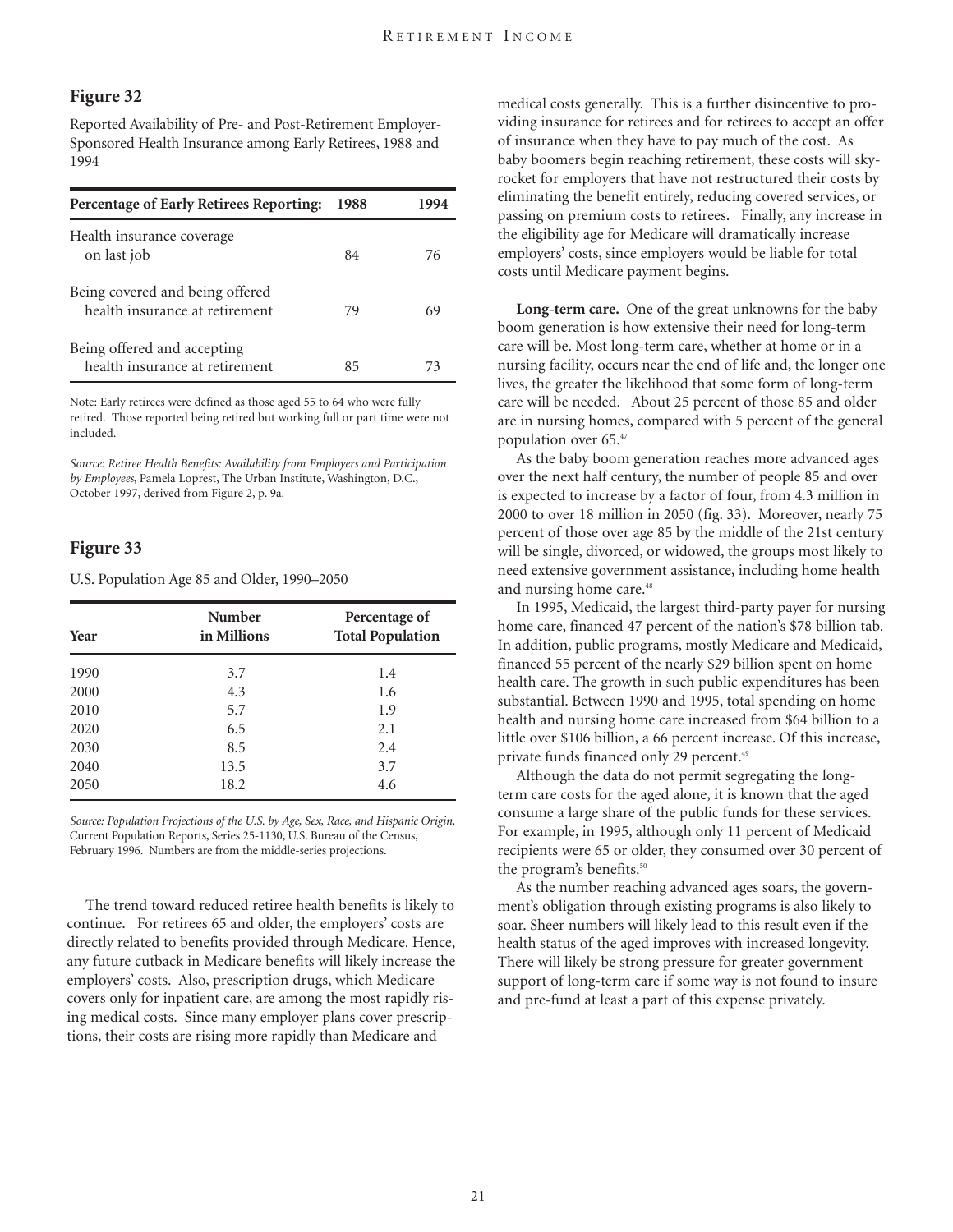# Overall Prospects for Future Retirees

mericans believe they should not have to face drastically reduced living standards during retirement. Indeed, in one recent survey 70 percent of American workers said they expect to live a comfortable lifestyle during retirement.<sup>51</sup>

One way to measure the amount of retirement income necessary to fulfill these expectations is through the calculation of replacement ratios. These ratios indicate the percentage of preretirement income that will be needed to maintain the same standard of living after retirement. In general, most retired Americans will not have to replace their entire income to maintain their standard of living. Most will pay lower taxes because they will have no, or lower, earnings subject to payroll taxes, and certain work-related expenses will disappear.

Georgia State University, in collaboration with Aon Consulting, has done a number of replacement rate studies. According to their most recent study, workers retiring at 65 will need between 67 and 84 percent of their income before retirement to maintain the same living standard. The exact percentage depends upon whether one is single or married, and varies by level of preretirement income. The lower one's income, the higher the percentage that must be replaced. For example, a two-earner couple with a joint annual income of \$20,000 needs to replace 84 percent of its income to maintain its preretirement standard of living. A similar couple with an income of \$90,000 needs to replace only 67 percent (fig. 34).

## **Figure 34**

Percentage of Final Earnings Needed to Maintain a Preretirement Standard of Living During the Early Years of Retirement

| Preretirement<br>Earnings in<br>1997 Dollars | <b>Married Couples</b><br>One<br>Earner | Two<br><b>Earners</b> | Unmarried<br><b>Workers</b> |
|----------------------------------------------|-----------------------------------------|-----------------------|-----------------------------|
| 20,000                                       | 84%                                     | 84%                   | 79%                         |
| 25,000                                       | 80                                      | 80                    | 77                          |
| 30,000                                       | 77                                      | 77                    | 76                          |
| 40,000                                       | 72.                                     | 72                    | 71                          |
| 50,000                                       | 69                                      | 67                    | 68                          |
| 90,000                                       | 71                                      | 67                    | 75                          |

*Source:* Data presented by Fred Munzenmaier, Aon Consulting, at the Enrolled Actuaries Meeting, March 15, 1997, from a joint Georgia State University and Aon study, publication forthcoming through GSU.

Since there are almost no data that permit comparisons of income levels before and after retirement, there are no objective measures of the extent to which current retirees are, in fact, maintaining their preretirement standard of living. However, there is subjective information gathered through questions asked of retirees in national surveys.

The majority of current retirees seem to have achieved

something approaching the goal of preretirement income replacement. Nearly three-quarters of retirees report that they are confident they will have enough money to live comfortably throughout retirement. They also report that they have enough money to live where they want, support their leisure, and pay for their medical expenses. Finally, three-quarters reported that they were able to live as well or better during the previous year as they did in their first year of retirement, and 70 percent expect their lifestyle to be the same or better over the next several years (fig. 35).

## **Figure 35**



Confidence Expressed by Retirees in Specific Aspects of Retirement, 1996

*Source:* Annual Retirement Confidence Survey, Matthew Greenwald and Associates, October 1996.

But retirement has not worked out well for everyone. More than one in five said their lifestyle is worse than when they first retired. Similar numbers expect their living standard to worsen soon (fig. 36).

Current workers, like current retirees, have a high level of confidence. Three-quarters are confident about their retirement income prospects. Among these, however, 30 percent have nothing saved for retirement. Most workers have not developed a saving plan based on a target, and nearly twothirds have not even tried to calculate how much they will need for retirement.

The confidence of current workers may not be fully warranted. As most members of the baby boom generation know, Social Security may not be able to provide the same level of support as it does today. For many, the impact of those reductions would have a dramatic effect on how much they need to save. For Social Security, a worst-case scenario would reduce benefits to levels supportable by current payroll tax rates. Under this assumption, the oldest baby boomers, who are now turning 52, would not be seriously affected. Their benefits would be only 4 to 7 percent lower than otherwise. Those born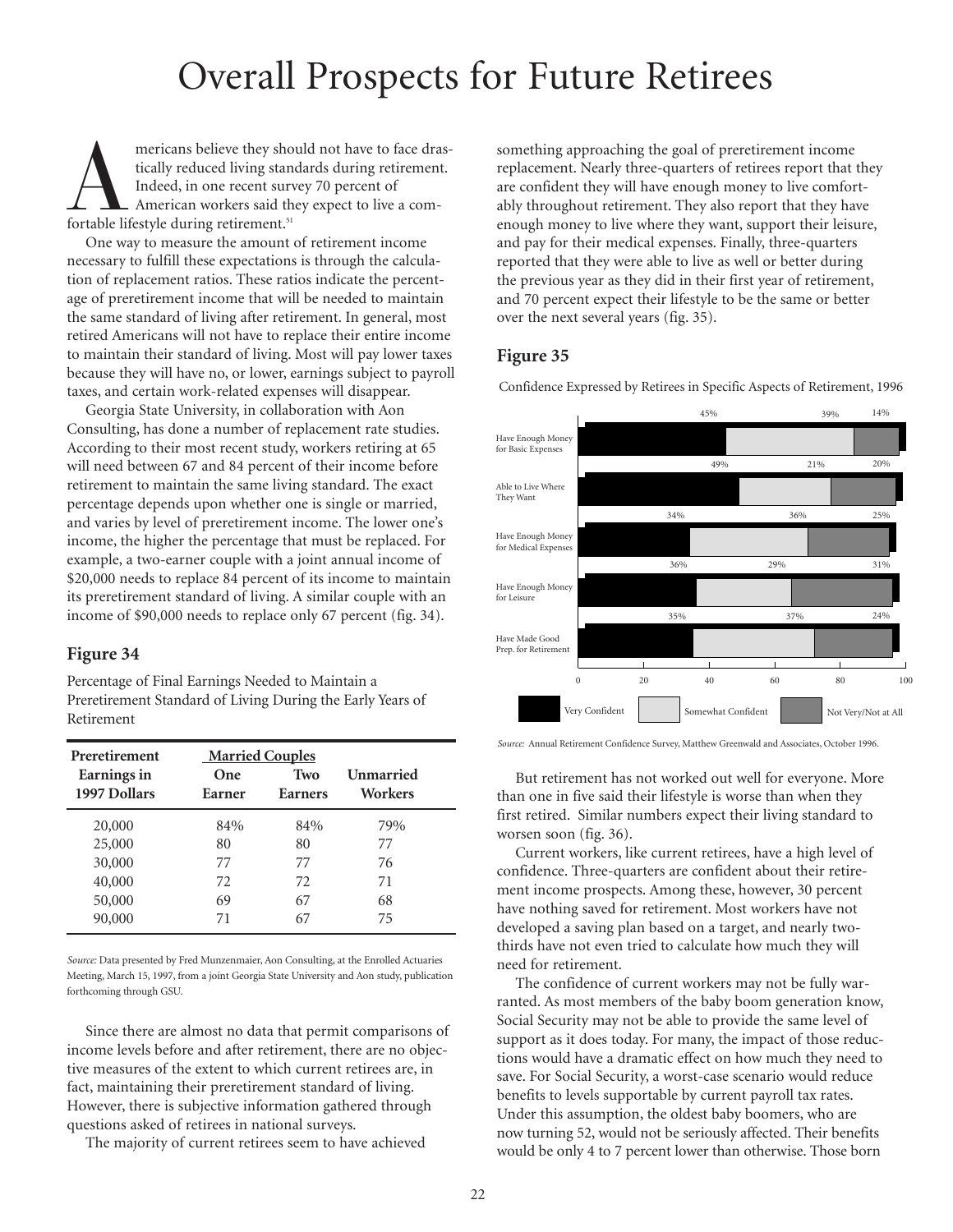### **Figure 36**

Changes Reported by Retirees in Living Standards and Future Expectations, 1996



*Source:* Annual Retirement Confidence Survey, Matthew Greenwald and Associates, October 1996.

## **Figure 37**



The Effect of Retaining Current Social Security Tax Rates, and Receiving Benefits Accordingly, for Workers of Different Ages

*Source: Social Security Reform: Implications of Individual Accounts on the Distribution of Benefits*, Gordon Goodfellow and Sylvester Schieber, Draft prepared for the 1997 Pension Research Council Symposium, May 12, 1997. Derived from Table 11, p. 43.

at the height of the baby boom, in 1955, would suffer much greater losses. Their reductions would vary from 18 to 25 percent, depending upon their lifetime earning levels. Losses would continue to increase over time, and workers now in their early thirties, who will turn 65 in 2030, would experience Social Security benefit losses from 18 to 30 percent (fig. 37).

Reductions in Social Security benefits, however, may only be the tip of the iceberg. Paying for health care may be a much bigger threat to the security of future retirees. As has been shown, Medicare costs are increasing at an unsustainable rate. Unless some way can be found to deliver health care more cost effectively, severe cutbacks in benefits may be necessary. Cutbacks in Medicare benefits will directly impact employersponsored retiree health insurance, and may reduce or eliminate this benefit for the minority who are fortunate enough to have it. Medicare cutbacks will also increase the cost of private health insurance policies, which are currently purchased by a little over a third of those over age 65. Because there will be more elderly, long-term care will also be a bigger-ticket item. It is also possible that a larger percentage of the aged population will require long-term care at some point. Overall, it would not be unreasonable to assume that cash replacement rates might have to rise several percentage points to compensate for increases in out-of-pocket expenditures on health care.

If future retirees want to maintain their preretirement standards of living, it seems clear that more of their earnings will need to be replaced through employer pensions and private savings. However, before this can happen on as wide a scale as needed, it will be necessary for many more employers to adopt pension plans and for workers to make more serious efforts to save through them.

**Personal savings will also need to increase.** The task force takes little comfort from studies that indicate the baby boom generation is saving as much or more than its parents. These findings are based on averages that mask important underlying differences in the income distribution of the baby boom generation and are likely to generate greater income inequality as the baby boom reaches retirement age.

Between 1947 and 1973, median family income after inflation more than doubled. Over the past two decades, median income after inflation has been stagnant. This stagnation, like the stagnation in overall pension coverage, masks dramatic underlying changes. Between 1973 and 1993, the real incomes of those in the top 20 percent of the income distribution grew by 25 percent. For those in the middle 20 percent of the income distribution, incomes were constant, and those in the lower 20 percent actually experienced a 15 percent decline in real income.<sup>52</sup>

The growing bifurcation in income seems almost certain to lead to greater income inequality in retirement in the future. Moreover, cutting benefits under public retirement programs will likely exacerbate such inequalities, as will the high rates of return that investors are currently experiencing. Baby boomers who are fortunate enough to have financial assets in 401(k) plans or other savings will have profited greatly from the high real returns of the past decade. Younger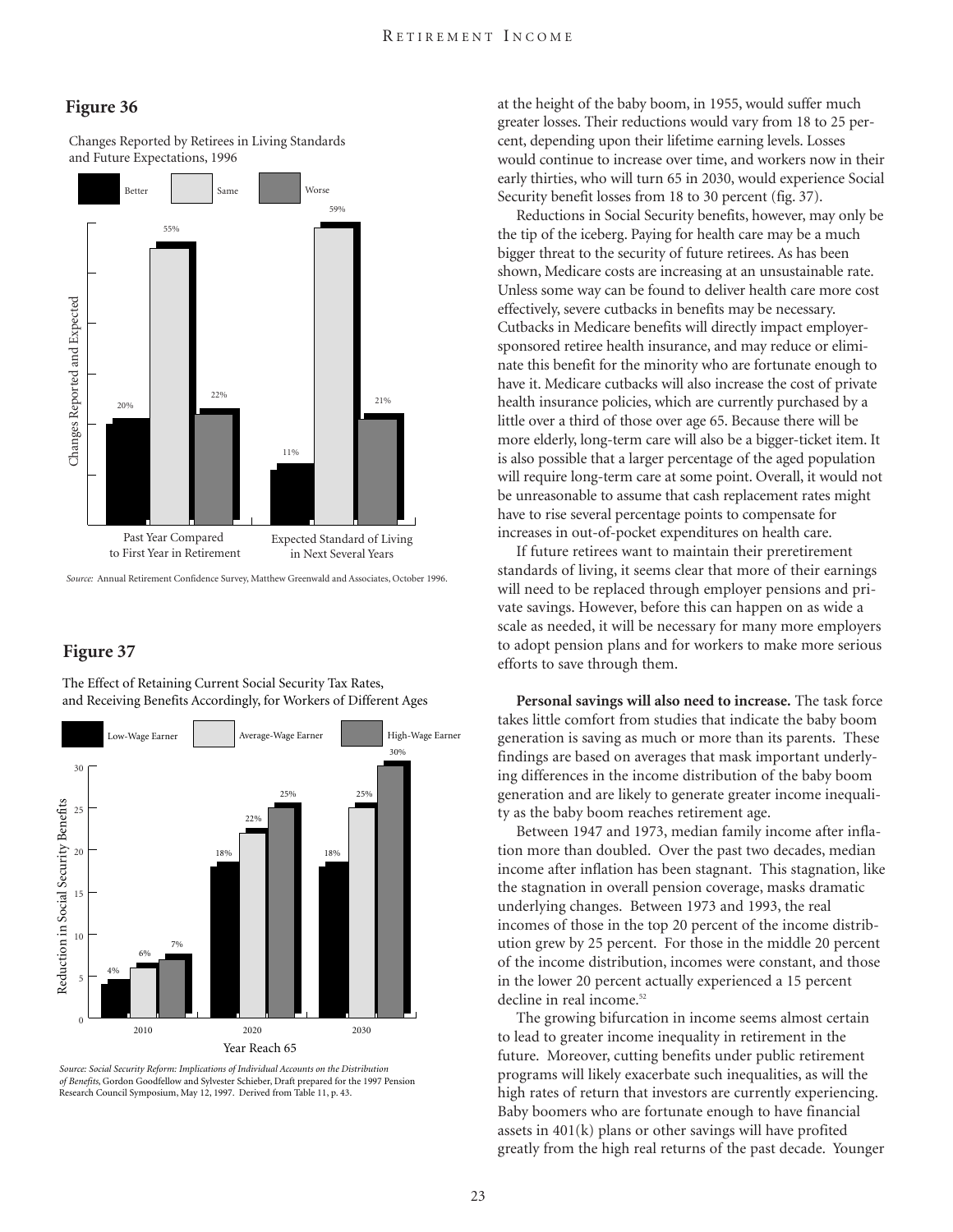baby boom members and those in the bottom half of income distribution, however, are likely to be little or no better off when investment returns moderate in the future.

To avoid making the situation worse for future generations, it is important that those who have saved retain their savings and that those who have not saved begin to do so. Even with current high rates of investment return, baby boomers and those who follow are unlikely to have the financial good fortune of their parents. And, more important, even if the baby boom generation is for some unforeseen reason lucky, such optimism is not a proper basis for developing financially viable public policy.

Few in the public are aware of the number of years and saving rates that are necessary to make up for the magnitude of declines that could occur in public programs, and the increases in cash income that might be needed for health care. In order to replace 20 percent of preretirement income, a worker with 30 years until age 65 would need to save 5 percent of income each year. If the worker had 20 years until retiring at 65, the required savings rate would be nearly 9 percent of earnings. At 10 years, 20 percent of earnings would be needed.

These savings rates assume that the worker saves through a tax-favored pension arrangement. If the worker simply invests the money on his own in a non–tax-favored vehicle, the savings rates would need to be 50 to 100 percent higher depending upon the number of years until retirement (fig. 38).

#### **Figure 38**

Savings Needed to Finance a Retirement Income Equal to10 Percent of Earnings at Retirement



Note 1: The figure can be used to calculate savings rates for higher retirement incomes by multiplying by multiples of ten. For example, if one wants to save enough though a pension plan to replace 20 percent of earnings, the required savings rate would be 8.8 percent a year (4.4 times 2) if one were 20 years from retirement. If one were 30 years from retirement, the required savings rate would be 5 percent. If the savings is non–tax-favored, the required savings rates are considerably higher, although deferring capital gains could reduce them.

Note 2: The calculations are based on a married couple (wife younger by three years), a rate of return of 7.5 percent for tax-favored pension savings, an after-tax return of 4.5 percent for non–tax-favored savings, inflation rate of 3.5 percent, annual career salary increases of 4.4 percent, a retirement age of 65, a level monthly payment at retirement that continues as long as either spouse is alive, and the 1994 GAR mortality table.

Source: Ronald Gebhardtsbauer, Senior Pension Fellow, American Academy of Actuaries.

## **Figure 39**

Decline in Purchasing Power, Due to Inflation, of a Fixed \$10,000 Annuity



*Source: The Big Lie*, A. Haeworth Robertson, Retirement Policy Institute, Washington, D.C., 1997, Chart 6.3, p. 51.

## **Figure 40**

Savings Needed to Fund an Indexed Pension Equal to 10 Percent of Earnings at Retirement



Note 1: The figure can be used to calculate savings rates for higher retirement incomes by multiplying by multiples of ten. Thus, if one wants to save enough for an indexed pension that replaces 20 percent of earnings, the required savings rate would be 12.6 percent a year (6.3 times 2) if one were 20 years from retirement. If one were 30 years from retirement, the required savings rate would be 7 percent.

Note 2: The assumptions are the same as for Figure 38, except the monthly payment at retirement increases by 3.5 percent a year, which is the assumed rate of inflation. The figure assumes savings is through an employer pension plan or some other tax-favored retirement vehicle.

Source: Ronald Gebhardtsbauer, Senior Pension Fellow, American Academy of Actuaries.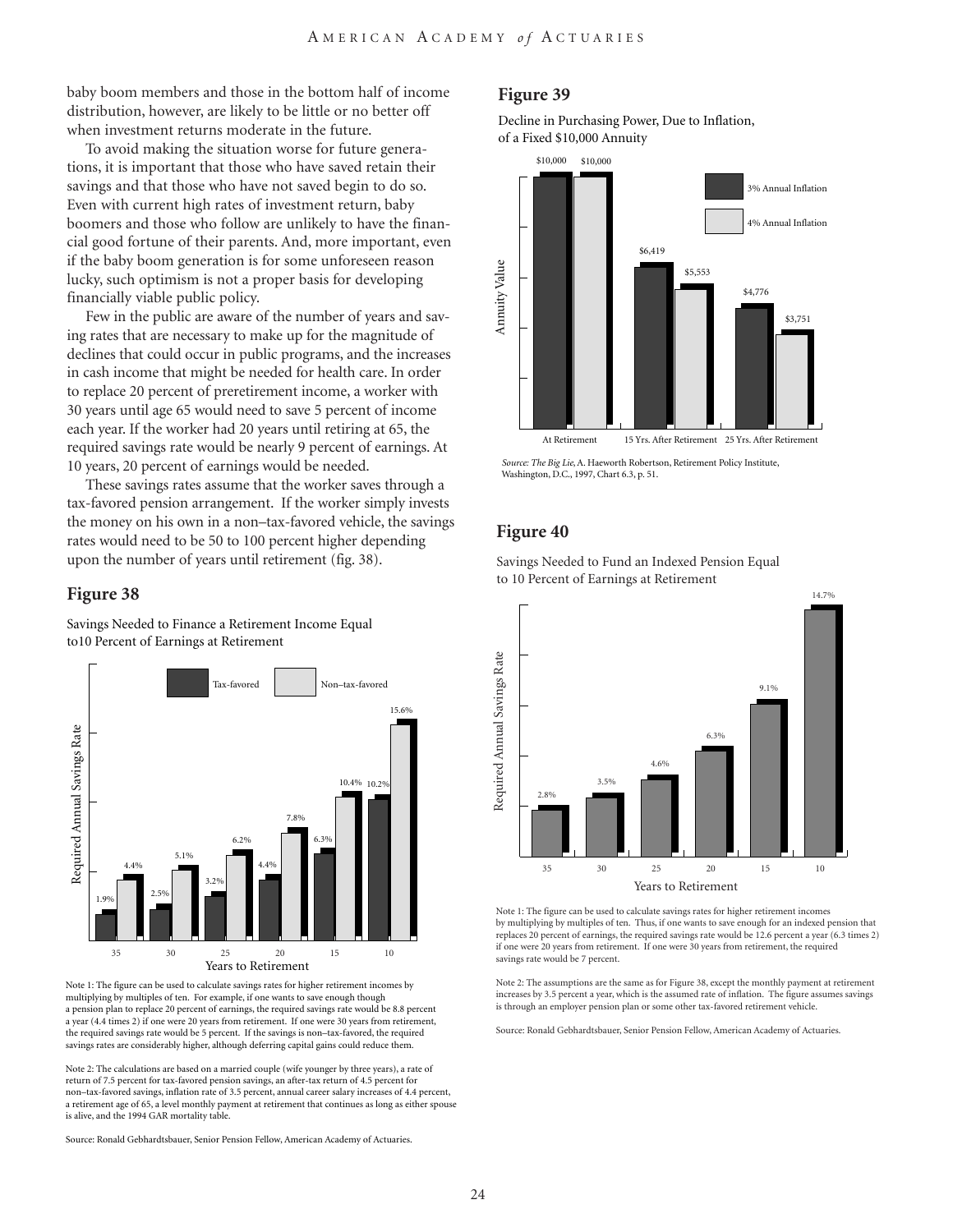In addition, these rates are adequate only to meet a fixed target. They do not take into account the erosion over time of real purchasing power due to inflation. Even low rates of inflation like the current ones can greatly erode the value of a fixed-income stream over a lengthy retirement period. A 3 percent inflation rate reduces the real value of a \$10,000 fixed annual payment to \$6,419 over 15 years, and to \$4,776 over 25 years (fig. 39).

As longevity increases, workers will need to set aside even more to offset inflation during retirement, especially if they intend to continue retiring at ages as young as 62 to 65. In addition, savings designed to offset inflation will be especially important if Social Security and Medicare benefits, both of which are fully indexed for inflation, are reduced.

In order to save enough over 20 years to replace 40 percent of income during retirement, a worker would have to save about 18 percent a year in the absence of inflation. If inflation were 3.5 percent, to provide an indexed annuity equal to 40 percent of income, the worker would have to save 25 percent of his income each year. These numbers assume retirement at 65 and that all taxes on amounts saved and investment returns would be deferred until after age 65 (fig. 40).

If workers are to be given incentives to save and the time to do it, new public policies must be put into place very soon. These adjustments could take the form of one or two very major policy changes or a larger number of small changes. Available options, and some of their pros and cons, are addressed below.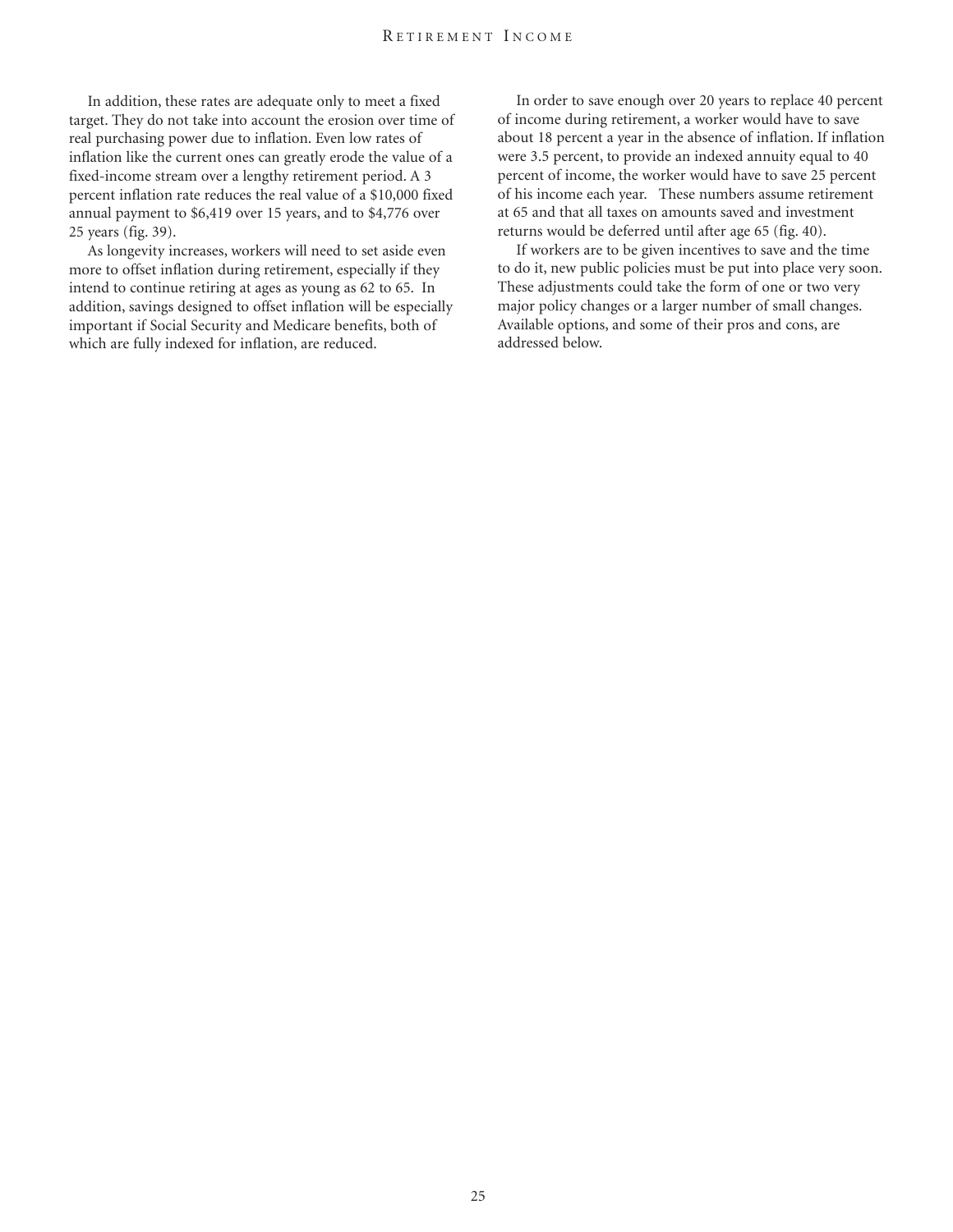# Policy Options

When taken together, the pieces of the retirement income puzzle form a potentially bleak picture for the baby boom generation and those who follow. The growth in real Social Security benefits is unlikely to be sustained at income puzzle form a potentially bleak picture for the baby boom generation and those who follow. The growth in real Social Security bentions have already been enacted. Others are likely to be needed. There appears to be little hope that either employer-sponsored pensions or private savings will be able to fill the gap left by the required reductions. And the baby boom generation's increasing health and long-term-care needs, coupled with diminished public and private programs to finance these expenditures, will increase their need for retirement income. To avert much or all of this impending crisis, substantial and sustained increases in productivity will be needed over a period exceeding 30 years. However, such sustained growth seems unlikely based on the experience of the past two decades. Creating the retirement savings that will be necessary seems unlikely without effective government action.

The public, through its elected officials, must make a choice about how much in taxes future generations of workers will be expected to pay, and what individuals will have to save through their own efforts or those of their employers. The longer action is delayed, the more serious the crisis will be. But solutions are possible, and will be less painful if action is taken now. Some of the options are discussed below.

## Reforming Social Security

Among the first actions Congress needs to take is to bring Social Security and Medicare into long-term fiscal balance. The need to deal with Medicare is dire. But changes in Social Security are equally critical. The longer Congress waits to act, the less time employers and individuals will have to adjust their behaviors and to compensate for both reductions in public benefits and, in all probability, increases in taxes.

The first task for Social Security is to determine whether to make fundamental changes in the underlying philosophy of the program or to preserve the system in its current form. In the context of the current debate, fundamental reform means providing all or part of benefits through individual accounts that are pre-funded through the use of market-based securities. Two such approaches are addressed in detail in *Report of the 1994–1996 Advisory Council on Social Security*. One of these would establish a flat benefit that would be received by all workers. This benefit might, or might not, be related to lifetime-covered wages. On top of this base benefit, workers would have individual accounts that would be invested in some type of market-based securities. Part of the workers' payroll tax would be used to finance base-level, pay-as-you-go benefits for current retirees. The rest of the payroll taxes would be credited to individual accounts and invested in market-based securities. Hence, the individual account portion of the workers' benefits would be pre-funded.

There are many variations of this basic idea, and many pros and cons to adopting a funded approach through individual accounts. One of the major advantages is that workers in the future would receive investment returns on a portion of their Social Security contributions that reflect returns in the private investment market. A major downside of these options is that workers would be exposed to investment risks and, depending upon market conditions during their working lives and at retirement, successive generations could fare much differently.<sup>53</sup> In addition, these alternatives usually require a significant infusion of general revenue or a higher payroll tax rate to be paid during a long transition period.

If privatization through individual accounts is to be an option, it must be debated and a decision reached in the near future. Each year a decision is delayed, the greater will be the transition costs and the less likely it will be that fundamental change could actually be achieved.

Another alternative is to change investment procedures to permit all or part of the current Social Security surplus to be invested in corporate bond and equity markets. If current returns remained high after the added investment, they would help the program in the short run by deferring the date at which the surplus would be exhausted. However, since the surplus that would be available for investing would still be exhausted, though at a later date, this would only postpone the exhaustion date. Increased revenues or benefit cuts would still be needed to restore the program's financial viability in its current defined benefit form.

What is most important to understand is that merely changing the fundamental structure of the system does not solve the problem of maintaining the current levels of benefits. For most of the baby boom generation, benefits at current levels will still not be affordable at current payroll tax rates. Privatization, or investment of current surpluses in the market, would be aimed at protecting the benefits of generations following the baby boomers.

Although fundamental changes may be determined to be desirable, they are not required. The system, as currently structured, could be brought into actuarial balance through one or a series of adjustments in taxes, benefit levels, or a combination of both.<sup>54</sup>

On the tax side, there are only four basic options if the current program structure is to be maintained—increasing the payroll tax, increasing the limit on taxable earnings, increasing the taxation of benefits, and extending coverage to currently noncovered workers (some state and local governments and religious organizations). Of these, increasing payroll taxes is the only significant option. Increasing payroll taxes can solve as much of the long-run problem as elected officials choose, and can be timed so that the flow of newly generated revenues matches the program's income needs. The other options for tax increases either do not raise very much new revenue or produce revenue that is poorly timed relative to the program's income needs. However, using a combination of tax increases could ameliorate somewhat an increase in payroll taxes.

On the benefits side, saving can be achieved by changing the initial benefit formula, raising the normal retirement age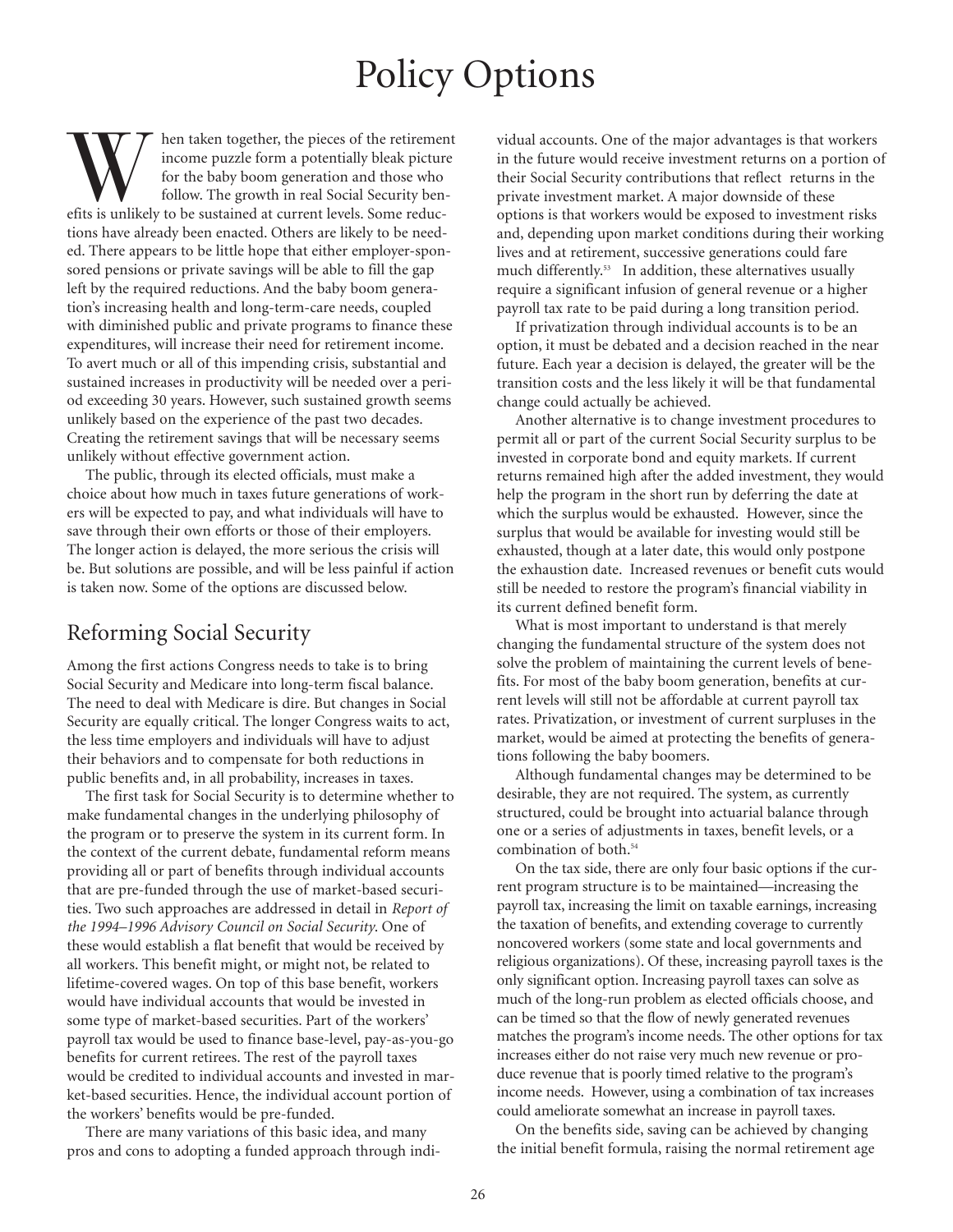(the age at which workers can begin to receive full retirement benefits), raising the early eligibility age, and reducing cost-ofliving adjustments. Like payroll-tax increases, changing the benefit formula can produce almost any desired amount of savings, and changes can be timed to coincide with the program's revenue needs. The normal retirement age is already scheduled to increase gradually to 67 after the turn of the century. The timing of these increases could be accelerated, or the age could be raised. Raising the normal retirement age to 70 for those reaching that age in 2037 and later would solve about half of Social Security's long-range problem. Moreover, such changes track the program's financial needs quite well. The reductions are substantial and occur just when they are needed. It has also been suggested that, once adjusted, the normal retirement age could be indexed to life expectancy. This would tend to depoliticize retirement age adjustments in the future. The earliest entitlement age (currently 62) could also be raised. This would save additional income, and would be reasonable if health status improves along with increases in longevity.

Reducing cost-of-living adjustments would bring considerable savings. For example, a reduction of 1 percentage point would eliminate about one-half to two-thirds of the longrange deficit depending on the interaction with other economic variables. The timing of savings, however, would not track the program's revenue needs very well.

Other options include financing Social Security from general revenues and means testing. General revenue financing, like increases in payroll taxes, could solve as much of the problem as elected officials determine is needed. However, this would compromise the principle of a self-supporting program. Means testing could also generate substantial savings (in theory, as much as one wanted). Using this approach to reduce higher income groups' benefits would tend to erode the principle of an "earned right" to benefits and make the program seem more like welfare. Moreover, means testing could have counterproductive consequences. Those near the threshold of eligibility would have an incentive to save less, consume more, or otherwise manipulate income and assets to gain access to the means-tested benefits.

## Reforming Medicare

Adjustments and restructuring will also be required to avoid a succession of Medicare crises, and to bring the program into financial equilibrium over the longer haul. As with Social Security, a range of options exists. However, in addition to raising revenues or curtailing benefits, the options include improving efficiency by changes in the delivery of health care, and doing a better job of targeting tax dollars to needed services.

Options for raising revenues are fewer than for Social Security. For SMI, which is supported partly from general revenues and partly from beneficiaries' premiums, only the premiums can be raised. The premiums, currently 25 percent of program costs, could be increased or, at a minimum, indexed to maintain the current percentage. Raising the SMI premium would, of course, absorb retirement income from other sources and, thus, reduce retirement income security overall. This is one among many possible examples of how programs

to support retirement are so closely interrelated that they can no longer be considered in isolation from each other.

General revenues to support SMI are automatically adjusted to pay what is not covered by premiums. The only other revenue-raising possibility for SMI is to impose a new earmarked tax, such as a payroll tax.

For HI, the average value of benefits could be taxed, since that value really does constitute income. This would raise significant revenue. Many beneficiaries would pay the tax out of their Social Security income, just as they do their SMI premiums. In the absence of other changes, this proposal would likely be highly controversial. For example, workers are not currently taxed on the portion of their health insurance paid by their employers.

Another option would be to raise the HI payroll tax rate. An immediate increase of 0.7 percent on both employees and employers (a combined tax rate of 4.3 percent, compared with today's 2.9 percent) would fund the program for the next 25 years. At the end of that time, rates would have to be increased again. Unlike taxing benefits, this option places the burden on younger workers, who will pay the higher tax for the entire 25 years.

There is a wider range of options for reducing benefit payments, several of which would not require reducing covered services. The eligibility age could be increased to 67, in the same manner as is already scheduled for Social Security. This would eliminate a small amount of the deficit. Increasing the age to 70 would eliminate a significant portion of the shortfall.<sup>55</sup> It could also lead to precipitous declines in employer-provided retiree health insurance. To accommodate those who retired before the higher eligibility age, either out of necessity or desire, Medicare buy-ins could be permitted beginning at a set age.

Beneficiaries could be asked to pay a greater portion of the cost by increasing their deductibles. However, under current law, that would likely raise the cost of Medigap policies, which would pick up the extra deductibles and co-payments. As a result, this would have little impact on utilization for the over 80 percent of Medicare eligibles with Medigap coverage.

Congress could continue to reduce payment rates to providers, as has been done in the past. These would have to be carefully structured to ensure that providers could not largely avoid the reduction through unbundling of services and other practices that have limited the effectiveness of such changes in the past. Permitting hospital reimbursement to grow at only 1 percent a year (less than inflation) for the next 25 years would be sufficient to keep the HI program solvent for that period.<sup>56</sup> Such a change would probably be consistent with the practices of other payers, who are using their market power to reduce their hospital reimbursements. However, unlike other payers, the government might be accused of forcing lower-quality care on the Medicare population.

There is also the possibility of cutting back some covered services. This could solve a significant part of the cost problem, if services of a long-term-care nature and SMI payments for durable medical equipment were reduced. However, in eliminating covered services, as well as in making other types of changes, it is important to consider the effect on other sources of payment. In the case of long-term-care services, eliminating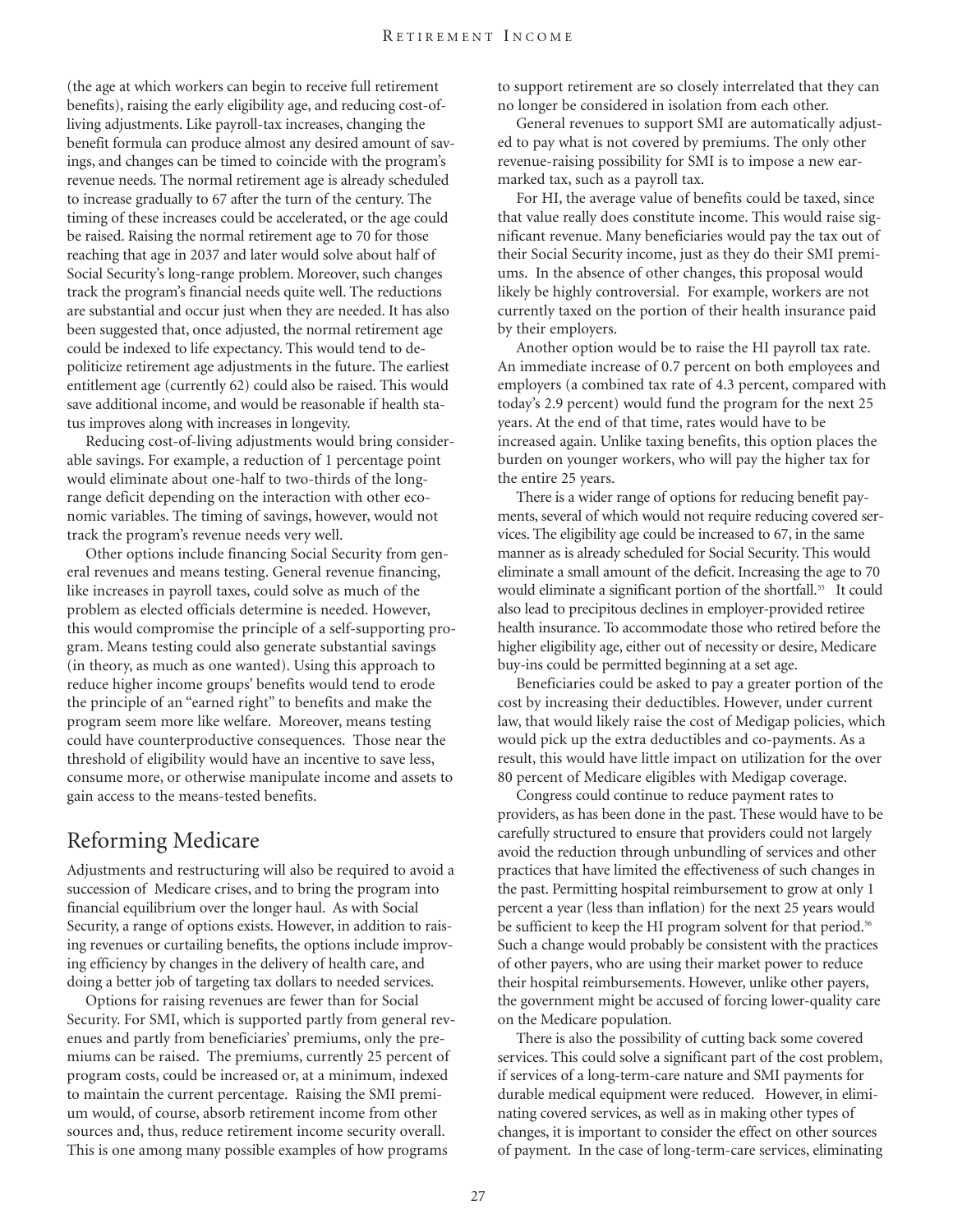that portion now covered under Medicare could ultimately constitute little more than a cost shift from one government program to another, in this case from Medicare to the Medicaid program, which already pays a much larger share of these costs.

Increasing recoveries from other insurance (employersponsored insurance, auto liability insurance, and workers compensation) would also help, as would expansion of the circumstances under which Medicare is considered the secondary payer. As in other areas, caution would be required. Were employer-sponsored retiree health insurance made a primary payer, employers could merely eliminate it. This was not the case when employers were made the primary payers for Medicare-eligible active workers. Unlike retirees, active workers are protected under the Age Discrimination in Employment Act (ADEA).

An avenue that is already being considered but could be explored further is managed care alternatives. Properly designed, these programs can reduce utilization by eliminating unnecessary care and encouraging efficient service delivery. Such programs need to be competitive, and must take advantage of market incentives for minimizing cost while monitoring quality of care.

With the 1997 addition of Medicare Part C (Medicare+ Choice), Congress took a major step toward increasing managed care options. Experience over the next three years should add greatly to the information needed to evaluate the probable success of managed care programs in reducing the growth in Medicare costs. Congress will also have to determine whether Medicare Part C will require major modification to operate effectively or only minor refinement through more effective risk adjustment and other mechanisms for controlling adverse selection and encouraging greater private-sector competition. Along with evaluating the 1997 restructuring, Congress should continue its consideration of a voucher-type approach and the use of medical savings account-type plans.

As with Social Security, eligibility for Medicare could also be means-tested. This would be similar to taxing the average value of benefits but could be targeted at particular groups somewhat more precisely than a tax.

## Encouraging Employer-Sponsored Pensions

Employer-sponsored pension plans are the most effective way to save privately for retirement. If retirees had more income from private pensions, they would not have to rely as heavily on Social Security. They could thus absorb reductions in Social Security benefits and, perhaps, some increases in health care costs as well. To accomplish this, it is necessary first to ensure that every worker who would like to save for retirement can do so on a tax-favored basis. Second, it is necessary to create an environment that is not burdened by overcomplex regulation. Third, it is necessary to retain retirement savings for retirement.

The first and foremost option to encourage the creation of private pension plans is to reduce the complexity of regulations. This means that Congress should consider very carefully the imposition of any new regulation and, when changes are made, employers should be given as much time as possible to adjust. Imposing new requirements, or revising existing ones,

should also involve as little disruption of plans as possible, even if this means permitting old practices to continue along with the new ones for quite extensive periods. Another approach, which might prove fruitful, is for Congress to provide plans that adopt certain provisions with relief from particular costly or complex regulatory requirements. This would encourage plans to adopt provisions Congress considers desirable by offering them a reward in the form of some other regulatory relief. For example, in exchange for a plan offering shorter vesting, partial indexing, or enhanced portability, Congress could permit less costly methods of discrimination testing.

However Congress chooses to proceed, new regulations should move in the direction of simplification and greater flexibility. In cases where complexity results from the regulations, rather than the law per se, Congress should advise the relevant agencies to reconsider their regulatory approaches.

Among existing regulations, those that require elaborate tests to ensure that plans do not discriminate in favor of more highly compensated workers are most in need of simplification.

Second, Congress should consider removing current unnecessary restraints on defined benefit plan funding. Impeding the level funding of these plans over workers' careers may well result in freezing the benefits in many defined benefit plans, or their termination altogether, near the end of many baby boomers' careers—exactly the time when continued accruals will be most important.

To encourage coverage, Congress should permit greater flexibility within prescribed simplified plans that are now available to employers. For example, since turnover can be high in smaller firms, allowing some flexibility through participation and vesting requirements might give small employers a greater incentive to adopt simplified plans. In addition, Congress should consider changes in the law to accommodate hybrid plans that include features of both defined benefit and defined contribution plans. These seem more in harmony with the current preferences of both workers and employers. Creation of a simplified defined benefit plan exempted from most complex rules would also be an option.

The most direct way to encourage employers to adopt pension plans is to mandate them. Congress could consider requiring all employers above a certain very small size to offer their workers at least a contributory defined contribution plan. Participation in the plan and minimum contributions could be required for workers above some age and income level. This would not only alleviate some of the pressure on Social Security, but might be especially helpful to women.

More plans would mean more retirement savings, but to the extent possible Congress should also encourage larger individual contributions to plans. For upper-middle-andhigher-income workers, this could be done by raising the 40l(k) contribution limit to some fixed percentage, say 50 percent, of the defined contribution plan limit. Another option would be making simple plans with higher contribution limits available to smaller employers, as well as raising the limits on the simpler, legislatively prescribed plans that already exist. It would even be possible to permit workers, and employers, to vary their contributions. For example, when workers receive large sums of money from, say, income tax returns, they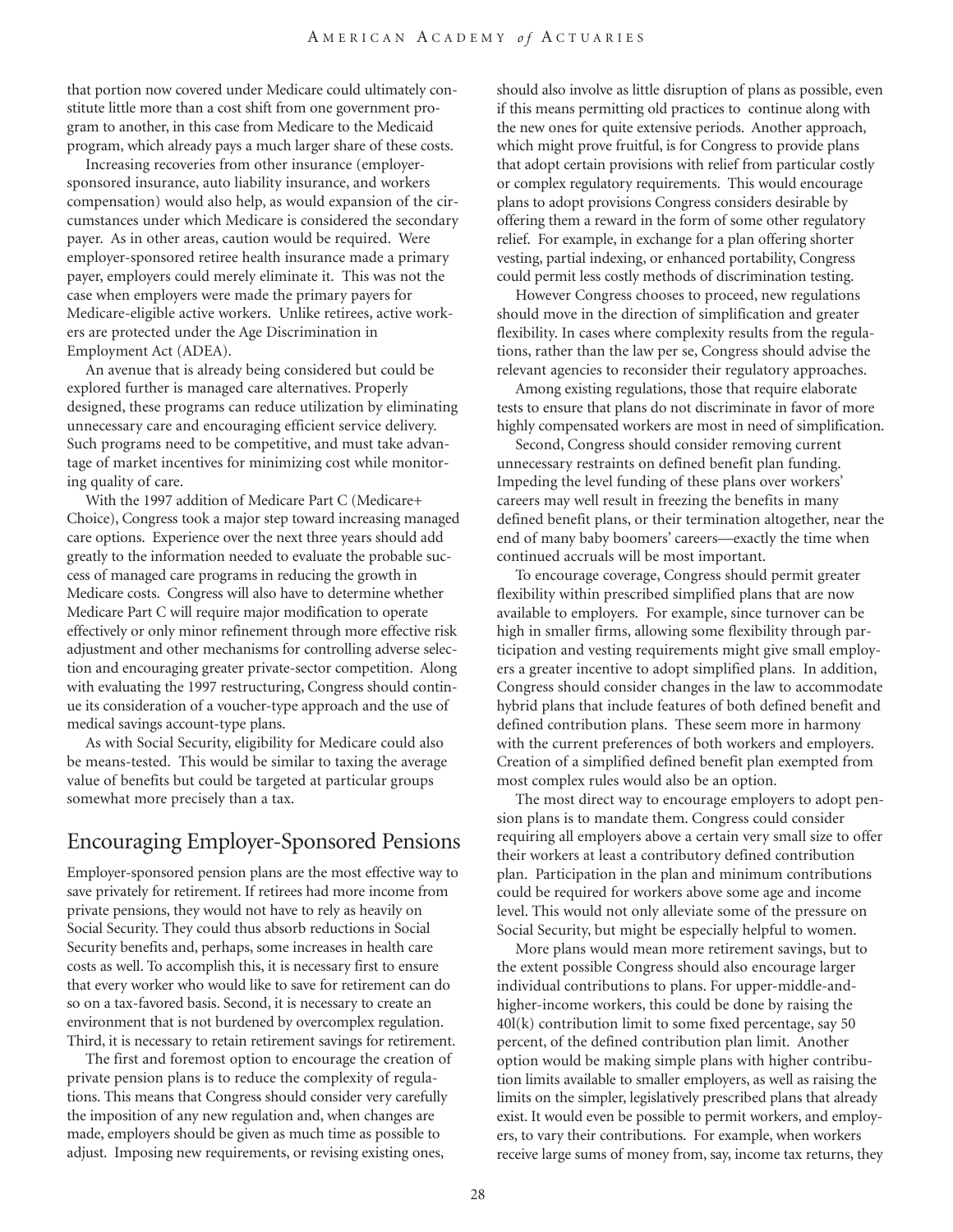might be permitted to immediately contribute these sums to plans sponsored through their employers. Contribution limits could also be varied by age to accommodate the greater savings required at older ages to reach any given retirement income. Making it easier to contribute to plans may well lead to greater coverage, as workers in smaller firms press their employers to establish simplified contributory plans for them.

Elected officials should also consider developing rules that would retain for retirement more of the dollars contributed to defined contribution plans in general, and 401(k)-type plans in particular. To do this, it is not necessary to raise tax penalties to confiscatory levels or to make withdrawals totally disallowed. For example, the tax penalty for withdrawals from defined contribution plans could be graduated, so that the more a worker withdraws, the higher the penalty. Alternatively, preretirement distributions could be limited to a specific dollar maximum, or to a maximum percentage of the account balance. These changes might also be combined with fewer restrictions on the amounts workers can contribute to their plans.

Greater tax-deferred retirement savings will mean that income tax revenues will fall in the short run. It is important that Congress reconsider how it measures tax expenditures for pension programs. Over time, many of these incentives will pay for themselves through increased productivity, higher real wages, and higher pensions that generate higher tax revenue. It is important that policy makers not be short-sighted when estimating the budget impacts of long-term savings programs. Methodologies should be considered that would measure the value of future tax flows and other benefits to the economy when making decisions that affect short-term revenue.

The American Academy of Actuaries Pension Practice Council has compiled a list of over 100 options for reducing complexity in the tax code and encouraging coverage.

## Increasing Opportunities for Personal Savings

Because Americans save only if there are convenient vehicles that are widely marketed and subsidized, Congress needs to explore options that fit this profile. The most obvious are increased IRA opportunities. Already, banks and other financial institutions are aggressively marketing the recently enacted Roth IRAs.

However, the changes made as part of the Taxpayer Relief Act of 1997 are probably not nearly bold enough to add perceptibly to personal savings. There is no increase in the \$2,000 limit on contributions, and pretax contributions remain strictly limited. It is clear from experience that IRAs are not likely to be used widely enough to increase savings unless they have higher contribution limits and can be used by all workers, regardless of other pension coverage. To be most effective, the rules must be simple and apply generally. To encourage greater savings among lower-middle-income workers, tax credits might be considered in lieu of pretax contributions. Also, greater restrictions could be placed on withdrawals for mortgages, college, unemployment, and major medical expenses. If the objective is to assist the baby boom

generation to prepare for retirement and to increase savings and productivity, limitations on retirement savings withdrawals should be stricter, not more lenient.

A significant asset of many retirees is their owner-occupied homes. Targeted programs to assist groups that might otherwise not be able to own a home could be considered as an element in any comprehensive strategy for increasing retirement savings. Initiatives in this area could increase savings and assist these diverse groups by adding to their retirement assets. Congress may want to at least consider increasing tax incentives to financial institutions and to organizations that help nontraditional homeowners purchase homes.

Moreover, since home ownership is such a substantial part of many families' assets, policy initiatives that contribute to making housing equity accessible to retirees are well worth exploring. Since 1987, taxpayers over 55 have had some taxfree access to the capital gains portion of their home equity. Those over age 55 were entitled to a one-time exclusion of up to \$125,000 of capital gains on the sale of an owner-occupied house. The Taxpayer Relief Act of 1997 liberalized this provision. Under the revised law, homeowners of any age can exclude from taxable income up to \$250,000 for a single individual and \$500,000 for a married couple in capital gains from the sale of a principal residence. Moreover, unlike under the old rules, the capital gains exclusion is available not just once in a lifetime, but once every two years.

A second way of gaining access to the savings invested in one's home is through a home equity loan. Although these have become popular, they may not be a very suitable way for retirees to gain access to the portion of their savings invested in their home. Lenders often impose monthly payment-toincome ratios on these loans and may be reluctant to make these types of loans to retirees for other reasons as well. Moreover, retirees are not really seeking a loan. At their stage in life, they want to permanently withdraw the equity for other forms of consumption.

Yet a third way to access home equity is through reverse mortgages. These mortgages pay a monthly sum or set up an open line of credit to the homeowner in return for the bank's taking possession of the property when the owners die. Lenders in 43 states provide FHA-insured reverse mortgages.<sup>57</sup> It is not clear how popular this type of loan will become. Lenders cannot as a rule enforce proper maintenance of the property, and the life expectancies of the borrowers may be difficult for a lender to predict. The government might want to consider ways to encourage reverse mortgages. Perhaps this could be done through insurance arrangements, since repayment is in the form of property whose date of possession for the lender/insurer is uncertain due to mortality risk. Encouraging reverse mortgages could add substantially to the cash income of many of the elderly, and might be especially helpful to widows.

Finally, broader changes to the tax code that discourage current consumption could be considered. Congress has recently begun to review consumption, flat wage, and valueadded tax proposals that would tax consumption rather than savings. While such fundamental change may not be feasible or wise, portions of the proposals might be brought into play to encourage greater savings.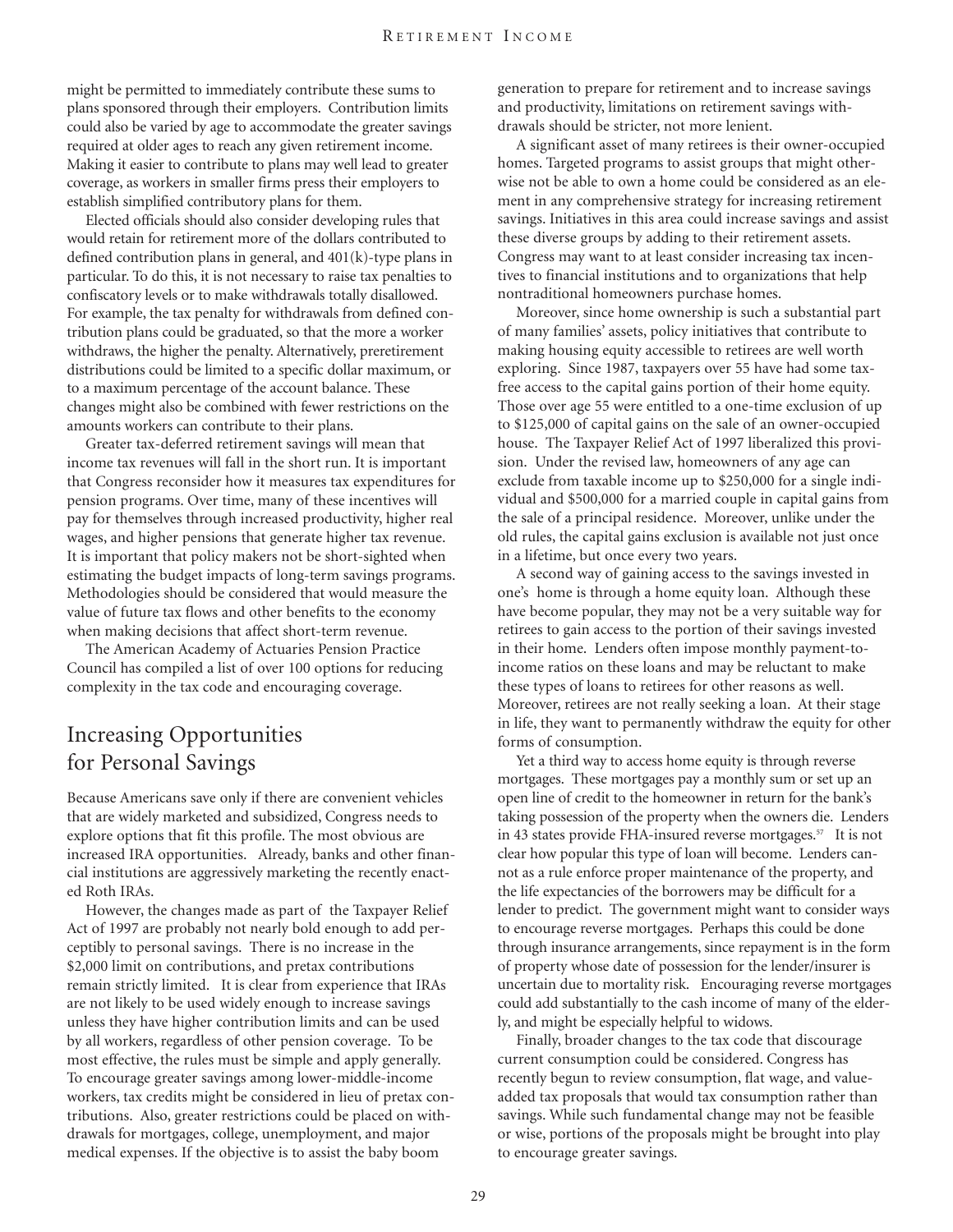# Summary and Conclusions

There are three fundamental misconceptions in the debate over reforms to ensure Americans that a secure retirement is plausible. First, the discussion too often focuses solely on the impact of the baby boom generation. It debate over reforms to ensure Americans that a secure retirement is plausible. First, the discussion too often focuses solely on the impact of the baby that is at the heart of the economic quandary. Even more important is longevity, the ramifications of which will continue beyond the baby boom. Americans are living longer and staying healthier. Since few seem willing to postpone their retirement much beyond 65, these life expectancies, which only increase with each medical advance, mean that Americans need more retirement assets than expected even 20 years ago.

The second misconception is that reform can proceed, as it traditionally has, by adjusting each program on an ad hoc basis as each has problems. The time has come when fixing one program, while ignoring the impacts on other public and private programs, no longer seems reasonable. Decreasing benefits under Medicare may often do little more than shift costs to the private insurance of the elderly and, in the process, may even increase, rather than reduce, overall costs. Switching from income-based taxation to consumption taxes will encourage greater individual saving. However, if employer-sponsored pensions disappear, there may actually be less total savings for retirement. Even small changes in Social Security, Medicare, pension policy, or savings-related tax policy must be carefully examined for unintended impacts on the other components of our retirement security systems.

The third misconception is that any major crisis is far in the future and things could change before a crisis occurs. In less than 14 years, payroll taxes are not expected to cover the full cost of Social Security benefits, and repaying the federal debt the program holds will become an increasing fiscal drain. Meanwhile, Medicare remains in a state of financial crisis in spite of recent legislation to defer actual bankruptcy for a few additional years. Things may change, but not nearly enough or quickly enough to avoid major government action.

## The Fundamental Issue and Its Underpinnings

Simply stated, the issue facing our nation is that significant economic and demographic changes require that major changes be made in our retirement income policies.

The demographic underpinnings of the problem are, by now, well known. In 10 years, the retirement of the first wave of baby boomers will usher in the beginning of a demographic shift that will shape our nation's future over the next half century. The baby boom will become the elder boom.

The baby boom generation is more than 50 percent larger than the retired generation it now supports. By contrast, the generations that will bear the burden of supporting the baby boomers will be relatively smaller. Whereas there are nearly five working-age people to support each American over age 65 today, there will be fewer than three by 2029, when the last baby

boomer turns 65. As the baby boom moves through retirement, the situation will not improve. Because of improvement in longevity, the financial burden is likely to worsen.

## Social Security and Medicare

The combination of the aging of the population and increasing life expectancies will profoundly affect the financing of major public programs designed to support the aged.

In 2008, the first baby boomers will turn 62, and four years later Social Security outlays are expected to exceed tax collections. Interest payments from general revenues, or issuance of new government debt, can protect the Social Security trust funds until about 2018. Thereafter, the trust funds will begin to decline. By 2029, the year the last baby boomer turns 65, the OASDI trust funds are projected to be exhausted, and currently legislated taxes will be sufficient to pay only 75 percent of promised benefits. To keep the system solvent at that point, benefits would need to be reduced 25 percent, payroll taxes would need to be raised 33 percent, or some combination of benefit reductions and tax increases would be required. Consistent with improvements in longevity, the situation will worsen, though at a slower rate, after the entire baby boom generation has reached 65.

Even more drastic challenges face Medicare. Under current provisions, the Medicare Hospital Insurance (HI) Trust Fund is projected to be exhausted by 2011, the same year the first baby boomers will meet the age-65 eligibility requirement. Had Congress not changed the provisions in 1997, the fund was projected to become insolvent just three years from now, in 2001.

Although the 1997 legislation postponed an immediate crisis, it did not address the program's longer-term problems. In fact, a part of the "solution" was to transfer benefits currently paid by the HI part of Medicare, which is financed through payroll taxes, to the Supplementary Medical Insurance (SMI) part of the program, which receives 25 percent of its financing from beneficiary premiums and 75 percent through general tax revenues.

Medicare expenditures, being driven by escalating health care costs as well as demographics, will increase even more rapidly than Social Security costs. In 1996, HI disbursements equaled 1.38 percent of payroll. The \$70 billion in SMI disbursements, though not paid through payroll taxes, represented 1.90 percent of payroll. In 2030, when the last of the baby boom will have reached age 65, HI costs are estimated to rise nearly sixfold, to 8.3 percent of payroll. Combined HI and SMI costs would then represent 14.5 percent of taxable payroll, a far cry from today's 3.28 percent. Adding in projected Social Security costs would bring the total cost to 32.3 percent of payroll.

In the short run, medical prices outpacing general inflation is the problem. But, even after medical inflation is brought under control, the increasing number of elderly will continue to drive up Medicare costs. Even if older people stay healthier longer, there will be many more of them, and the fastestgrowing age groups will be the oldest ones.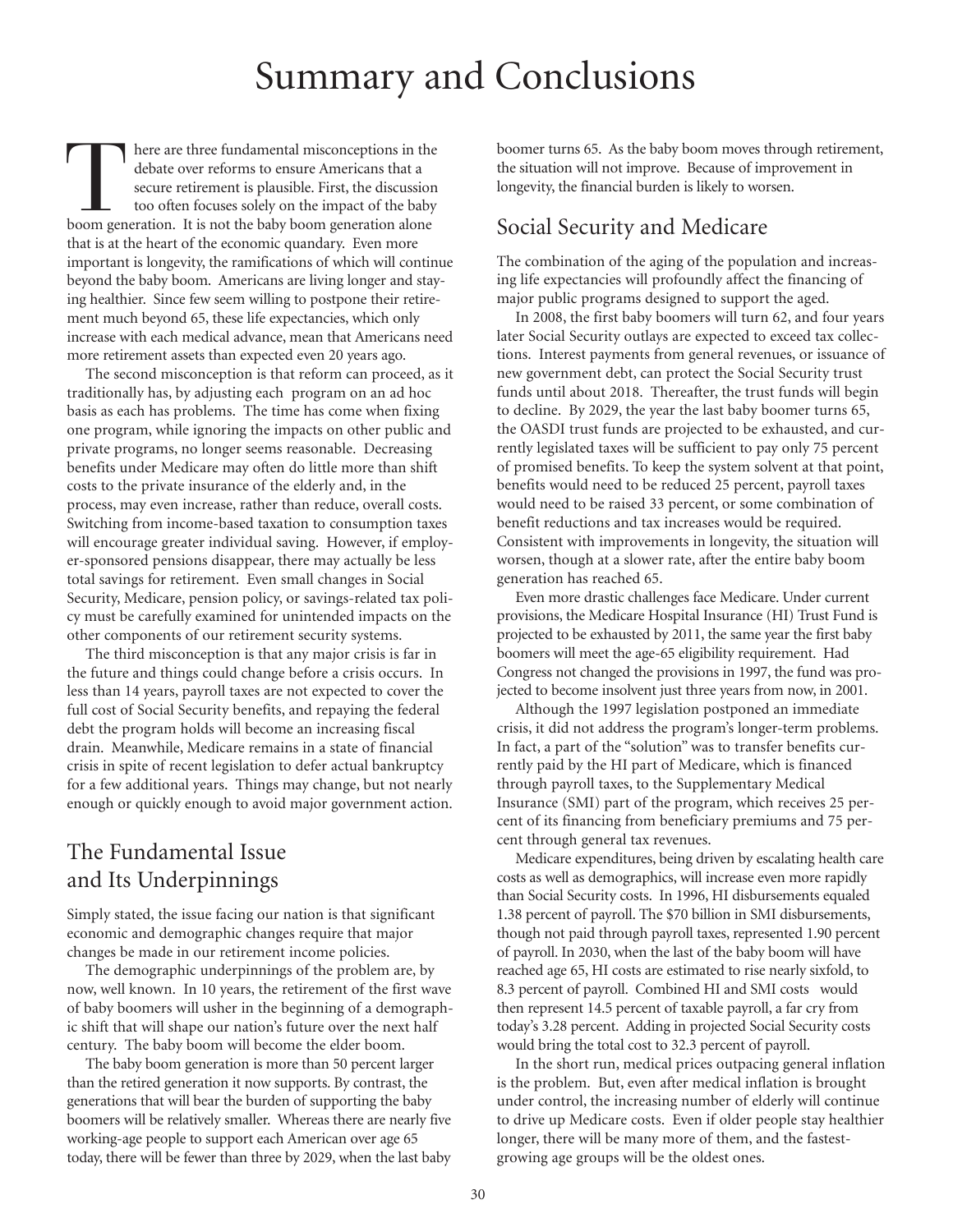Without severe cutbacks in benefits or major infusions of new tax revenue, the federal government will need to devote its entire budget to financing Social Security and Medicare. While that is unthinkable, the numbers illustrate the seriousness of the problem. Unless policy changes are made now that address the long-term increasing costs of Social Security and Medicare, these programs will be increasingly unaffordable by the end of the next decade.

## Reliance on Public Programs

Scaling back public programs has serious implications for Americans at all income levels, but especially for the middleand lower-income groups. Two-thirds of the aged rely on Social Security for half or more of their income, and nearly one-third count on Social Security for 90 percent of their income. In the area of health insurance, Medicare is also paramount.

Workers, including the baby boom, are aware of the problems confronting our major public programs. For example, in 1996, only 10 percent said that they expected Social Security to be their most important source of retirement income. Over 50 percent expect employer-sponsored pension plans to be their most important source of retirement income. Eighty percent understand that Social Security will provide relatively lower benefits in the future than today.

Workers are also optimistic about their retirement. About 90 percent want to retire at or before age 65. Seventy percent expect to be able to live comfortably, and two-thirds or more are at least fairly confident that they will be able to live where they want and have enough money for medical expenses and leisure activities. Yet two-thirds have not figured out how much money they may need to retire, and more than four out of ten do not save regularly for retirement.

Realistically, what are the prospects when viewed against current trends in private programs? Can the private resources currently available to workers fill the gaps in retirement income that are likely to develop as part of the fiscal realignment of public programs?

## Private Pension Plans and Personal Savings

Current trends show that private pensions will help but will fall far short of replacing potential reductions in Social Security and Medicare benefits. Although nearly half of American workers are covered by private pensions, this percentage is not expected to increase. Traditional defined benefit pension plans, which provide comprehensive coverage but typically replace no more than a third of preretirement income, are becoming an increasingly smaller portion of private pension plans. Defined contribution pension plans, which usually provide lower employer contributions (and thus lower employer-provided benefits), now account for about half the coverage under private pension plans. As the system continues to mature under ERISA, private pension benefits are expected to become much more common among the baby boom generation, growing from 30 percent for cur-

rent retirees to over 80 percent when the younger baby boomers retire. However, real benefit levels are not expected to increase, so many retirees will receive only small benefits.

Personal savings, if they continue at current rates, are unlikely to compensate for even moderate reductions in benefits from public programs. One recent study indicated that in 1989, those in the baby boom generation had accumulated greater real wealth and had higher real incomes than their parents at similar ages. But, higher real incomes translate into greater retirement income needs and higher expectations later. The important question is: Given the baby boom's higher living standards now and expectations for higher living standards in retirement, is the difference in saving enough? In all likelihood, the difference is not enough to compensate for potential cutbacks in public programs. The personal savings rate has not recovered since it began dropping in 1985. In each successive five-year period, the rate has been lower, and the trend appears to be continuing. In 1997, the personal savings rate decline again, suggesting that during the last half of the 1990s the personal savings rate will sink to yet another post-World War II low.

## Trends Do Not Favor the Baby Boom Generation

The baby boom generation will also not experience the favorable trends that helped their parents. In fact, most of these trends are already being reversed or likely will be.

Baby boomers will not see the rapid increases in real Social Security benefits their parents experienced. Medicare will likely be paying a lower share of health care expenses, perhaps substantially lower. Companies are unlikely to be enriching their pension programs in a competitive global environment. And, finally, the baby boom generation is unlikely to benefit from historically high rates of return as it approaches retirement. In fact, demographics could drive down house values and may reduce real rates of return on other assets.

Even the relatively large pool of potential inheritance money—estimated by one study to total \$10.4 trillion—will not do much to alleviate the baby boomers' retirement problem. The inheritances will occur over a period of 40 years or more, so that any remaining wealth transferred to the baby boomers may not reach them until they are well into retirement themselves. Furthermore, inheritance wealth will be concentrated among the offspring of parents in the top 10 percent of the income distribution. While this will be an important source of retirement income for some, it will not change the broad picture.

## Assessing the Need for Saving Through Private Programs

How much of their preretirement income baby boomers will have to replace through pensions and personal savings will be almost impossible to predict until it is known to what extent public programs will be scaled back. However, future generations, except at the lowest income levels, could need to replace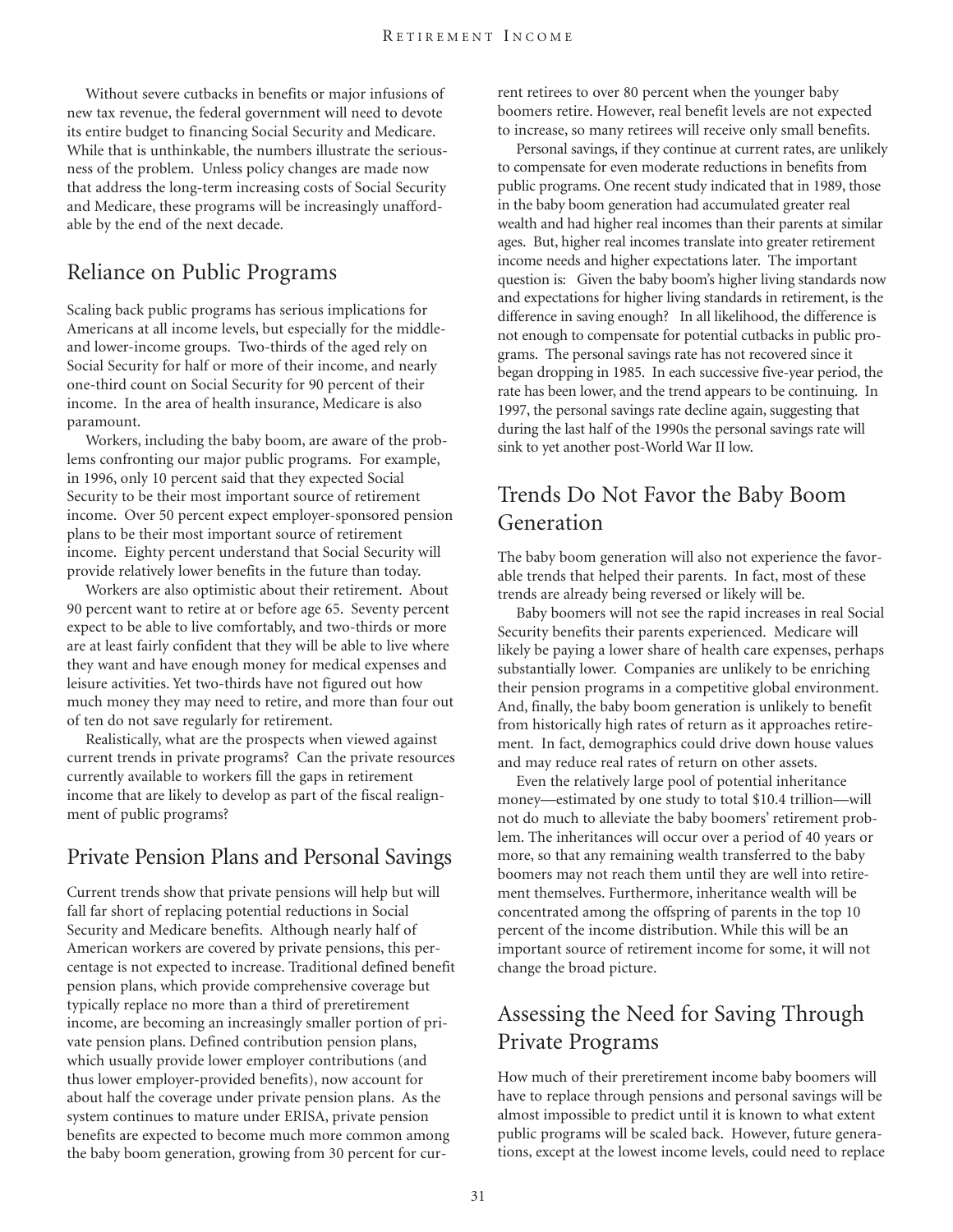at least 20 percent more of their incomes than current retirees have had to replace. Moreover, since Social Security and Medicare benefits are indexed for inflation, any reduction in those benefits will require an even greater level of savings to protect against inflation. Finally, in the health area workers are likely to face much higher private-sector costs through higher premiums for comparable coverage, increased deductibles and co-payments, and reduced subsidization by employers and the government. Costs for private Medigap insurance will be driven up by Medicare reductions, and those employers that currently offer health insurance to their retirees are likely to continue cutting these programs or requiring greater contributions from the retiree group.

The savings rates required to achieve these savings levels can be substantial, even if tax-favored savings vehicles, such as employer-sponsored pension plans, are used. The amount a worker would need to save to last through a retirement beginning at age 65 depends upon when the worker begins saving and the rate of return. At current rates of return, if a worker began saving 20 years before retirement, then 13 percent of wages would need to be saved each year to have enough to replace 20 percent of final earnings, indexed for inflation at 3.5 percent a year. If the worker deferred beginning saving until 10 years before retirement, the percentage would increase to 29 percent. In 1997, the "average" baby boomer is age 40 to 45, so the extra amounts needed to be saved must be started now. Unfortunately, there is no evidence that this is taking place.

This example can be translated into dollars. A worker earning \$40,000 at final salary (about 60 percent of the Social Security maximum taxable wage) would have to replace about 72 percent (\$28,000) of his income at retirement to maintain his preretirement standard of living. If the worker wanted to save 20 percent of this amount through an employer pension plan and began saving at age 45, he would have to save 8.9 percent of pay (\$3,571 in the first year) to have enough in a taxsheltered pension program to provide \$5,760 a year (about \$480 a month) at retirement. The \$5,760 was calculated to include a 3.5 percent annual increase to help keep pace with inflation. If the worker began saving 10 years earlier, at age 35, he would have to save only 5.0 percent of pay (\$2,016 in the first year) to have \$5,760 a year at retirement. Clearly, saving at younger ages is desirable, and delaying saving until after one is 20 years from retirement is very expensive. At age 50, the worker would have to save 13.1 percent of pay (\$5,242 a year) to provide the \$5,760 annuity for himself and his spouse.

## Urgency of the Need for Action

As the above examples indicate, many in the baby boom generation have already reached an age where it would be difficult to substantially increase their potential retirement income from private sources. And, if those who follow the baby boom are to provide more for their retirement, they too will need to begin saving soon.

Although the situation is urgent, it is far from hopeless if action is taken now. The task force has enumerated a long list of options and potential approaches for addressing the current imbalance in public programs and the shortcomings of

private ones. The need to select among these options is urgent because many of the most attractive ones are long term in nature. If not acted upon soon, they will become too costly or less feasible for other reasons.

One reason for long lead times is that it takes many years to substantially increase accumulations of private funds and personal assets. If public programs are to be rebalanced by reducing benefits, as well as increasing funding, it is only fair that workers and their families have a long time to adjust their private asset levels to compensate for the decrease. To encourage higher rates of private savings, then, action should taken soon so that the baby boom generation will have a better idea of what to expect from Social Security and Medicare. Even if the baby boom and generation X ignore this information or do not respond quickly, their employers may, for instance, give workers additional opportunities to save through existing or new pension arrangements.

The second reason that long lead times are required is that, without long phase-ins, many reforms would create large differences in benefits between successive generations of retirees. This was the case for the "notch baby" problem caused by the 1977 Social Security amendments. It would also be the case for initiatives like substantially raising the eligibility age for full benefits or switching from an unfunded to a funded system.

If reforms are not made well in advance, the only avenue open will be legislation that focuses on cash-flow fixes that increase funding or reduce benefits quickly, like increasing tax rates or cutting back cost-of-living adjustments. The 1997 Medicare revisions are a good example of legislation that focuses on cash-flow fixes rather than long-term structural reform.

## Increasing Financial Literacy

As part of bringing public programs into fiscal balance and encouraging expansion of private savings options, the task force believes the government should consider placing greater emphasis on public education about retirement-related issues. Tax policy, the traditional tool for influencing private savings, may not by itself be sufficient to address current low savings rates. To be fully effective, tax policy may need to be coupled with educational campaigns on how savings translate into retirement income. Tragically, even though many Americans expect less from public programs in the future, far fewer understand the level of assets needed to support a given retirement income, how much must be saved to achieve that level, and how to factor investment return and time into asset accumulation. Congress's recent enactment of the Savings Are Vital to Everyone's Retirement (SAVER) Act is a welcome development, but much more may be needed to improve the financial literacy of American families.

## Improving the Policy-Making Environment

In the course of its research, the task force noted three changes that might possibly expedite policy making in the area of retirement income policy.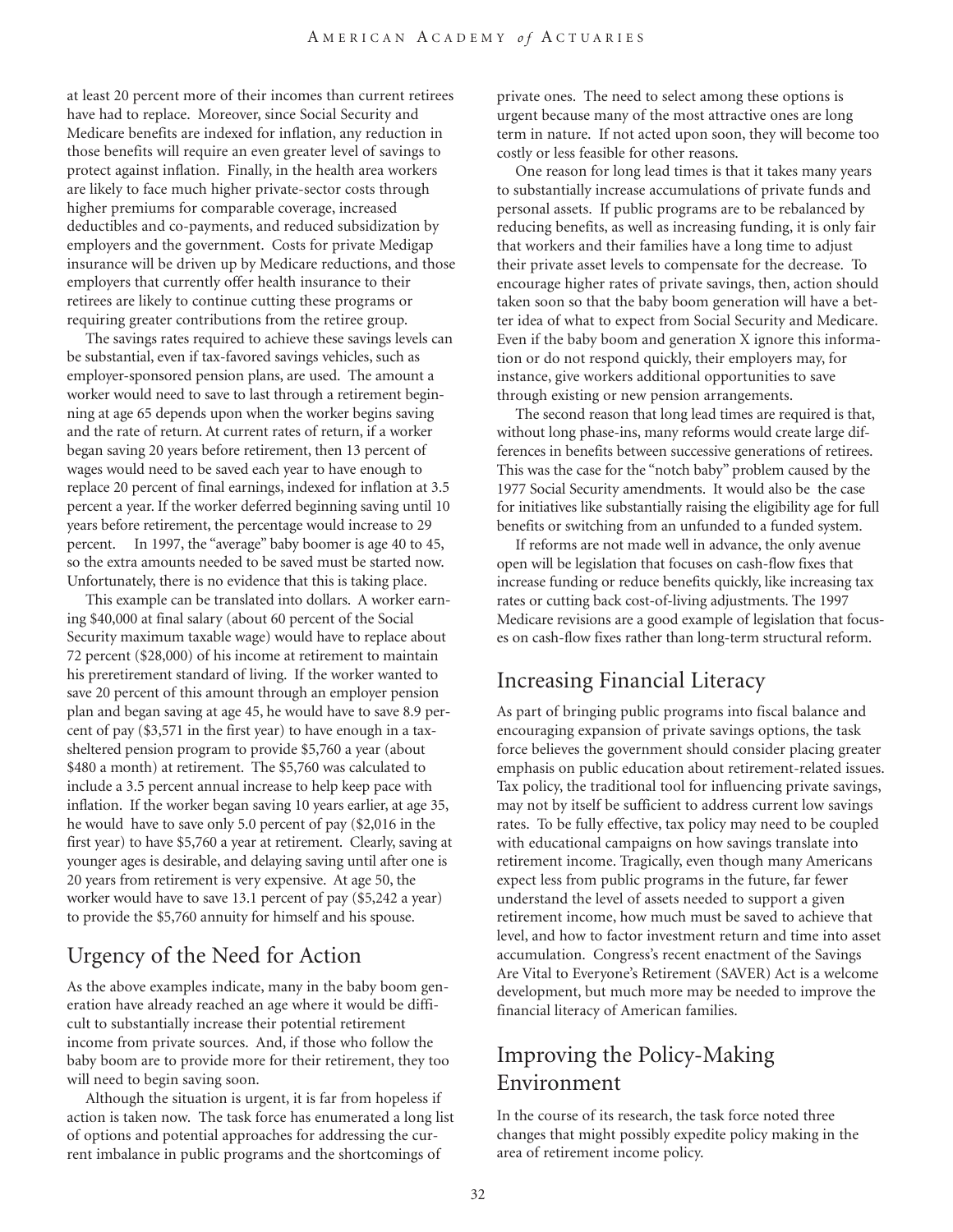First, policy makers should consider requiring better and more complete information for their own deliberations. The policy makers might benefit significantly if the government developed a coordinated research and modeling effort to study and track retirement income trends, as well as to project future ones. For example, there is nothing comparable to the Social Security and Medicare trustees' reports for either private or public pensions. Should Congress request such a report today, important elements of the necessary data would be lacking.

Second, Congress should consider adopting a consistent basis for evaluating proposals related to retirement income. For Social Security, all proposals should be subject to tests of basic actuarial viability. These could include determining whether 75-year actuarial balance is restored, whether the trust funds are positive at all points in time, and whether the funds remain stable over the last several years of the projection. In addition, to help the public and policy makers understand individual impacts, there should be standardized illustrations of replacement rate and "money's worth" analysis at different income levels and perhaps by type of family unit (single individual, married couple, etc.). Consistent analyses of this type could add clarity to the debate and contribute to everyone's understanding.

Congress should also consider adopting guidelines for evaluating regulatory changes. The American Academy of Actuaries has developed a set of guidelines for Congress to consider in evaluating changes to ERISA and related tax provisions (Appendix A). The guidelines include eight criteria that the Academy uses to evaluate legislative and regulatory

proposals in the pension arena. The guidelines, which are simple in nature, vary from whether a change would encourage growth in both defined benefit and defined contribution plans, to whether it is based on sound actuarial principles.

Third, Congress and the executive branch should reexamine how tax expenditures are calculated as they apply to pensions. Under current budget rules, changes to the tax code and rules governing other private and public programs are "scored." The Congressional Budget Office calculates probable changes in revenue that would result from any changes in rules governing public or private programs. However, the revenue changes are calculated over a budget cycle of five to, at most, ten years. Changes further into the future are not considered. Calculating revenue gains and losses over such a short time frame for pensions—which take decades to fund and from which income will be received for a decade or more—makes little fiscal sense. The fundamental fault of such an accounting system was strikingly demonstrated during the 1997 round of proposed Medicare changes. The changes would have reduced the cost of the program within the current budget cycle, but shortly thereafter would have caused costs to increase much more than would otherwise have been the case. The same situation is likely to happen repeatedly for pensions unless Congress takes a longer view of its taxation policies. At best, the current system of calculating so-called tax expenditures is incompatible with a private pension system. At worst, Congress may unintentionally reduce support for private retirement plans in the future and pass on greater tax burdens to future workers.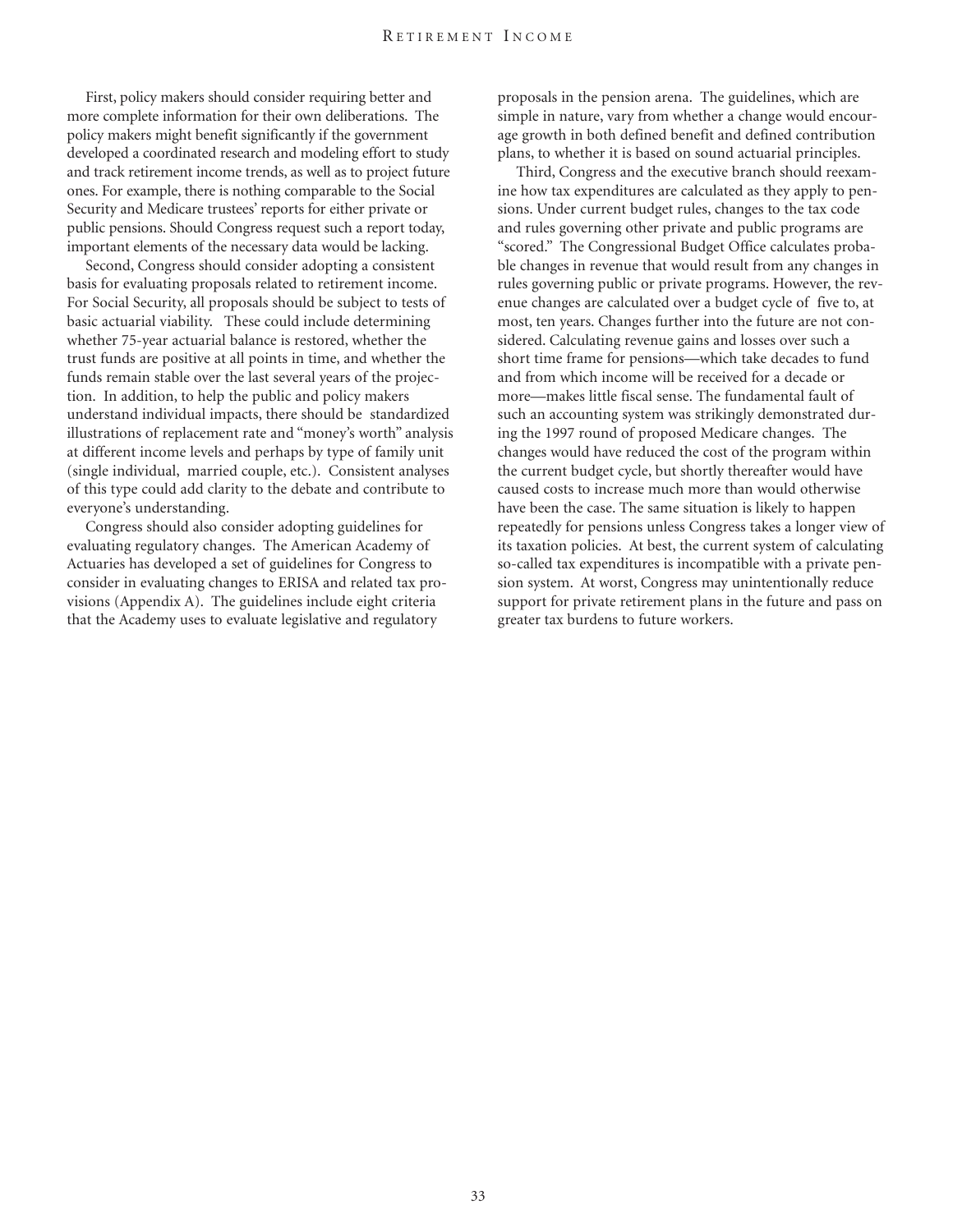# Appendix A

# Criteria for Retirement Plan Legislation and Regulation

## Retirement Plans:

Encourage Savings

Allow older workers to retire with economic security, thus providing job opportunities for younger workers

Reduce dependency on Social Security and welfare programs

The following guidelines will help create a favorable environment for the establishment and growth of retirement plans:

• Pension legislation should encourage the formation and growth of both defined benefit and defined contribution plans. Additionally, neither plan should be placed at a disadvantage to the other.

•Pension legislation should be developed in the context of a national retirement income policy, including Social Security.

• Changes in pension law should be made as infrequently as possible: When such changes are necessary but would impose additional burdens on plan sponsors, their effective dates should be optional until a suitable period after pertinent regulations have been issued.

• Pension funding rules should be structured to provide benefit security, including security for benefit levels that can reasonably be anticipated within the plan's current benefit structure (e.g., cost-of-living adjustments to IRC §415 benefit limits and collective bargaining agreement increases). In addition, the rules should be sufficiently flexible so as to create predictable, stable contribution requirements.

Regulations should not impose requirements beyond those anticipated by law, and they should be formulated to allow the greatest possible flexibility and administrative simplicity consistent with the law.

• Pension legislation or regulations designed to restrict perceived abuses should be carefully evaluated on a cost-benefit basis:

These restrictions should be applicable only to situations where abuse is likely to occur or has occurred.

If additional information is required by law or regulation, it should be required only in situations where abuse is likely to occur or has occurred.

• The principles supporting any federal pension program or agency should be based on sound actuarial principles.

*Prepared by the Pension Committee of the American Academy of Actuaries*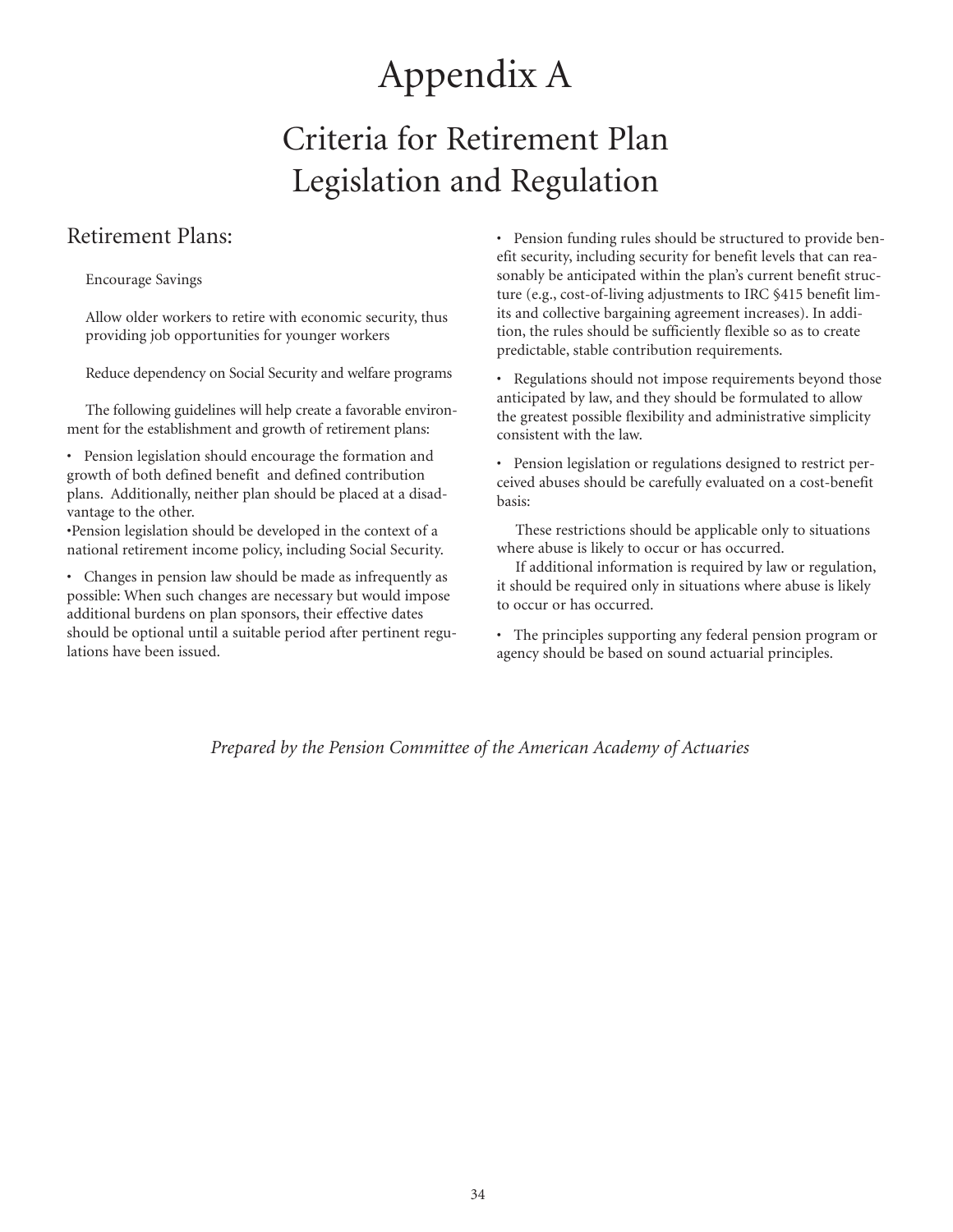# Endnotes

1. All the information in this section is from the most recent Social Security Administration analyses, which appear in *Income of the Population 55 or Older, 1994*, Susan Grad, Publication No. 13-11871, Social Security Administration, January 1996, and *Income of the Aged Chartbook, 1994*, Social Security Administration, June 1996 (rev.).

2. *Summary of the Provisions of the Old-Age, Survivors, and Disability Insurance System, the Hospital Insurance System, and the Supplementary Medical Insurance System*, Robert J. Myers, January 1997, Table 7b, p. 52.

3. *1997 Annual Report of the Board of Trustees of the Federal Old-Age and Survivors Insurance and Disability Insurance Trust Funds*, April 24, 1997, Table II.F17, p. 122.

4. *1997 Annual Report of the Board of Trustees of the Federal Old-Age and Survivors Insurance and Disability Insurance Trust Funds*, April 24, 1997, Table II.H2, p. 160. The number of beneficiaries would double by 2050 under the report's intermediate assumptions and by 2035 under the high cost assumptions.

5. *1997 Annual Report of the Board of Trustees of the Federal Old-Age and Survivors Insurance and Disability Insurance Trust Funds*, April 24, 1997, Table II.F19, p. 124.

6. "Touching the Third Rail: Alternative Solutions for Bringing the Social Security Retirement System into Longterm Balance," Richard V. Burkehauser, paper presented at the Bowles Symposium, Georgia State University, September 26, 1996, Table 1.

7. "Will America Grow Up before It Grows Old?" Peter G. Peterson, *The Atlantic Monthly*, May 1996, p. 70.

8. For a discussion of the immigration assumptions, see *1997 Annual Report of the Board of Trustees of the Federal Old-Age and Survivors Insurance and Disability Insurance Trust Funds*, April 24, 1997, pp. 137-38. The fourfold estimated increase in net immigration is a very rough estimate. If the number of immigrants actually increased to a level of 3.6 million a year, the impact on the Social Security actuarial balance would likely differ from the simple linear extrapolation used here. As the immigrant population aged, it too would become eligible for benefits and add to the cost of the system as well as to income through greater payroll taxes. In addition, there would be secondary impacts that would depend upon the total fertility rates of the immigrant population and expected longevity relative to native-born citizens.

9. *1997 Annual Report of the Board of Trustees of the Federal Old-Age and Survivors Insurance and Disability Insurance Trust Funds*, April 24, 1997. The 75 percent of benefits, which current tax rates can support immediately after the trust funds

are exhausted in 2029 (p. 28), will continue to deteriorate. By the end of the projection period (2071), the current tax rate will support only about two-thirds of annual expenditures (p. 6). The ultimate payroll tax needed to support the current benefit structure would be 19.2 percent (p. 21). This is in stark contrast to OASDI payroll tax rates of the past, which were 2.0 percent in 1937, 4.5 percent in 1957, 7.8 percent in 1967, 9.9 percent in 1977, 11.4 percent in 1987, and 12.4 percent in 1997.

10. "Prospects for Social Security Reform," Edward Gramlich, Pension Research Council Working Paper 95-10, August 1995, p. 6.

11. *Pension and Health Benefits of American Workers*, U.S. Department of Labor, May 1994, Tables B1, B5, and B11, pp. B-1, B-6, and B-16.

12. There are two basic types of pension plans which operate very differently. Traditional plans are of the defined benefit type. These plans award benefits based on a fixed formula, usually based on the worker's years of service and final pay. A typical plan provides one-third of preretirement income to workers who have been with the employer during most of their career. In the United States tax-favored private-sector defined benefit plans are required to be pre-funded, so that money is put aside before the employee retires. The employer is responsible, within tax guidelines, for determining the correct amount of pre-funding and agrees to provide sufficient funds, within legal constraints, to pay all benefits promised under the plan when the benefits are due.

The second type of plan is defined contribution. These plans do not include a benefit formula. Dollars are set aside on a predetermined basis, and benefits at retirement are based on the amounts saved plus the investment income. These plans are frequently called individual account plans, since contributions are made to an account in the employee's name and investment returns are credited to that account. Unlike defined benefit plans, which are generally funded totally through employer contributions, individual account plans often depend wholly or in part upon employee contributions. The employer is responsible only for making its promised, initial contributions. Thereafter, the employer bears none of the investment risk.

13. *Survey of Defined Benefit Plan Terminations*, American Academy of Actuaries, Washington, D.C., June 24, 1992, p. 1. The numbers cited in the Academy study were compiled by Watson Wyatt Worldwide from determination letter data supplied by the Internal Revenue Service.

14. Data in this and the previous paragraph are from *Survey of Defined Benefit Plan Terminations*, American Academy of Actuaries, Washington, D.C., June 24, 1992, Table 3, p. 6 and Table 6, p. 12.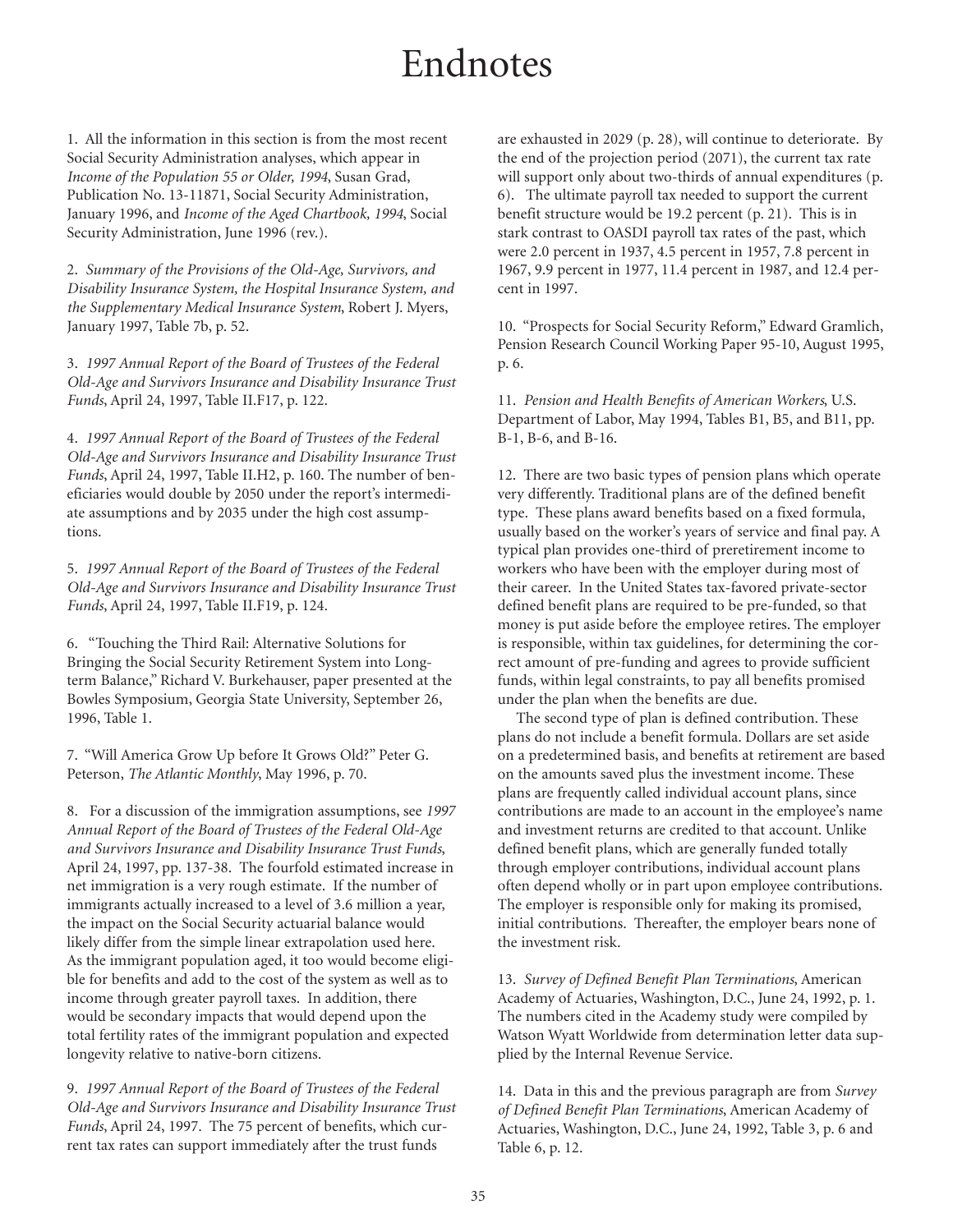15. *Abstract of 1993 Form 5500 Annual Reports*, Private Pension Bulletin Number 6, Pension and Welfare Benefits Administration, U.S. Department of Labor, Winter 1997, Table F1, p. 73.

16. "Employment-Based Retirement Income Benefits," Issue Brief Number 153, Employee Benefit Research Institute, September 1994, Table 26, p. 59.

17. "The Growth of 401(k) Plans," James M. Poterba, National Bureau of Economic Research, September 1993, Table 3.2, p. 31.

18. "Can Your Employees Afford to Direct Their Own Retirement Plan Investments?" Richard Joss, *Wyatt Insider*, Watson Wyatt International, October 1994, p. 8, and two follow-up articles with the same title and author in *Watson Wyatt Insider*, August 1995 and *Watson Wyatt Insider*, June 1996. See also "Performance Debate," Randy Myers, *Plan Sponsor Magazine*, February 1996, which describes data from a wide array of sources including surveys of benefit firms and associations.

19. *Employee Benefits in Medium and Large Private Establishments*, 1993, Bulletin 2456, Bureau of Labor Statistics, November 1994, Table 182, p. 148, Table 187, p. 150, and Table 191, p. 153.

20. "Baby Boomers in Retirement: What Are Their Prospects?" Paul Yakoboski and Celia Silverman in *Retirement in the 21st Century*, Employee Benefits Research Institute, 1994, pp. 37–38.

21. *Employee Benefits in Medium and Large Private Establishments, 1993*, Bulletin 2456, Bureau of Labor Statistics, November 1994, Table 172, p. 145 and Table 176, p. 146.

22. *Pension and Health Benefits of American Workers,* U.S. Department of Labor, 1994, Table D4, p. D-4.

23. *Abstract of 1993 Form 5500 Annual Reports*, Private Pension Plan Bulletin Number 6, Pension and Welfare Benefit Administration, U.S. Department of Labor, Winter 1997, Table A1, p. 4. The Department of Labor data, which are only for private pension plans, indicated that total assets for defined benefit plans in 1993 were \$1.2 trillion and for defined contribution plans, \$1.1 trillion. When the assets of state, local, and federal plans are added, an even larger proportion back defined benefit plan promises.

24. *The Aging of the Baby Boom Generation*, Sylvester Schieber and John Shoven for the American Council for Capital Formation, Center for Policy Research, January 1997 (rev.), p. 17.

25. For data on vesting provisions, see *Employee Benefits in Medium and Large Private Establishments*, 1993, Bulletin 2456, Bureau of Labor Statistics, November 1994, Table 153, p. 128, 182, p. 148, Table 187, p. 150, and Table 191, p. 153. 26. The Needs of the Elderly in the 21st Century, Sheila Zedlewski, et al., Urban Institute Report 90-5, 1990, and Baby Boomer Pension Benefits, Lewin-VHI, Inc. for American Association of Retired Persons, Washington, D.C., 1994.

27. *Baby Boomer Pension Benefits*, Lewin-VHI, Inc. for the American Association of Retired Persons, Washington, D.C., 1994.

28. "Will America Grow Up before It Grows Old?" Peter G. Peterson, *The Atlantic Monthly*, May 1996, p. 67.

29. *Return on Investment: Pensions Are How Americans Save*, John B. Shoven for the Association of Private Pension and Welfare Plans, September 1991. In his analysis, Shoven demonstrates that, without the growth in pension assets, the real value of national wealth would actually have fallen during the 1980s. See especially pp. 26–30.

30. "The Decline in Savings: Evidence from Household Surveys," Barry Bosworth, Gary Burtless, and John Sabelhaus, *Brookings Papers on Economic Activity*, No. 1, 1991, Table 3, p. 199.

31. "Understanding the Postwar Decline in United States Saving: A Cohort Analysis," Laurence Kotlikoff and John Sabelhaus, *Brookings Papers on Economic Activity*, No. 1, p. 338.

32. Derived from *Pamphlet of Analysis of Tax Proposals Relating to Savings and Investments (Capital Gains, IRAs, and Estate and Gift Tax)*, Joint Committee on Taxation, JCS 597, March 18, 1997, Table 4, p. 101 and Table 8, p. 113.

33. *Return on Investment: Pensions Are How Americans Save*, John B. Shoven for the Association of Private Pension and Welfare Plans, September 1991. Pages 30–44 summarize the major findings on substitutions between Social Security, private pensions, and individual savings.

34. "How Does Pension Coverage Affect Household Saving?" John Sabelhaus, *Pensions, Savings and Capital Markets*, U.S. Department of Labor, Pension and Welfare Benefits Administration, 1996, pp. 47–48.

35. "The Adequacy of Saving for Retirement and the Role of Economic Literacy," B. Douglas Bernheim, *Retirement in the 21st Century*, Employee Benefit Research Institute, 1994, p. 75.

36. "The Adequacy of Saving for Retirement and the Role of Economic Literacy," B. Douglas Bernheim, *Retirement in the 21st Century*, Employee Benefit Research Institute, 1994, p. 80.

37. *Promises to Keep*, Steve Farkas and Jean Johnson, Public Agenda in collaboration with the Employee Benefit Research Institute, December 1994, p. 6.

38. "Retirement Trends and Patterns in the 1990s," Joseph F. Quinn, *The Public Policy and Aging Report,* Volume 8, No. 3, National Academy on Aging, Summer 1997, pp. 12–13.

39. "Work After Early Retirement," Diane E. Herz, *Monthly Labor Review*, April 1995, pp. 13–20. The data on labor force participation of early pensioners, as well as the suggested factors motivating greater work effort, are from Herz.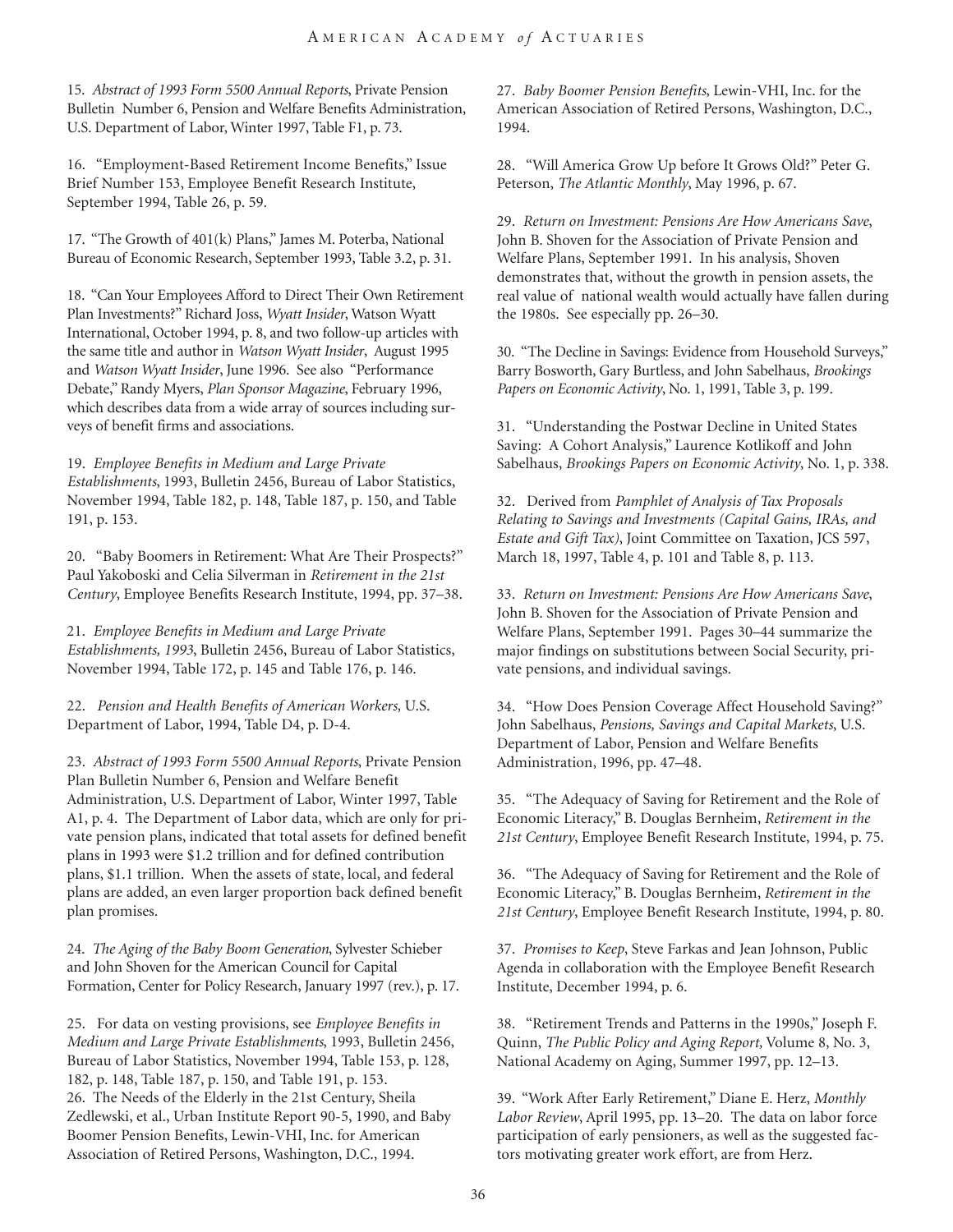40. *EBRI Databook on Employee Benefits*, Employee Benefit Research Institute, Fourth Edition, 1997, Table 36.1, p. 302 .

41. *Summary of the Provisions of the Old-Age, Survivors, and Disability Insurance System, the Hospital Insurance System, and the Supplementary Medical Insurance System*, Robert J. Myers, January 1997, Table 3b, p. 47 and pp. 42–43.

42. Total Medicare disbursements are from the intermediate estimates shown in the *1997 Annual Report of the Board of Trustees of the Federal Old-Age and Survivors Insurance and Disability Insurance Trust Funds*, Table II.D1, p. 30 and the *1997 Annual Report of the Board of Trustees of the Federal Supplementary Medical Insurance Trust Fund*, Table II.D1, p. 26. General revenue contributions to SMI are from the *1997 Annual Report of the Board of Trustees of the Federal Supplementary Medical Insurance Trust Fund*, Table II.D2, p. 27.

43. *EBRI Databook on Employee Benefits, Employee Benefit Research Institute*, Fourth Edition, 1997, Table 36.1, p. 302. Data were compiled from the 1988–96 Current Population Surveys. Those covered by employer-sponsored plans include retired workers as well as active workers over age 65 and overage-65 dependents. Having employer-sponsored coverage does not mean that the employer necessarily pays all or even part of the premiums for the health insurance.

44. *Employee Benefits in Medium and Large Private Establishments*, Bureau of Labor Statistics Bulletin 2262, 1986, p. 25 and Bulletin 2456, 1996, p. 85.

45. *Employee Benefits in Medium and Large Private Establishments*, Bureau of Labor Statistics Bulletin 2262, 1986, p. 33 and Bulletin 2456, 1996, p. 86.

46. *Retiree Health Benefits: Availability from Employers and Participation of Employees*, Pamela Loprest, The Urban Institute, Washington, D.C., October 1997, p. 10 and fig. 4.

47. "Medicaid Financing of Long-Term Care," *1996 Economic Report of the President*, February 1996, Chapter 3.

48. "Retirement Income for an Aging Population," Chapter VII in *Aging, Health and Medical Care*, joint Congressional Research Service and Congressional Budget Office Report for the Committee on Ways and Means, August 25, 1987, pp. 374–408.

49. The separate breakdowns for nursing home care and home health care expenditures are from the *Health Care Financing Review*, Vol. 18, No. 1, Fall 1996, pp. 188–190. Information on the growth in combined nursing home and home health care expenditures and the amount of the increase financed from private funds was derived from tabulations provided by the Office of National Health Statistics, Office of the Actuary, Health Care Financing Administration.

50. Annual Statistical Supplement to the Social Security Bulletin, 1996, Social Security Administration, Table 8.E2, p. 343.

51. "Executive Summary," 1996 Retirement Confidence Survey, Matthew Greenwald and Associates, October 1, 1996, p. 7.

52. *Report of the 1994-1996 Advisory Council on Social Security*, Volume II, September 29, 1995, p. 29.

53. A more complete discussion of the pros and cons appears in *Social Security Privatization: Individual Accounts, Issue Brief*, American Academy of Actuaries, Spring 1996.

54. The options that follow are outlined in more detail in *Solutions to Social Security's and Medicare's Financial Problems*, Public Policy Monograph, American Academy of Actuaries, Fall 1995.

55. *Solutions to Social Security's and Medicare's Financial Problems*, Public Policy Monograph, American Academy of Actuaries, Fall 1995, p. 6.

56. *Solutions to Social Security's and Medicare's Financial Problems*, Public Policy Monograph, American Academy of Actuaries, Fall 1995, p. 7.

57. *Baby Boomers in Retirement: An Early Perspective*, Congressional Budget Office, September 1993, p. 42.